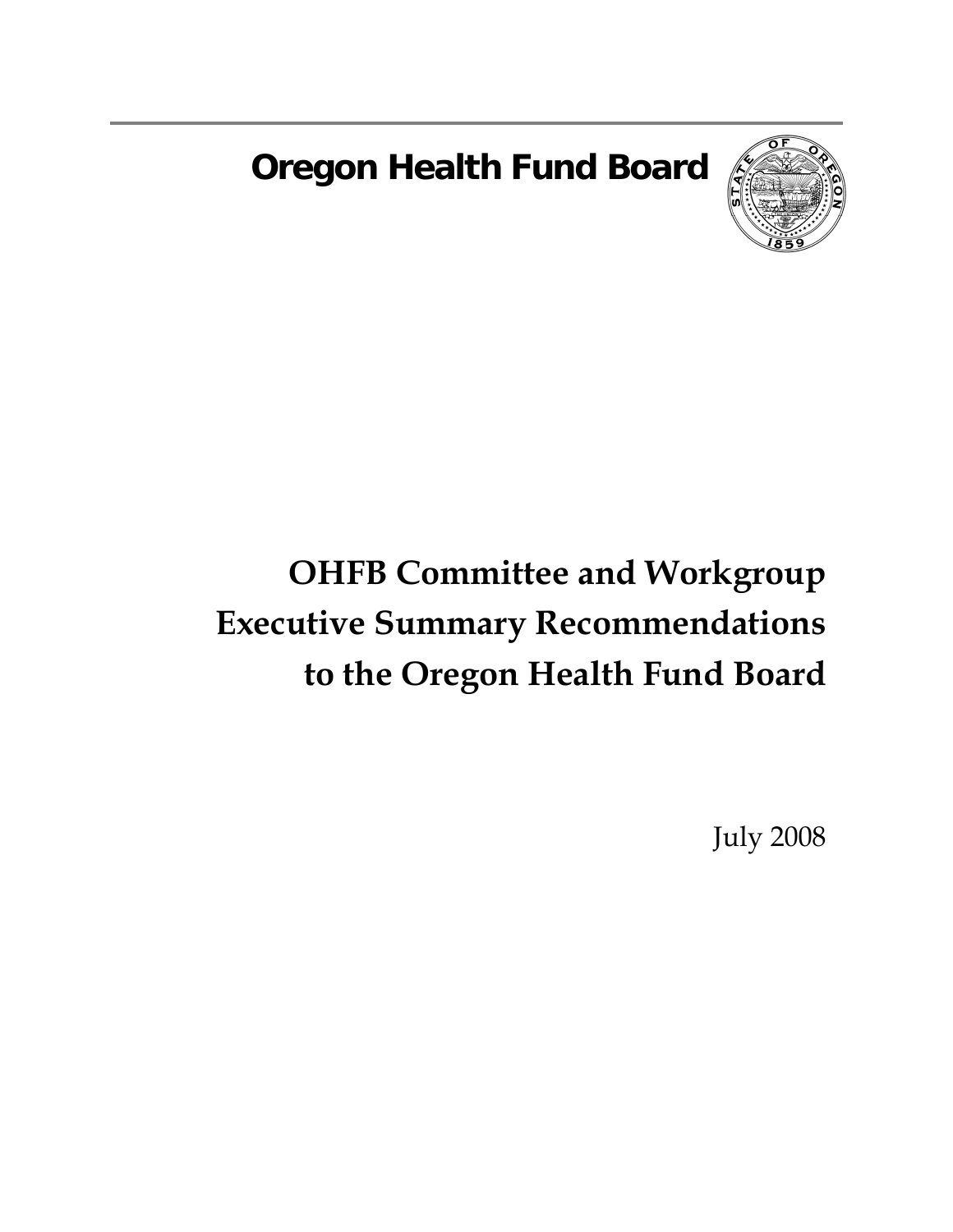## COMPILATION OF COMMITTEE AND WORKGROUP **EXECUTIVE SUMMARY RECOMMENDATIONS** TO THE OREGON HEALTH FUND BOARD

| <b>Table of Contents</b>                                                    | Page |  |
|-----------------------------------------------------------------------------|------|--|
| <b>Benefits Committee Executive Summary</b>                                 |      |  |
| Delivery Systems Committee Executive Summary                                |      |  |
| Quality Institute Work Group (Delivery Systems Committee) Executive Summary | 11   |  |
| Eligibility and Enrollment Committee Executive Summary                      | 12   |  |
| <b>Federal Laws Executive Summary</b>                                       |      |  |
| Finance Committee Executive Summary                                         |      |  |
| Exchange Work Group (Finance Committee) Executive Summary                   | 27   |  |
| <b>Health Equities Committee Executive Summary</b>                          | 31   |  |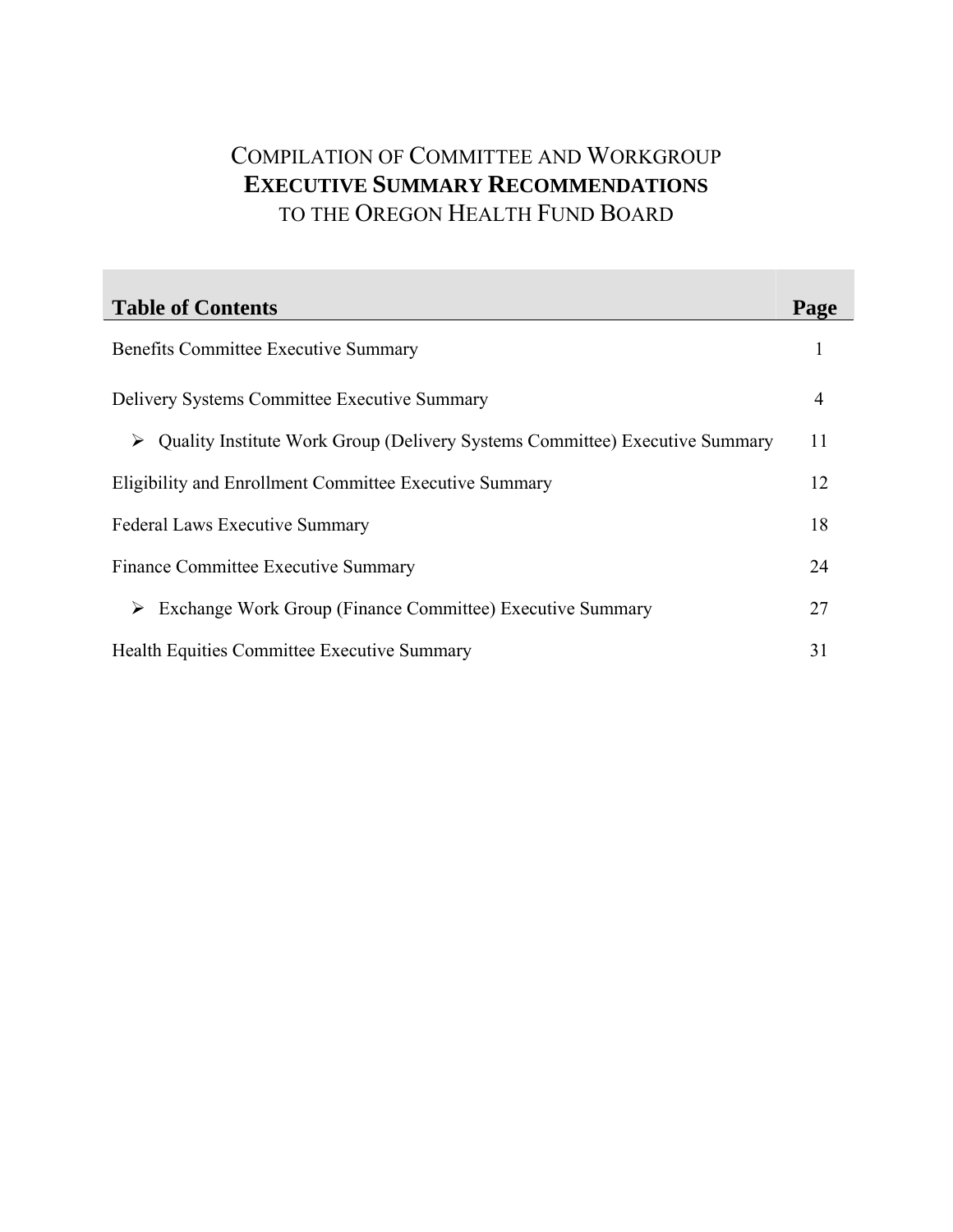## **BENEFITS COMMITTEE EXECUTIVE SUMMARY**

The Essential Benefit Package (EBP) is designed to improve the overall health of the people of Oregon, reduce health care costs, provide a social safety net, reflect the values of Oregonians, and be affordable and sustainable for the individual and the state. The Benefits Committee developed the list of guiding principles to frame these recommendations.

This EBP incentivizes the **rational redesign of the health care system**:

- Integrated health homes become the basis for cost-effective, patient-centered care
- Health care services are not segregated based on the part of the body they involve or the qualified health professionals who deliver them ○Coverage for mental health and dental services should be based on the same criteria as
- other physical health conditions • Coverage of services should be evidence-based to the highest degree possible ○The Health Services Commission or other similar body should be adequately funded to provide ongoing evidence surveillance and enhanced guidance for the system

This EBP is **innovative**:

- Coverage focuses on care which reduces the overall cost and complications of disease ○Value-based services are an integral part of the package, representing evidence-based services that maintain or improve health, prevent illness and illness complications, and/or reduce the overall cost of caring for common chronic diseases and incentivize the use of cost-effective outpatient care
- Personal responsibility should be rewarded

○Value-based services should include incentives and rewards for patients who actively participate in their own health care

#### The EBP would be **affordable for individuals and the state**:

- Value-based services (including evidence-based preventive services) and basic diagnostic services should be available to all with no or low cost barriers
- Other types of care should be covered after the beneficiary meets a high deductible amount (adjusted for financial means). A limited number of discretionary services may have separate coverage maximums. These limitations in the plan will help result in a reduction in the cost of premiums.
- After the deductible is met, personal financial responsibility for services increases for conditions that appear lower on the Health Services Commission's Prioritized List of Health **Services**
- The introduction of an out-of-pocket maximum protects individuals and families from profound financial losses from catastrophic illness or injury

The EBP would serve as the **"foundation level" of health care coverage** below which no individual's coverage should fall. This:

- Allows for private market innovation to supplement the package
- Prohibits the availability of disease-specific plans that do not serve the overall health of an individual or insured population
- Under this proposal, the current benefits offered to the categorically eligible Medicaid populations would not differ from the current OHP Plus benefit package with nominal copays.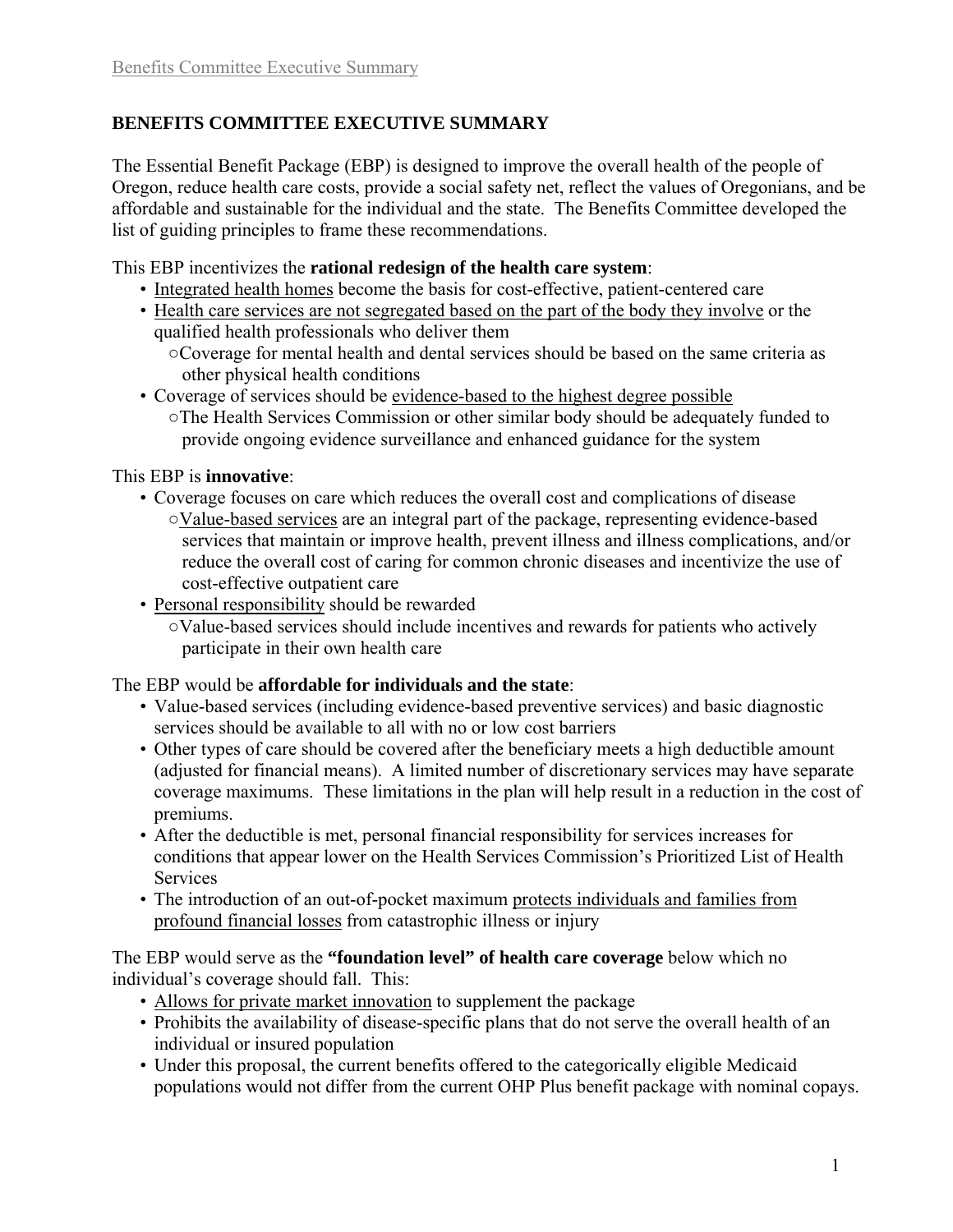| Category of Care <sup>1</sup>                                           | Cost Sharing <sup>2</sup>                                                                                                                                                                                                                                                                                                                                                                                                       |                                                                 |                | Deductible/OOP Max <sup>3</sup>                                                                                                 |  |
|-------------------------------------------------------------------------|---------------------------------------------------------------------------------------------------------------------------------------------------------------------------------------------------------------------------------------------------------------------------------------------------------------------------------------------------------------------------------------------------------------------------------|-----------------------------------------------------------------|----------------|---------------------------------------------------------------------------------------------------------------------------------|--|
|                                                                         | <b>Integrated Health</b><br>Home                                                                                                                                                                                                                                                                                                                                                                                                | <b>Specialist, Procedures,</b><br>Other Outpatient <sup>4</sup> | Inpatient      |                                                                                                                                 |  |
| <b>Value-Based Services</b>                                             | $0 - 5\%$ depending on service provided and location of care                                                                                                                                                                                                                                                                                                                                                                    |                                                                 |                | •Deductible waived                                                                                                              |  |
| 2 Diagnostic Visits/yr, Well-Person<br>Visits, Basic Office Diagnostics | $0\%$                                                                                                                                                                                                                                                                                                                                                                                                                           | $5\%$                                                           | Not applicable | •\$4,000-\$15,000 OOP max<br>applies per individual (in-                                                                        |  |
| <b>Comfort Care</b>                                                     | $0\%$                                                                                                                                                                                                                                                                                                                                                                                                                           | $5\%$                                                           | 20%            | come-based, family $=$ 3 times<br>individual), includes deductible                                                              |  |
| Tier I (Lines $1-113$ )                                                 | 20%                                                                                                                                                                                                                                                                                                                                                                                                                             | 25%                                                             | 30%            | $\overline{\text{•}81,000}$ -\$7,500 deductible<br>applies per individual (income-<br>based, family= $3x$ )<br>•OOP max applies |  |
| Tier II (Lines 114-311)                                                 | 30%                                                                                                                                                                                                                                                                                                                                                                                                                             | 35%                                                             | 40%            |                                                                                                                                 |  |
| Tier III (Lines 312-503)                                                | 40%                                                                                                                                                                                                                                                                                                                                                                                                                             | 45%                                                             | 50%            |                                                                                                                                 |  |
| Tier IV (Lines $504-680$ )                                              | No coverage                                                                                                                                                                                                                                                                                                                                                                                                                     | No coverage                                                     | No coverage    | Costs do not apply to<br>deductible or OOP max                                                                                  |  |
| <b>Excluded Conditions</b>                                              | No coverage                                                                                                                                                                                                                                                                                                                                                                                                                     | No coverage                                                     | No coverage    |                                                                                                                                 |  |
| <b>Discretionary Services</b>                                           | 40%                                                                                                                                                                                                                                                                                                                                                                                                                             | 45%                                                             | 50%            | •Deductible applies<br>•OOP max does not apply<br>$\cdot$ \$2,000/yr limit                                                      |  |
| Ambulance                                                               | \$100 copayment, waived if paramedic or EMS standards determine transport criteria are met                                                                                                                                                                                                                                                                                                                                      |                                                                 |                |                                                                                                                                 |  |
| <b>Prescription Medications</b>                                         | •\$5 copay for generics, \$25 copay for preferred brands, 50% coinsurance for other brands<br>(OOP max will not apply for non-preferred brands) <sup>5</sup><br>•Evidence-based formulary will be used <sup>6</sup><br>. No coverage for medications for non-covered conditions                                                                                                                                                 |                                                                 |                | •Deductible waived<br>•OOP max applies                                                                                          |  |
| <b>Emergency Department</b>                                             | \$100 copayment (waived if admitted/transport criteria met), then 50% coinsurance                                                                                                                                                                                                                                                                                                                                               |                                                                 |                |                                                                                                                                 |  |
| Diagnostic Services                                                     | •Beyond 2 diagnostic visits, well-person visits and basic office diagnostics above<br>•Coinsurance varies based on type of test (e.g., routine office tests 5%, MRIs 50%)<br>•Limitations according to evidence-based guidelines, location of service, etc.<br>•Certain high volume, high cost, or high risk diagnostic procedures, imaging tests,<br>laboratory studies, and office diagnostics subject to prior authorization |                                                                 |                | Deductible and OOP max apply                                                                                                    |  |
| <b>Ancillary Services</b>                                               | Cost sharing commensurate with the condition that they are being used to treat (i.e. Tiers<br>I-IV). Not covered for non-covered conditions.                                                                                                                                                                                                                                                                                    |                                                                 |                |                                                                                                                                 |  |

# **Figure 1. Summary of the Essential Benefit Package**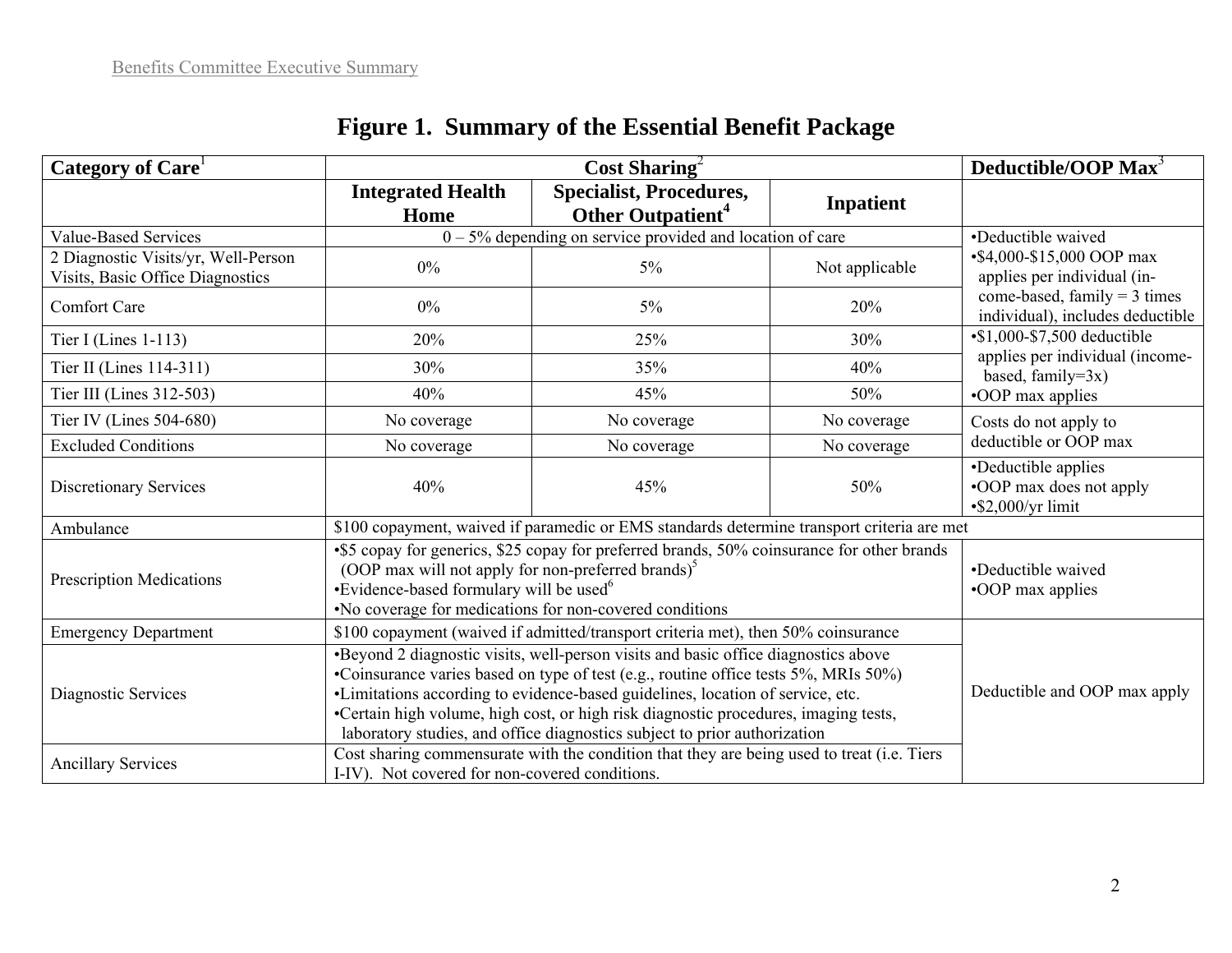Notes

<sup>1</sup>Line numbers refer to the Health Services Commission's 2008-09 Prioritized List of Health Services. The placement of tier break-points could change based on further review by the Commission, future changes to the Prioritized List, and/or public comment.

 $2$ Cost sharing amounts are based on income level – those below 100% of the Federal Poverty Level would have, at most, nominal copays at pointof-service. Amounts shown here are examples and can be adjusted until actuarial pricing is acceptable.

<sup>3</sup>Deductible amounts and out-of-pocket maximums are based on income level – those below 100% of the Federal Poverty Level would have no deductibles. Amounts shown here are examples which can be adjusted until actuarial pricing of the package is acceptable.

4Some specialist services and procedures may be provided within the integrated health home for certain individuals.

 $5$ The cost share is reduced to 50% coinsurance for generic prescriptions and preferred drugs if this is less than the copay level and increased to a \$50 copay for non-preferred brand drugs if this is more than the 50% coinsurance amount. All medication prescriptions should be required to have diagnosis codes to allow regulation and enforcement of the formulary.

<sup>6</sup>An evidence-based formulary should be utilized and based on sources such as the Drug Effectiveness Review Project (DERP).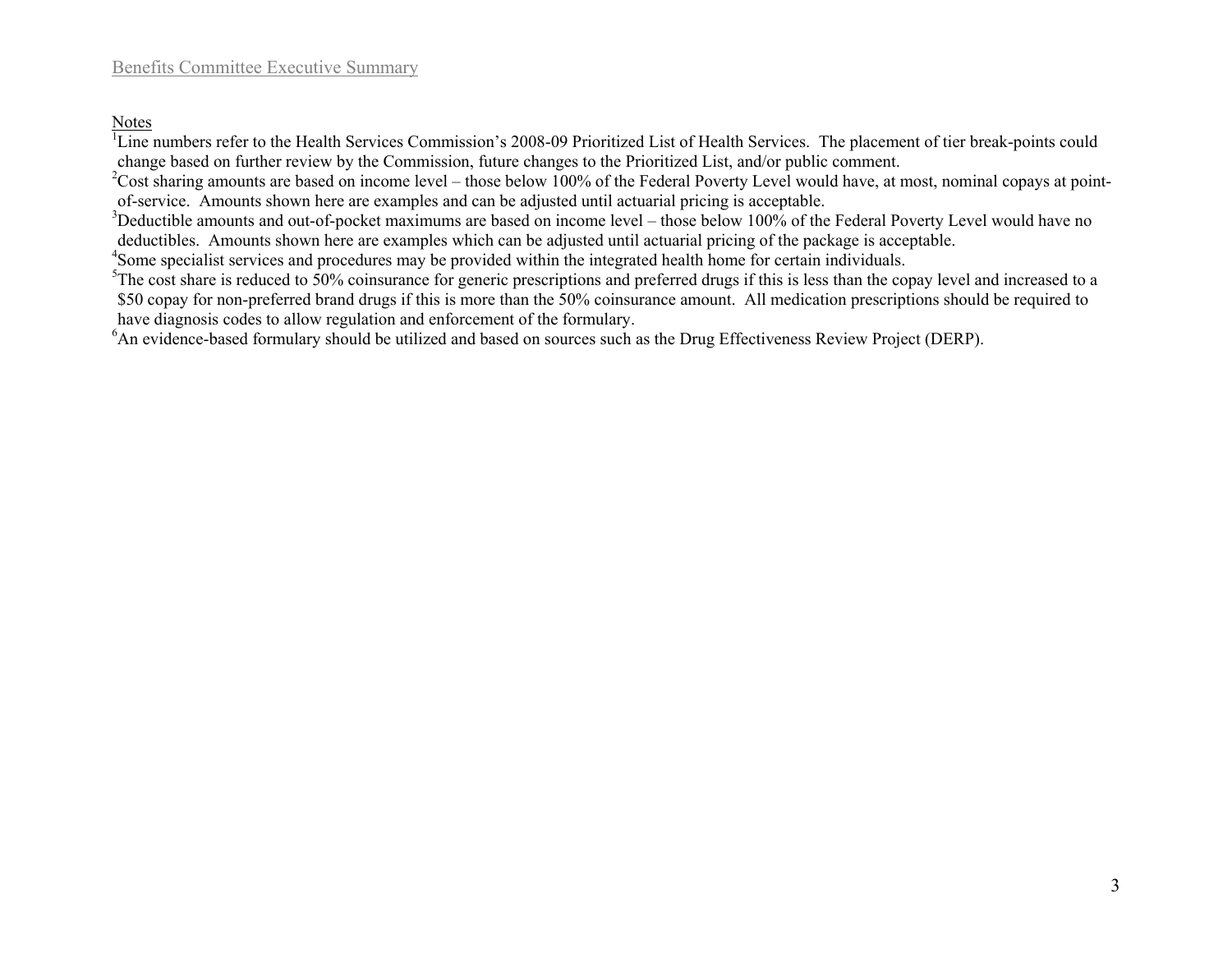#### **DELIVERY SYSTEMS COMMITTEE EXECUTIVE SUMMARY**

#### **Background**

In June 2007, the Oregon Legislature passed the Healthy Oregon Act (Senate Bill 329, Chapter 697 Oregon Laws 2007). The Act called for the appointment of the seven-member Oregon Health Fund Board to develop a comprehensive plan to ensure access to health care for all Oregonians, contain health care costs, and address issues of quality in health care. The Healthy Oregon Act also established a set of committees to develop recommendations on specific aspects of the reform plan. One of these committees, the Delivery Systems Committee, was assigned the difficult task of providing the Board with policy recommendations to create high-performing health delivery systems in Oregon that produce optimal value through the provision of high quality, timely, efficient, effective, and safe health care.

While the Oregon Health Fund Board did not aim to limit the scope of the investigation and recommendations from the Delivery Systems Committee, the Committee's charter from the Board listed a number of priority areas of interest. These included: revitalizing primary care; managing chronic disease; developing new reimbursement models; increasing information transparency by collecting, measuring and reporting quality data; encouraging the diffusion of health information technology; ensuring the appropriate diffusion and utilization of clinical technology; strengthening public health and prevention; and improving end-of-life.

#### **Vision Statement**

**The Delivery Systems Committee has a bold vision for health care in Oregon:** *World Class Health Care for Each Oregonian***. This includes world class physical, behavioral and oral health. The current delivery system is broken and unsustainable and world class care cannot be achieved within the existing framework. Achieving world class care requires a radical transformation, as part of larger comprehensive reform. This must include a revitalization of primary care and a focus on preventing and managing chronic diseases, while improving the quality of care across the health care system. The people and the economy of the state cannot wait any longer – transformation is needed now.**

#### **Delivery System Change as Part of Comprehensive Reform**

The Committee developed a series of recommendations which the members believe will help to contain costs over the long term, while improving population health and improving patient experience with care. Many of these recommendations are aligned with the Board's priority areas, with some additional ideas drawn from health service research and experience in other states. The main recommendations are captured in the Committee's "Framework for Delivery System Reform" presented in Section V of this report. The Delivery System Committee recognizes that most of the recommendations put forth in this report represent long-term goals that cannot be accomplished in isolation and must be viewed as one piece of larger reform. In the short tem, many of the recommendations that follow will require an investment in sustainable change and the Health Fund Board must look for opportunities to reduce short-term spending in other parts of the system that can be reinvested in delivery system reform.

The recommendations presented below call for transformational change in the fundamental way things are done. The recommendations represent a significant cultural change in the organization and delivery of care and require strong public/private partnerships in the design, delivery, and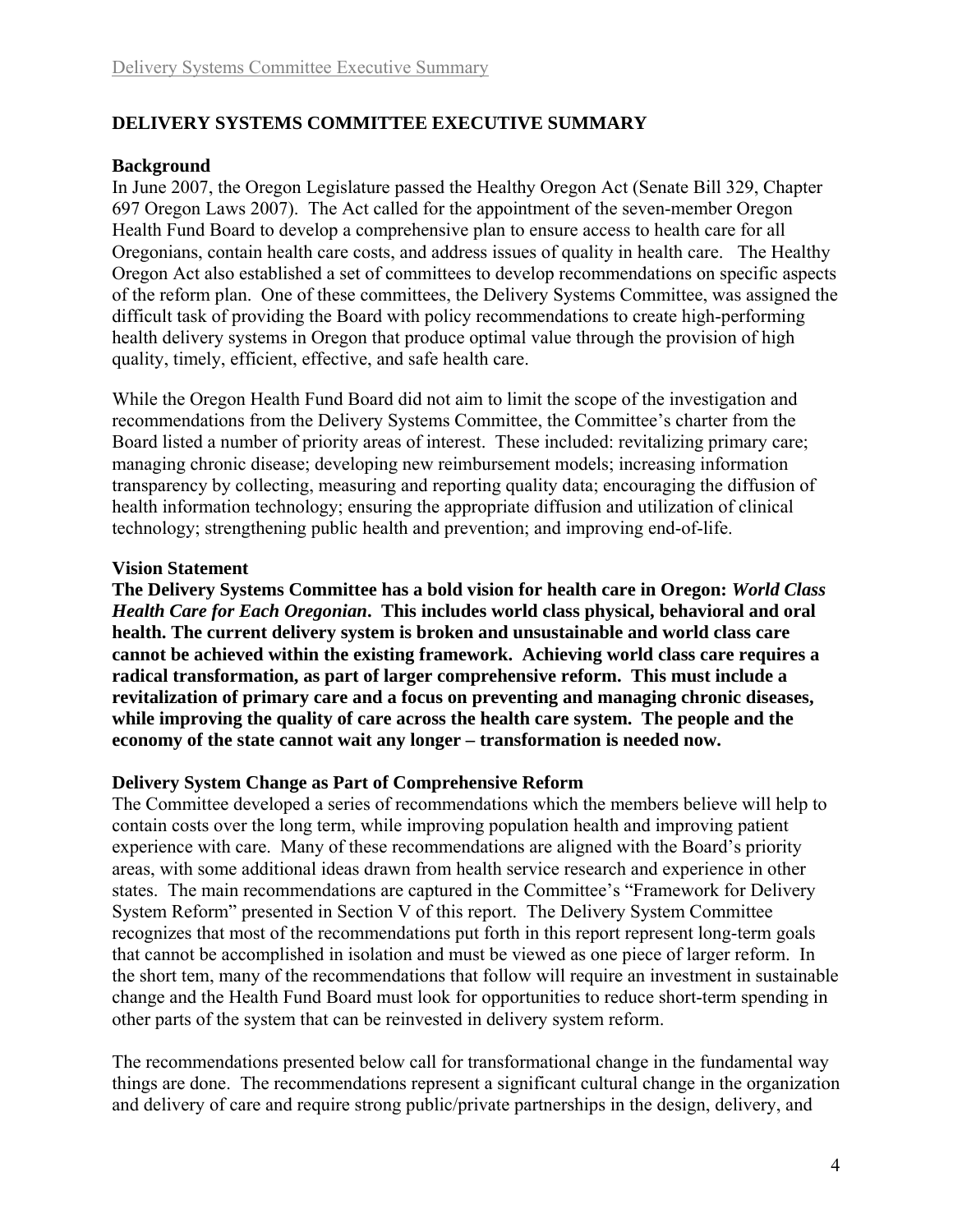monitoring of health care services. The Committee recognizes that there will be strong opposition to many of its proposals and challenges the Health Fund Board, the Oregon Legislature and the entire state to have the political will to push for the changes needed to move Oregon toward a world class health system.

#### **Committee Recommendations**

#### *Primary Care and Chronic Disease Management/ Integrated Health Homes*

**Primary Care/Integrated Health Homes Recommendation 1: Oregon's primary health care delivery system must be radically transformed in an effort to improve individual and population health and wellness. This transformation should be guided by the concept of the integrated health home and must involve a revitalization of primary care, as well as other health and social services that are vital components of a system equipped to meet the health needs of the population. The state should take bold steps to partner with consumers, providers, purchasers and payers around the common goal and vision of providing every Oregonian with an integrated health home.** 

**Primary Care/Integrated Health Homes Recommendation 2: Promote and support patientcentered integrated health homes to be available for all participants in the Oregon Health Fund Board Program, with eventual statewide adoption to ensure integrated health homes are available to all Oregonians.** 

**Primary Care/Integrated Health Homes Recommendation 3: Create and support interactive systems of care (real and virtual) which connect integrated health homes with community-based services, public health, behavioral health (including Employee Assistance Programs), oral health, and social services to improve population health.** 

**Primary Care/Integrated Health Homes Recommendation 4: Provide Oregon's health care workforce with technical assistance, resources, training and support needed to transform practices into integrated health homes.** 

**Primary Care/Integrated Health Homes Recommendation 5: Develop a plan to ensure that Oregon has a workforce able to meet population need, especially safety net providers and those serving vulnerable populations.** 

**Primary Care/Integrated Health Homes Recommendation 6: Develop and evaluate strategies to empower consumers to become more involved in their own health and health care by partnering and engaging with integrated health homes.** 

**Primary Care/Integrated Health Homes Recommendation 7: Develop funding, payment and incentivizing strategies that promote and sustain integrated health homes and other system of care partners. Primary Care/Integrated Health Homes Recommendation 8: Recognize, strengthen and integrate the role of the safety net in delivering services to Oregon's vulnerable populations.**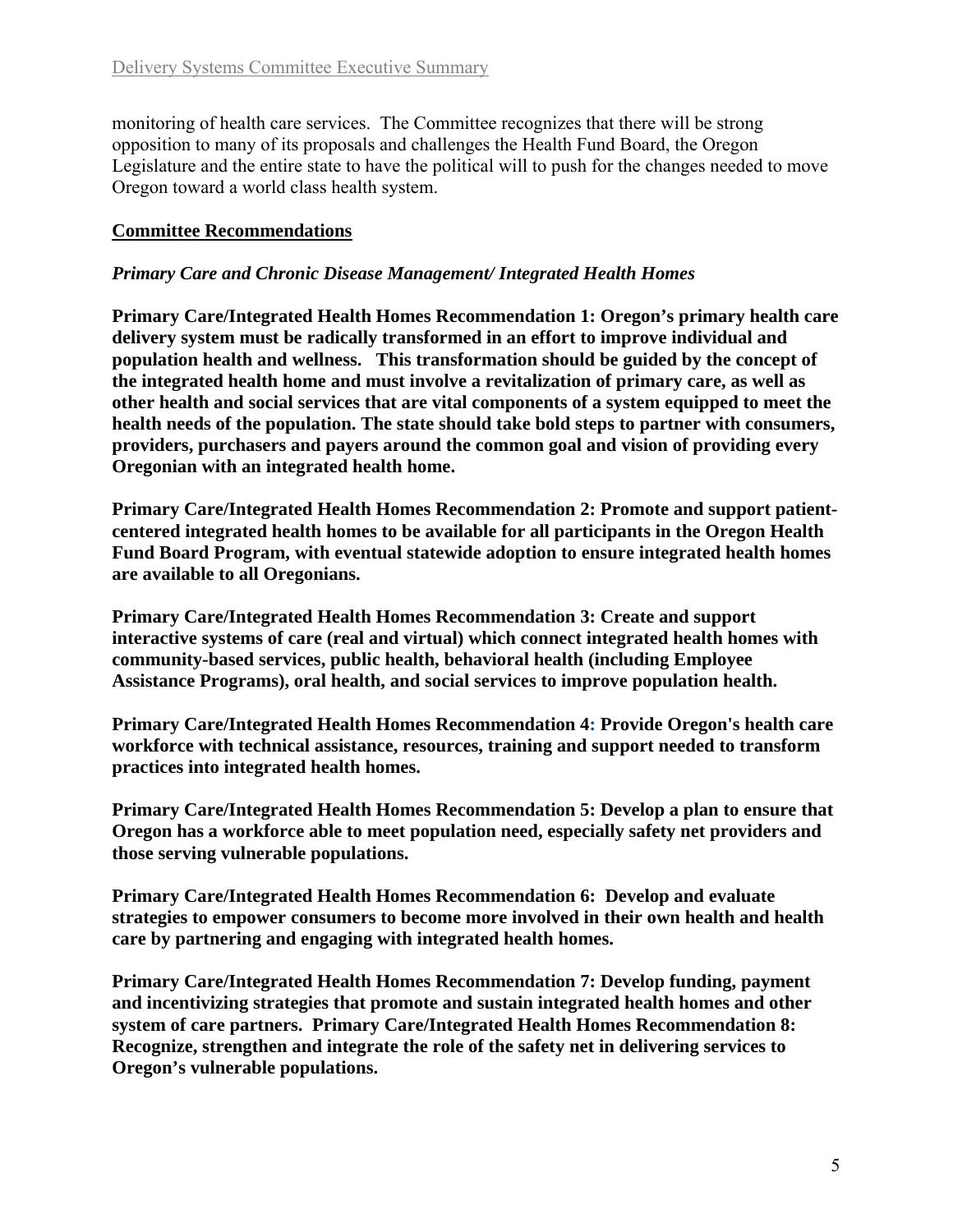#### *Improving Quality and Increasing Transparency*

#### *An Oregon Quality Institute*

While there are numerous public and private efforts underway across the state to improve health care quality, SB 329 points to the need for a Quality Institute to serve as a leader and to unify existing efforts in the state around quality and transparency. The Committee recommends the state establish and provide substantial, long-term funding for a publicly chartered Oregon Quality Institute.

**Quality Institute (QI) Recommendation 1: An Oregon Quality Institute should be established as a publicly chartered public-private organization. The state should provide stable long-term funding to support the Institute**.

**QI Recommendation 2: The Quality Institute's overarching role will be to lead Oregon toward a higher performing health care delivery system by initiating, championing and aligning efforts to improve the quality and transparency of health care delivered to Oregonians.** To achieve its goals, the Quality Institute will first pursue the following priorities:

- 1. Set and prioritize ambitious goals for Oregon in the areas of quality improvement and transparency.
- 2. Convene public and private stakeholders to align all groups around common quality metrics for a range of health care services
- 3. Ensure providers have the ability to produce and access comparable and actionable information about quality, utilization of health care resources and patient outcomes that allows for comparison of performance and creation of data-driven provider and delivery system quality improvement initiatives.
- 4. Ensure the collection and timely dissemination of meaningful and accurate data about providers, health plans and patient experience. Set standards for what metrics are collected and reported and how data is collected and reported. Set performance benchmarks that can be adapted over time.
- 5. Advise the Governor and the Legislature on policy changes/regulations to improve quality and transparency.

#### **QI Recommendation 3: As the budget of the Quality Institute allows, the Board of the Quality Institute should use data and evidence to identify opportunities to improve quality and transparency through the following activities:**

• Participate in the development and assessment of new quality improvement strategies by championing, coordinating, funding and/or evaluating quality improvement demonstration and pilot projects.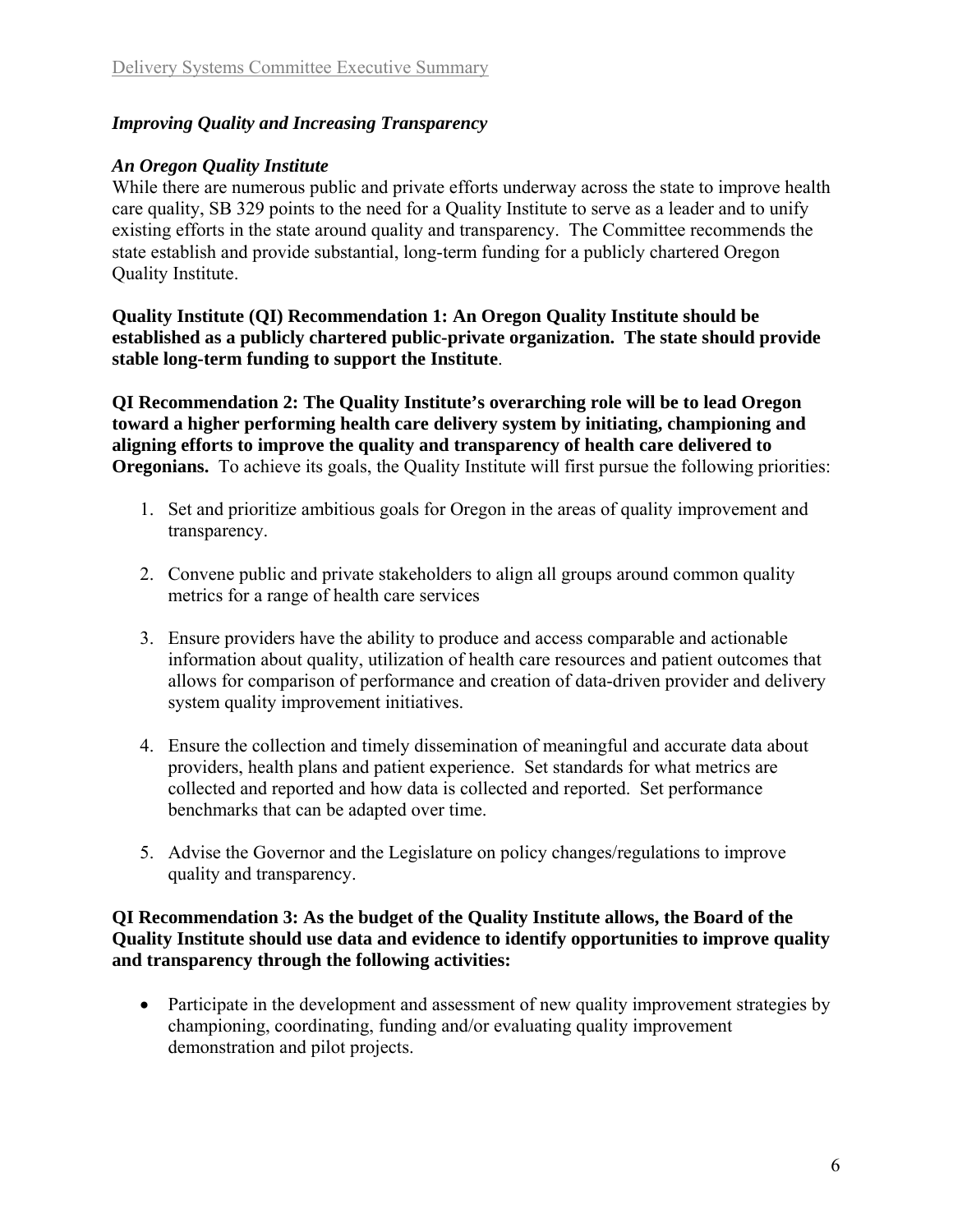- Convene public and private stakeholders to identify opportunities to develop a collaborative process for endorsing and disseminating guidelines of care and assessing the comparative effectiveness of technologies and procedures.
- Lessen the burden of reporting that currently complicates the provision of health care.
- Support learning collaboratives and other technical assistance for providers to develop and share best practices for using data to drive quality improvement. Disseminate proven strategies of quality improvement.
- Align with recommendations of the Governor's Health Information Infrastructure Advisory Committee (HIIAC) about a strategy for implementing a secure, interoperable computerized health network to connect patients and health care providers across Oregon. Support efforts to develop and facilitate the adoption of health information technology that builds on provider capacity to collect and report data and ensures that the right information is available at the right time to patients, providers, and payers.
- Support efforts, in partnership with providers, to engage consumers in the use of quality and utilization data and evidence-based guidelines to make health decisions.

## *Financial Transparency*

There needs to be greater transparency about health care costs and provider operating and financial data. While there are a number of state-sponsored projects working to increase financial transparency in Oregon, access to this type of information remains limited.

**Financial Transparency Recommendation 1: Require health care providers, including but not limited to hospitals, ambulatory surgery and imaging centers to be more transparent and public about fiscal information.** 

## *Accountable Care Districts*

Accountable care districts will act as a vehicle to foster shared accountability for quality and cost among all of the providers (including physicians, other health care professionals, hospitals, and other centers where health care is delivered) serving a defined population across the continuum of care.

**Accountable Care District (ACD) Recommendation 1: Define accountable care districts within Oregon's delivery system. All health care quality and utilization data reported by the Oregon Quality Institute will be aggregated to allow for meaningful comparisons of quality and utilization across the state and across ACDs.**

**ACD Recommendation 2: Engage and incentivize communities at the onset, to use ACD data to inform health planning and resource utilization discussions.**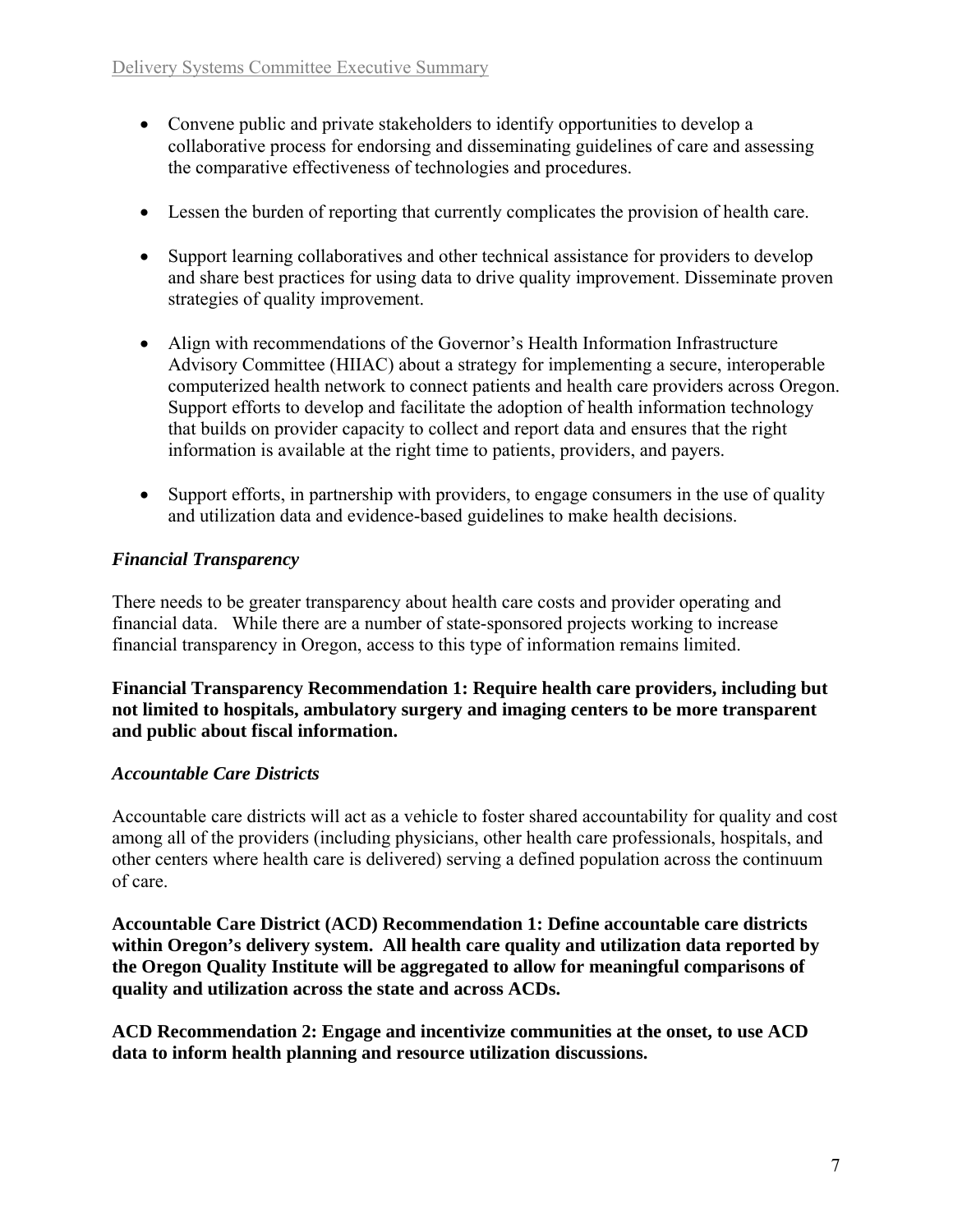## *Payment Reform Models*

The current healthcare delivery system relies heavily on a fee-for-service (FFS) payment method in which a provider is paid a fee for rendering a specific service. This system rewards providers based on the volume of care delivered, without including incentives that encourage high-quality care and efficient resource utilization. New reimbursement models are needed that incentivize health care providers to be accountable for quality, efficiency and care coordination.

**Payment Reform Recommendation 1: Health care providers (physicians, other health care professionals, hospitals, and other centers delivering care) should be accountable for quality, efficiency, health outcomes and care coordination. Payment reform should be designed to incentivize these desired outcomes, while holding global Oregon health care costs to Consumer Price Index as measured over a five year period.** 

**Payment Reform Recommendation 2: New payment models should be tested within the infrastructure established by delivery system reform.** 

#### *Comparative Effectiveness and Medical Technology Assessment*

Comparative effectiveness research provides valuable information about the relative effectiveness and cost-effectiveness of alternative treatment options. This information can be used to develop standard clinical guidelines and inform benefit design to ensure that health resources are utilized in a manner that maximizes health gains. There are currently a number of comparative effectiveness and medical technology assessment initiatives in place in Oregon and across the nation, but no mechanism to facilitate collaboration across efforts or to ensure that coverage decisions across the state are informed by the best available research and data.

**Comparative Effectiveness Recommendation 1: Streamline and strengthen efforts to support comparative effectiveness research and ensure policy decisions are informed by the best available evidence.** 

**Comparative Effectiveness Recommendation 2: Endorse patient decision aids shown to increase the use of cost-effective care.** 

**Comparative Effectiveness Recommendation 3: Develop standard sets of evidence-based guidelines for Oregon based on comparative effectiveness research.** 

**Comparative Effectiveness Recommendation 4: Develop common policies across public and private health plans regarding the coverage of new and existing treatments, procedures and services based on comparative effectiveness research.** 

## *Shared Decision Making*

In a world class health system that delivers patient-centered care, providers work with patients and their families to make health care decisions aligned with their values and goals. Decision support processes can help patients understand the likely outcome of various care options, think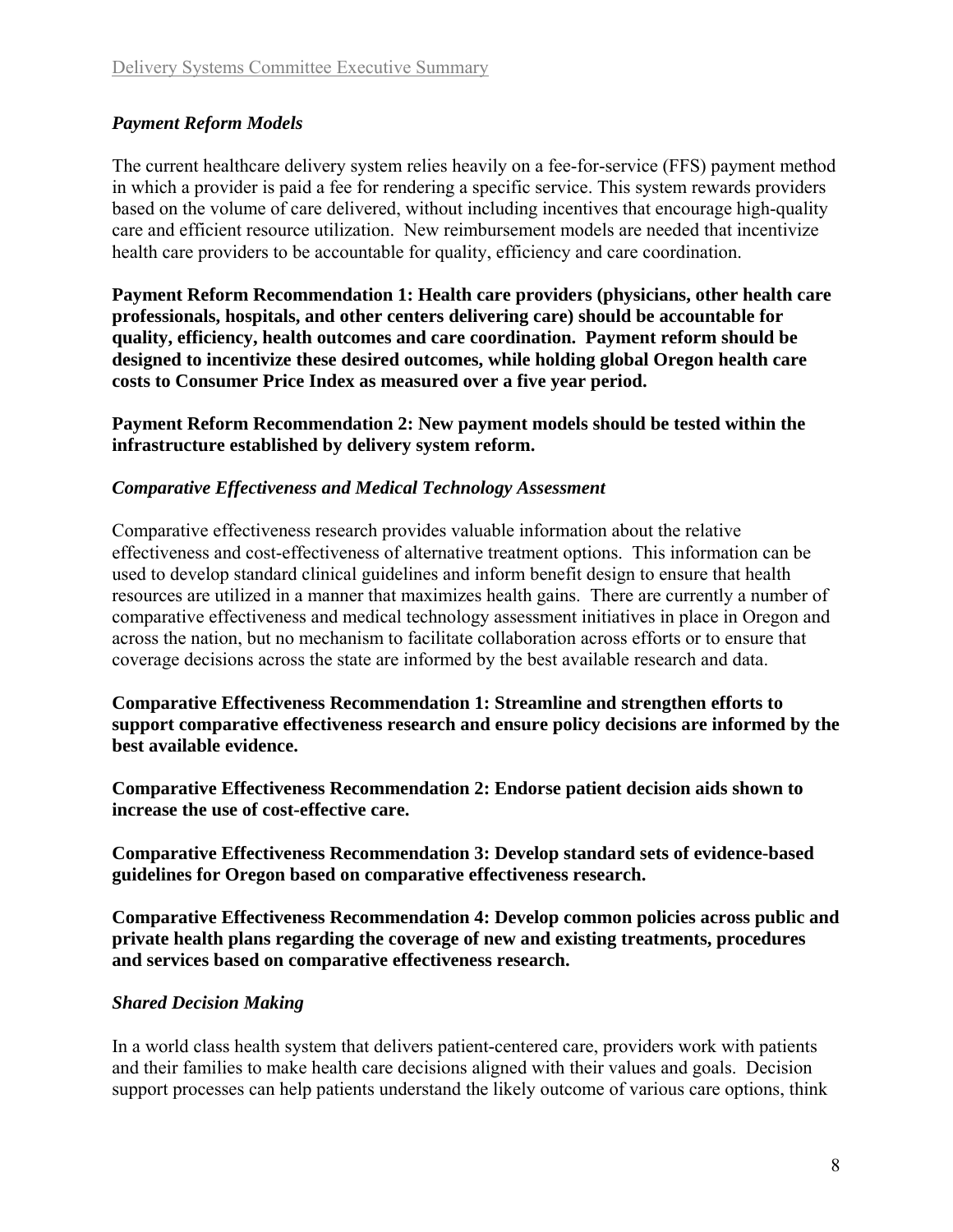about what is personally important about the risks and benefits of each option and make decisions with the support of their care team.

**Shared Decision Making Recommendation 1: The Oregon Health Fund Program (via the Quality Institute, HRC, HSC or other health commission) should develop or endorse evidence-based standardized decision support processes for integrated health homes and other care settings, which account for patients' cultural, ethnic, racial and language needs**.

**Shared Decision Making Recommendation 2: New payment methods should be used to encourage providers in state funded and private health programs to use decision making support processes and reimburse them for time spent engaged in tasks associated with these processes.**

**Shared Decision Making Recommendation 3: The state should partner with public and private stakeholders to develop and offer training courses to providers in facilitating shared decision making processes.**

**Shared Decision Making Recommendation 4: A statewide electronic Physician Orders for Life Sustaining Treatment (POLST) Registry should be created to ensure the availability of the POLST form at the time of need.** 

#### *Public Health, Prevention and Wellness*

 $\overline{a}$ 

Three in five deaths in Oregon are from heart disease, stroke, cancer, diabetes and chronic lower respiratory diseases and these diseases cost the state more than \$1.4 billion every year. Chronic behavioral health conditions also account for a significant amount of morbidity and mortality and a large portion of health care spending. In 2006, the economic costs of substance abuse in Oregon were nearly \$6 billion.<sup>[1](#page-10-0)</sup> With better funded, evidence-based community efforts to detect and treat risk factors, a significant amount of chronic disease could be prevented, thus improving population health and reducing utilization of expensive and invasive acute treatments.

**Public Health Recommendation 1: The state should partner with public and private stakeholders, employers, schools and community organizations to establish priorities and develop aggressive goals for the prevention of chronic disease and other physical, oral and behavioral health conditions and reduction of unhealthy behaviors that contribute most to the mortality of Oregonians.** 

**Public Health Recommendation 2: The state should partner with local boards of health (including public and behavioral health), providers, employers, schools, community organizations and other stakeholders to develop a statewide strategic plan for achieving these goals and a process for evaluating progress toward these goals**.

<span id="page-10-0"></span> $1$  R. Whelan, A. Josephson, and J. Holocombe. 2008. The Economic Costs of Alcohol and Drug Abuse in Oregon in 2006. EcoNorthwest.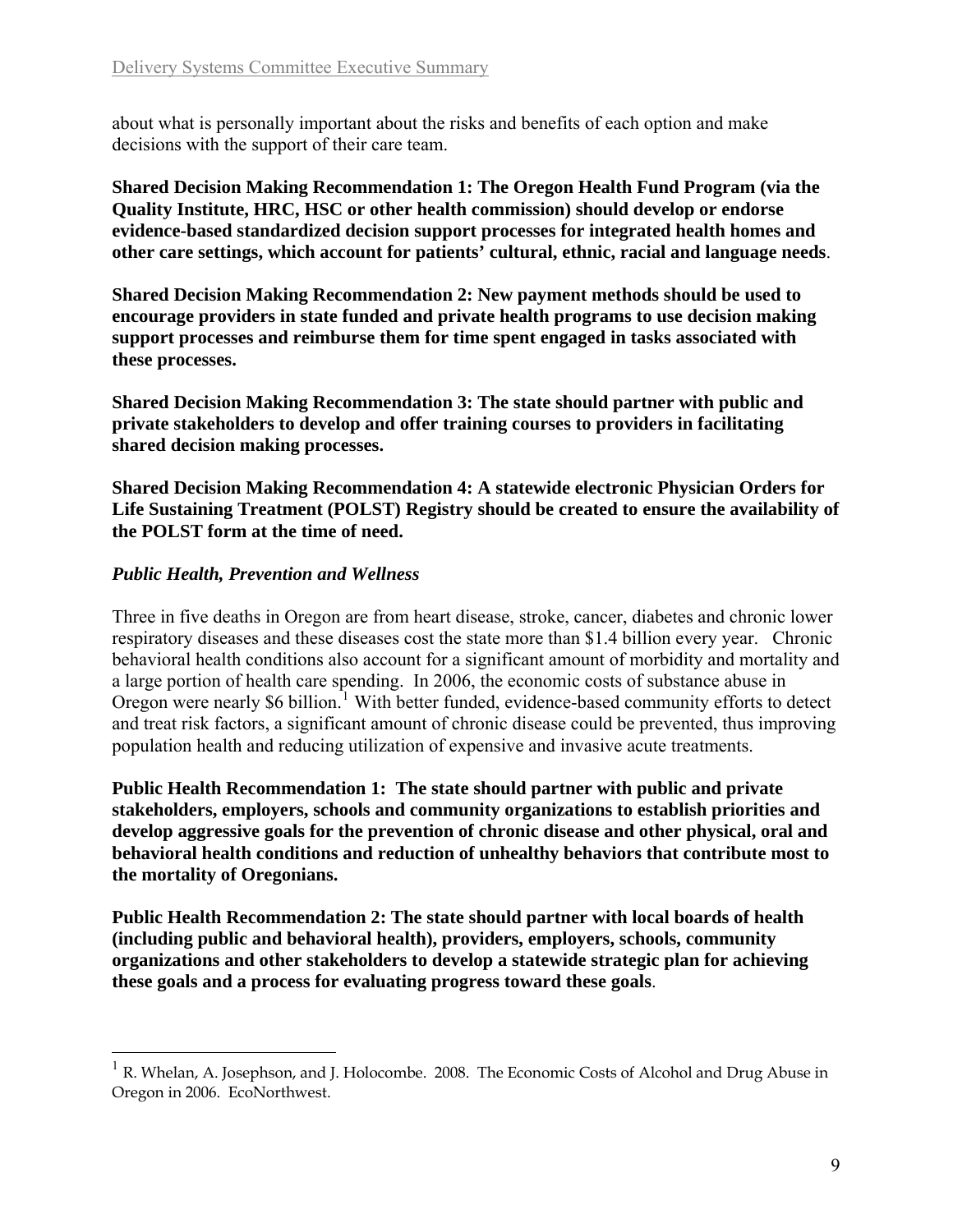**Public Health Recommendation 3: The state should establish and fund a Community-Centered Health Initiatives Fund (CCHI) to fund primary and secondary prevention activities.**

**Public Health Recommendation 4: All state agencies, in partnership with PEBB, should develop a strategic plan for creating a culture of health for state employees.**

#### *Administrative Simplification and Standardization*

Administrative expenses account for a large percent of total health care spending and there are significant opportunities to contain costs by increasing administrative efficiency.

**Administrative Simplification Recommendation 1: Increase transparency surrounding health plan and provider administrative spending.** 

**Administrative Simplification Recommendation 2: Develop standard formats and processes for eligibility, claims and payment and remittance transactions.** 

**Administrative Simplification Recommendation 3: Simplify and streamline prescribing processes to reduce the administrative burden to providers of being required to prescribe from multiple formularies.**

#### *Reduced Pharmaceutical Spending*

 $\overline{a}$ 

Pharmaceuticals account for eleven percent of total health care spending in Oregon. $^2$  $^2$  Bulk purchasing arrangements established by purchasers and insurers can help reduce the cost of drugs and reduce overall health care spending.

**Reduced Pharmaceutical Spending Recommendation 1: Utilize bulk purchasing arrangements to maximize savings in pharmaceutical spending.**

<span id="page-11-0"></span><sup>&</sup>lt;sup>2</sup> Office for Oregon Health Policy and Research. 2007. Trends in Oregon's Healthcare Market and the Oregon Health Plan: Report to the 74<sup>th</sup> Legislative Assembly. Available: http://www.oregon.gov/OHPPR/RSCH/docs/LegRpt2007\_Final.pdf.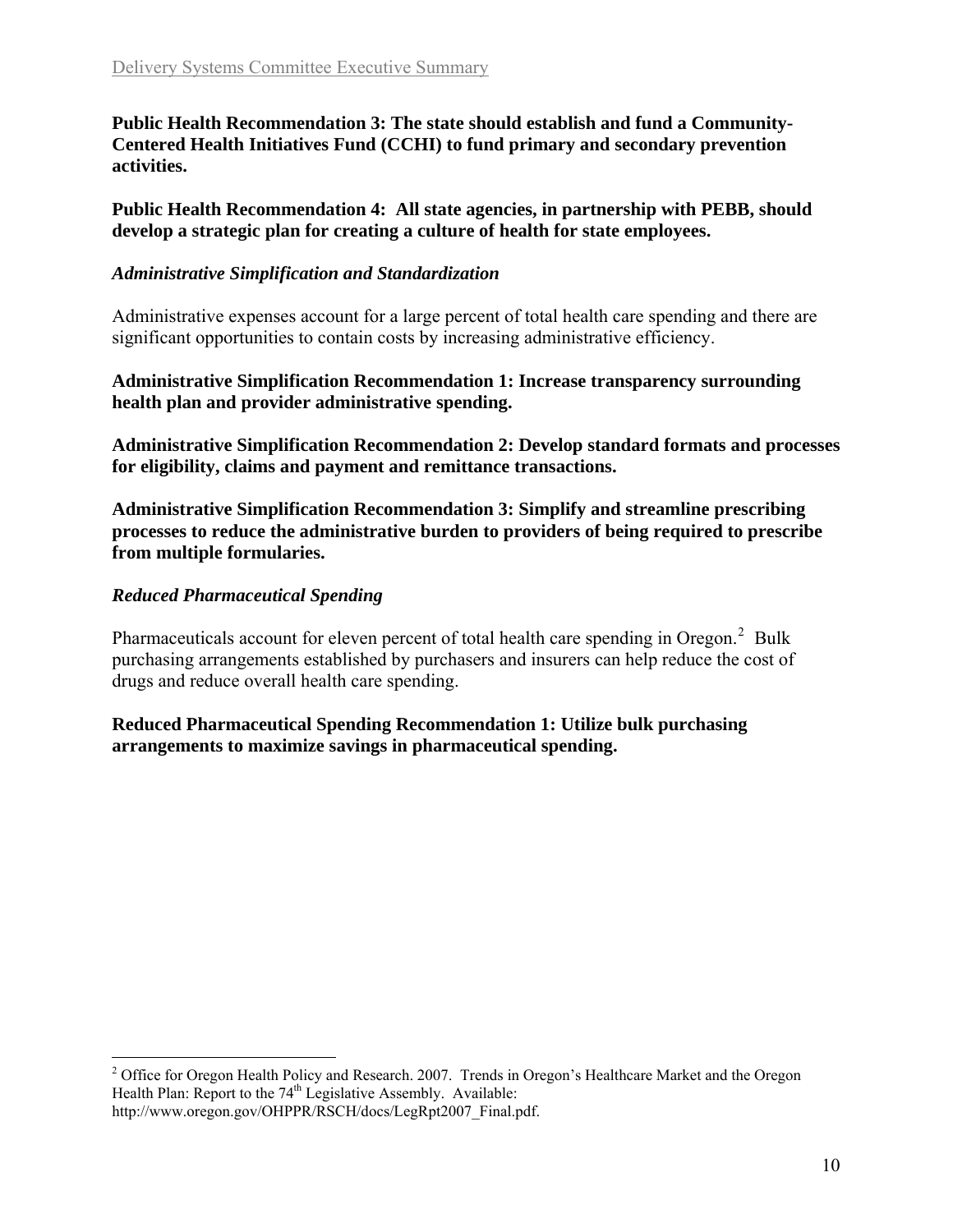## **Quality Institute Work Group (Delivery Systems Committee) Executive Summary**

On April 17, 2008 the Delivery Systems Committee received the enclosed report from its Quality Institute Work Group. The Committee agrees that ongoing quality assessment and a process for quality improvement is the keystone of any viable health care system and must be a central focus of any health reform plan. A single entity is needed to set the quality agenda for Oregon and lead and unify existing quality initiatives in a collaborative effort to move the state toward a higher performing health system. Therefore, the Delivery Systems Committee endorses the recommendations, but suggests that the Board consider the following issues before making final recommendations. The points below reflect suggestions made by Committee members during the April 17 meeting.

**Clarify and strengthen language about aligning stakeholders around common quality metrics and setting standards for data collection and reporting**. The Quality Institute should set standards for what metrics are collected and reported and how data is collected and reported. Standards should aim to simplify and streamline processes, allow for meaningful comparisons across the health care system and reduce administrative costs associated with reporting different sets of measures to different purchasers and health plans. In addition, the Quality Institute should set performance benchmarks that can be adapted over time.

**Efforts of the Quality Institute must support and be aligned with Accountable Care Districts and reform evaluation.** The data collected and reported by the Quality Institute should support performance evaluation within the healthcare system, but must also support community evaluation of performance. The Quality Institute should report data in a way that allows for meaningful comparisons across communities and accountable care districts. In addition, the Quality Institute must collect and report data that aligns and supports efforts to evaluate state funded health programs and health care reform.

**Providing understandable and meaningful information about quality to consumers must be a priority.** "Understandable" should be added to the definition of transparency to reflect the need to ensure that public reporting be done in a way that is meaningful to lay persons. Recommendations should be reordered to put more of an emphasis on the need to engage and support consumers in quality improvement initiatives.

• **The recommended structure should be revisited after a comprehensive plan is developed.**  Members questioned whether there would be a need for a separate and distinct Quality Institute with all of the entities created through reform. Members also suggested that the Board assess the role of private stakeholders in the public-private structure and suggested that these stakeholders provide specific testimony as to how a Quality Institute could enhance current efforts.

• **Greater transparency around cost is vital to reform and cost containment efforts.** The Delivery Committee did not necessarily recommend that the Quality Institute should take a more significant role in reporting data associated with costs than was recommended by the Work Group, but suggested that cost transparency needs to be addressed throughout the reform process.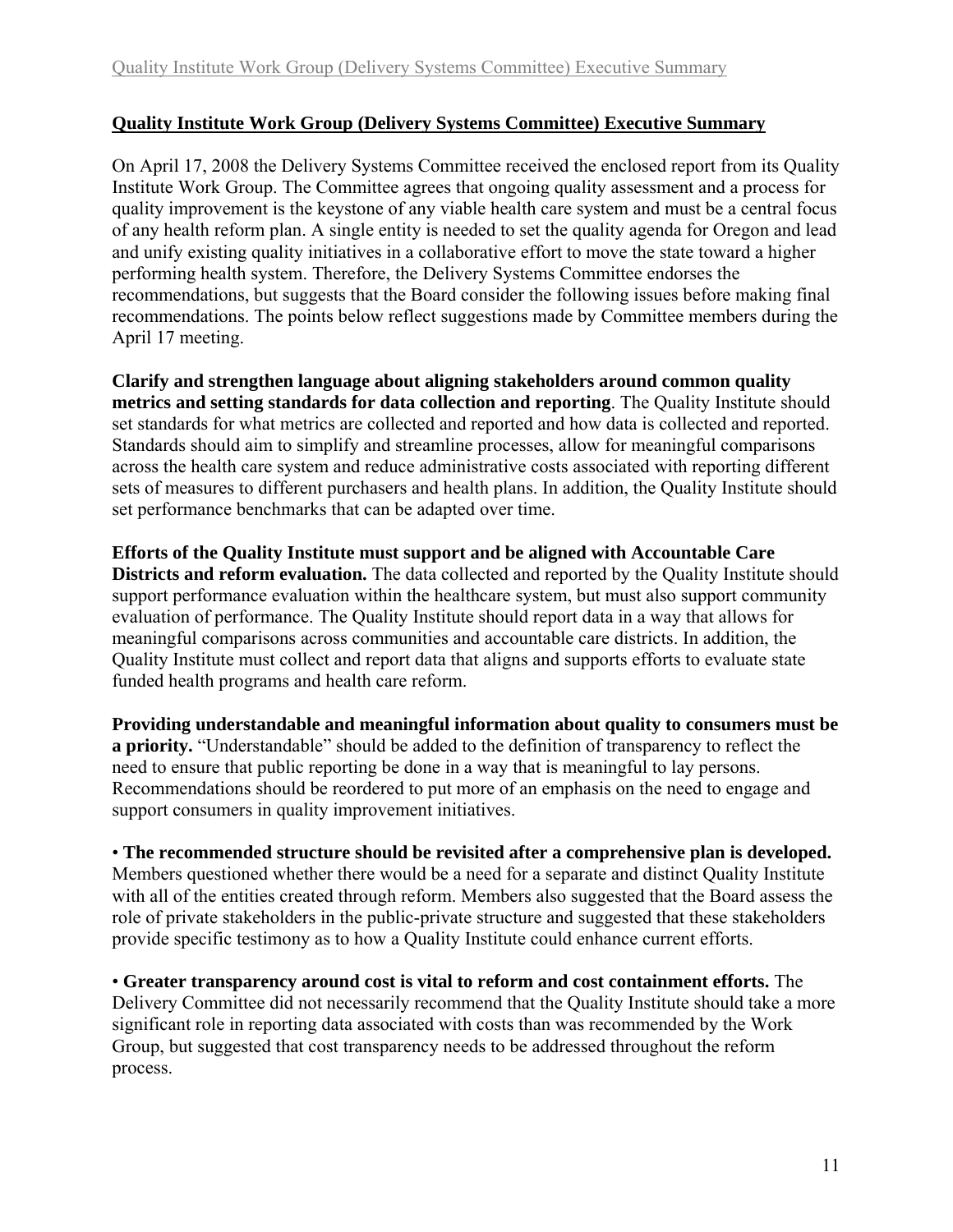## **ELIGIBILITY AND ENROLLMENT COMMITTEE EXECUTIVE SUMMARY**

As outlined in Senate Bill 329, the Eligibility and Enrollment (E&E) Committee of the Oregon Health Fund Board is chartered to develop recommendations for Board consideration regarding affordability, eligibility requirements and enrollment procedures for the Oregon Health Fund program. Further, the Committee's charter directs it to operate under the Board's design principles and assumptions document.

This document describes the Committee's recommendations including recommendations for premium cost sharing structures as well as consideration of other costs (e.g., co-pays and deductibles) associated with the program, eligibility for state premium contributions within a health insurance exchange, as well as implementation issues regarding maximizing enrollment and increasing retention in public programs. In developing these recommendations, the Committee met 12 times: October  $24<sup>th</sup>$ , November  $13<sup>th</sup>$  and  $28<sup>th</sup>$ , December  $11<sup>th</sup>$ , 2007, January  $8<sup>th</sup>$  and  $23<sup>rd</sup>$ , February 13<sup>th</sup> and  $26<sup>th</sup>$ , March 11, April  $8<sup>th</sup>$  and  $23<sup>rd</sup>$  and May 13<sup>th</sup> 2008.

During this time the E  $\&$  E Committee discussed and debated various approaches to defining affordability, struggling to balance affordability, fairness, and sustainability. The following summarizes key policy dimensions and assumptions considered by the Committee as they developed their recommendations for the Board:

*Shared Responsibility.* The Committee defined shared responsibility as the intersection between individuals, employers, the health care industry and government and that each of these would be contributing toward the affordability of health care.

*Equity.* The committee discussed different aspects of equity. There was a desire to protect the welfare of the lowest income, uninsured Oregonians while not endangering the welfare of the majority who are insured. Equity was also discussed in terms of equitable treatment for people in similar financial circumstances.

*Crowd Out.* Crowd-out is defined as the extent to which publicly-sponsored coverage "crowds out" private coverage. Crowd-out has implications for the efficacy of publicly financed health coverage, particularly where the policy objective is first to cover the uninsured, not to shift people from private funding to public funding. The committee operated with the assumption that effective policies will be required to keep employer contributions in the system.

*Sustainability.* The committee members indicated that it is important to look beyond the short term state costs for premium share when considering sustainability of overall health system reform. The committee assumed that covering those most at-risk financially has long-term cost benefits (e.g., reductions in emergency care and uncompensated care) and that strong costcontainment elements would be a vital feature of health care reform in Oregon.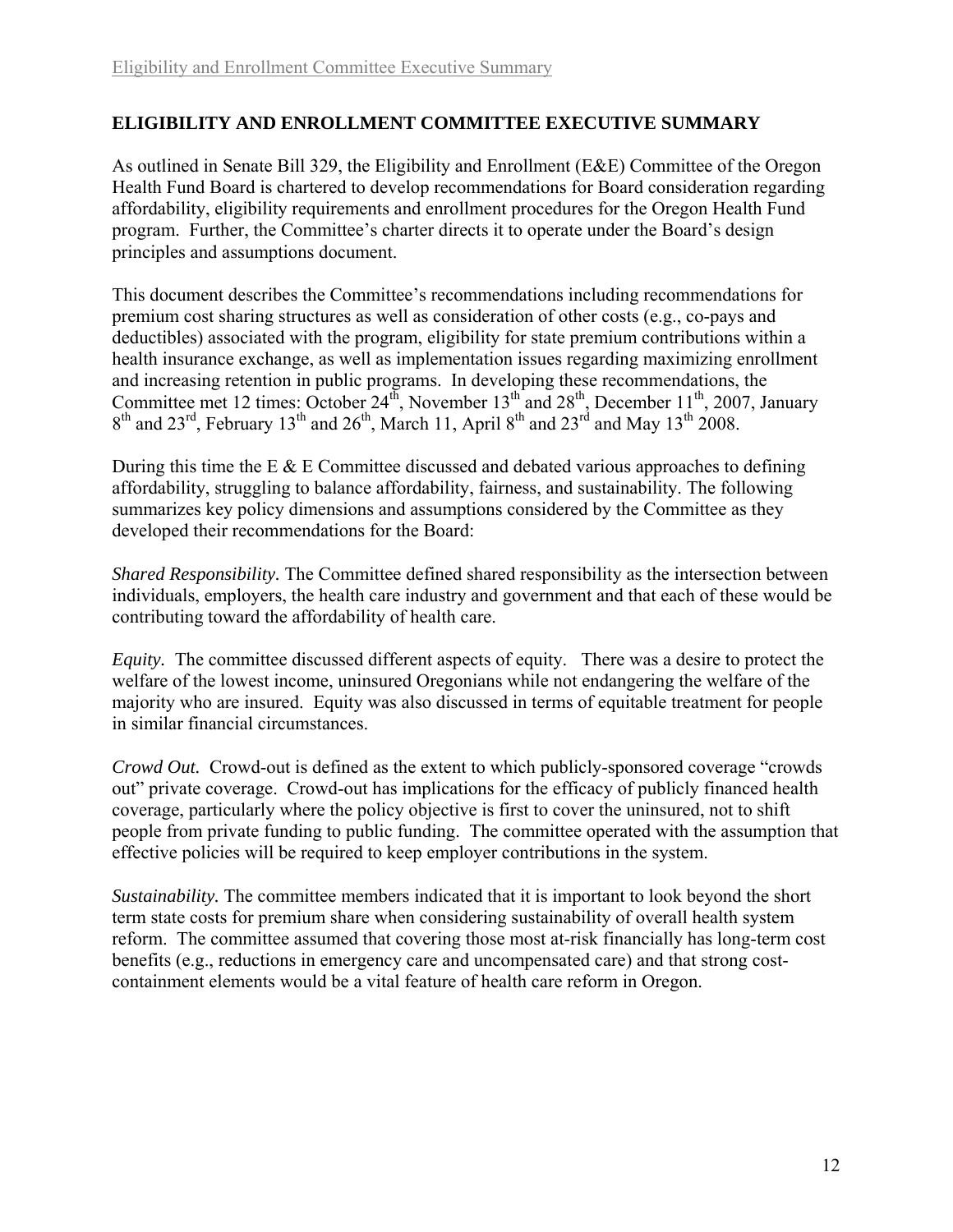## **Framework**

The following chart is a depiction of the framework in which the committee was working, where income increases as you move from left to right. The committee's task was to determine at what income the lines would be drawn to define income eligibility for state contribution:

Increasing Annual Household Income

| Shared State, Individual, | 100% Personal              |
|---------------------------|----------------------------|
| and Employer              | $Responsibility - No$      |
| Responsibility Between    | <b>State Participation</b> |
| $x\%$ and $x\%$ FPL?      | Above $x\%$ FPL?           |
|                           |                            |

## **Recommendations**

- For Oregon residents receiving a state contribution, structure total personal cost share for covered services so that it does not exceed 5% of gross household income.
- Structure the personal cost share to emphasize premiums over other types of cost sharing.
	- Require no personal contribution toward premium until income is 150% FPL for individuals and couples and 200% for families (defined as any family unit with one or more children), and
	- Provide a sliding-scale structure of shared personal and state premium contribution to 300% FPL for individuals, couples and families where a direct state contribution diminishes gradually to zero and personal contribution increases gradually as income approaches 300% FPL.
- Design state premium contribution as a gradual sliding scale to avoid a "notch effect" or series of cliffs where receiving a small increase in income results in a disproportionate loss of state contribution.
- $\cdot \cdot$  Provide state tax relief (e.g., tax deductions, pre-tax premium payments, or tax credits) for households between 300% FPL to 400% FPL to assist these households in maintaining coverage when they lose their direct state contribution. The relief is recommended for premium cost share in excess of 5% of gross income and designed to gradually diminish to zero as income approaches 400% FPL.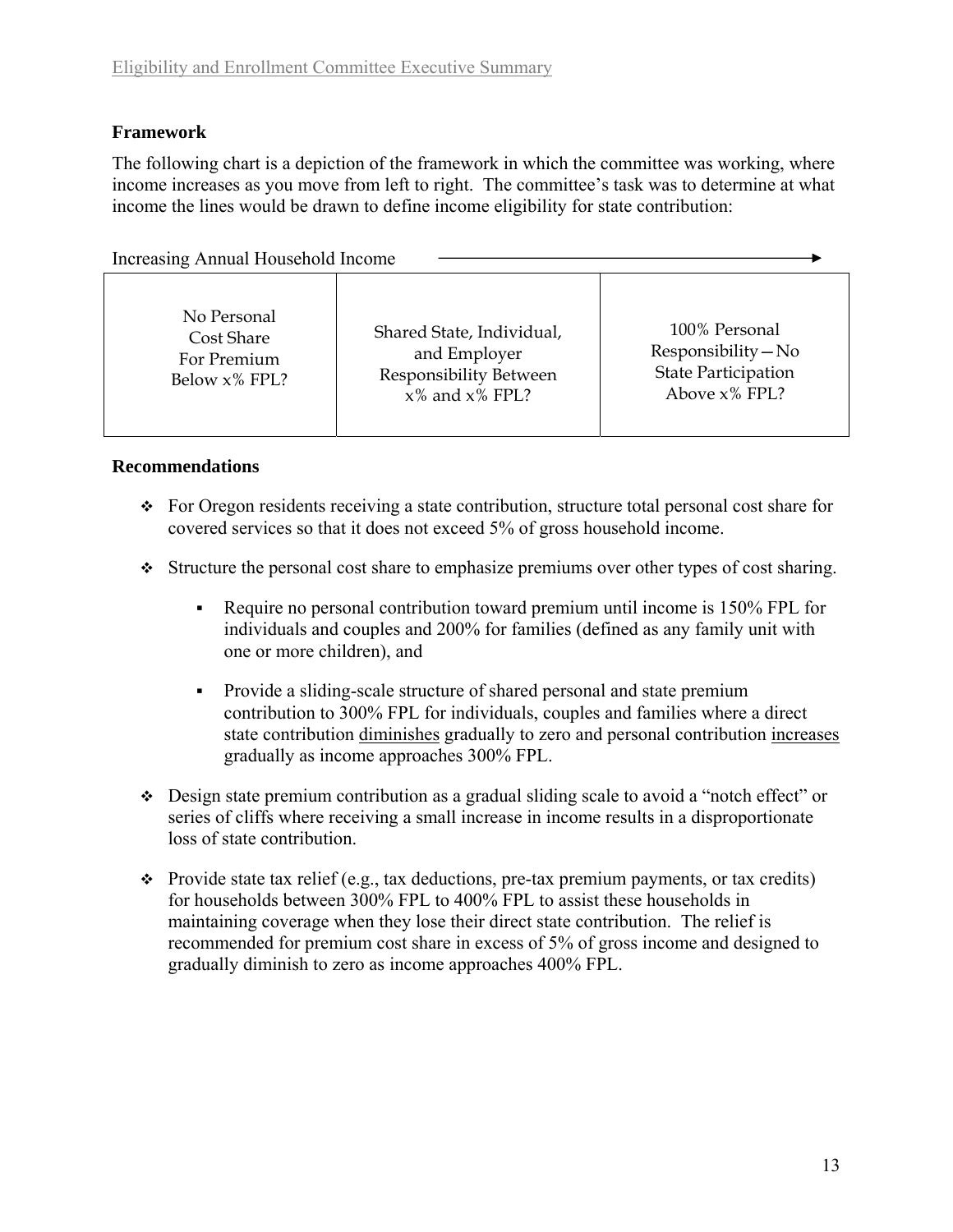The following shows the final affordability guidelines as recommended by the Eligibility and Enrollment Committee:



- State premium contribution eligibility for people who have employer-sponsored insurance:
	- All low-income (<300% FPL) workers and dependents should have access to receive state contributions through the Oregon Health Fund Program without restrictions based on access to employer-sponsored insurance. In order to mitigate the potential loss of employer contributions if employees and dependents switch from employer -sponsored insurance to state contributions--ALL employers in the state should contribute to the Oregon Health Fund.
	- Further, the Committee supports a requirement that the employer contribution be coupled with a mechanism to credit employers who continue to provide an essential benefits plan. The specific mechanism should be included as part of the overall financing strategy developed by the Finance Committee of the Health Fund Board.
- Oregon residency: A statement of intent to reside in Oregon and proof of an Oregon mailing address is sufficient for Oregon Health Fund Program eligibility.
- Non-qualified Oregon residents: All Oregon residents should be eligible for the Oregon Health Fund Program. Mechanisms should be developed to provide non-qualified Oregon resident with access to health care services as it is a goal under health reform to minimize/eliminate the cost shift. To the extent that specific groups of people are left out of the Health Fund Program, and to the extent that this population seeks health care, a cost shift will remain.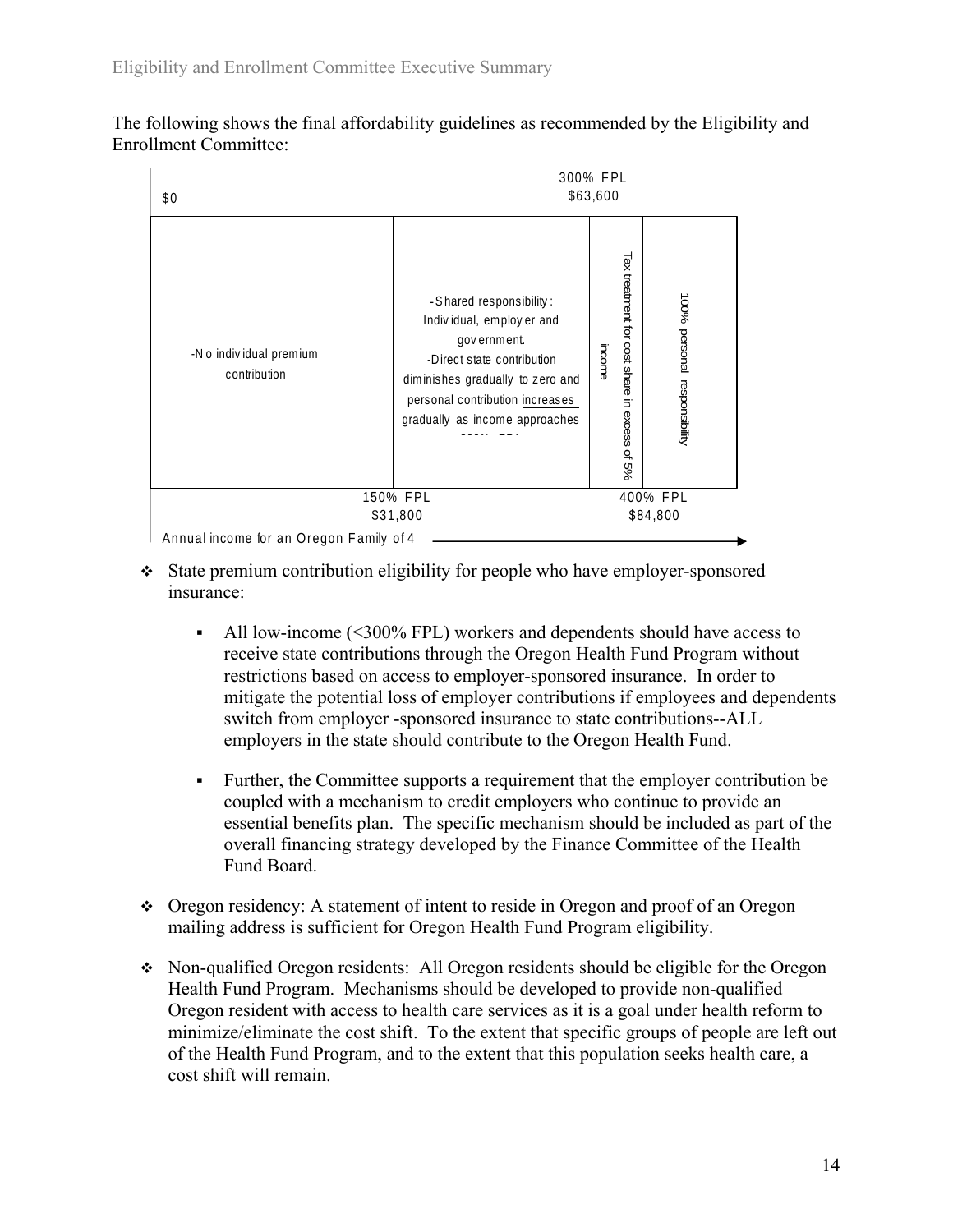- Period of enrollment: Oregonians eligible for state contributions through the Oregon Health Fund Program should be eligible for 12 continuous months without redetermination.
- Presumptive eligibility for state contributions: An applicant who initially appears to meet income and other program eligibility criteria should be presumed eligible. Additionally, individuals who can provide verification documents that they have been enrolled in a Medicaid program outside the state within the past 12 months will be presumed eligible to enroll in the Oregon Health Plan until an annual redetermination.
- Period of uninsurance: The Committee recommends against any period of uninsurance as a requirement of eligibility for the Oregon Health Fund Board Program or for the state contribution toward premium.
- Assets: There should be no asset limit placed on eligibility for a direct state contribution.
- Guaranteed Issue: All Oregonians should be eligible to enroll in the Oregon Health Fund Program regardless of health status. There must be a comprehensive plan to transition the state's high risk pool system, the Oregon Medical Insurance Pool, into a guaranteed issue insurance market.
- Federal Matching Funds: For all components of the Oregon Health Fund Program, the state should maximize the use of matching federal dollars available to Oregon.
- Medicare: Develop mechanisms to provide low-income (<300% FPL) Medicare beneficiaries with the same level of affordability protection advanced to all other Oregonians in the Health Fund Board program. To the extent that Medicare products do not meet the essential benefit plan low-income seniors should have access to state premium contributions for comparable coverage.
- Outreach:
	- There should be an appropriately funded social marketing campaign on state requirements to have health coverage as well as aggressive outreach effort to bring individuals and families into the Oregon Health Fund program for affordability assistance.
	- Social marketing and outreach efforts should aim to partner with organizations involved in health, social service, and education programs for individuals, which may include but not limited to: Schools (public and private and school-based health services, home school associations and support groups, Head Start, child care, safety-net clinics (including rural and migrant clinics), Tribal Health Centers, physician and dental offices, hospitals, pharmacies, social service agencies, accountants, health insurance brokers, 211 Info.
	- Identify uninsured individuals and inform them about Oregon Health Fund program.
	- Increase outreach and retention for those individuals already eligible but not enrolled.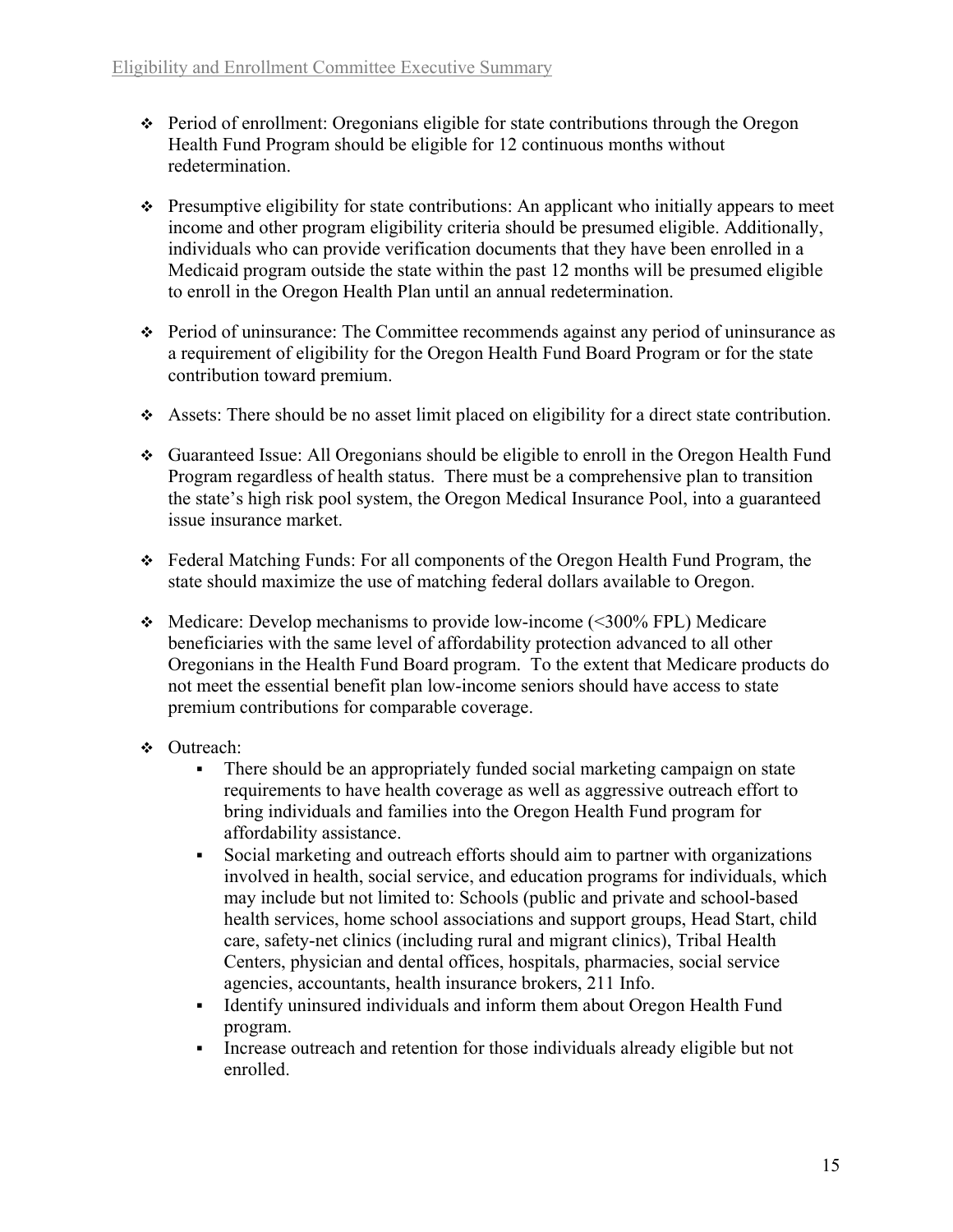- To the extent possible, there should be a coordinated screening effort to link with health and social services programs with similar eligibility requirements.
- A sustainable funding mechanism, with additional Medicaid matching funds, must support community-based organizations in delivering culturally-specific and targeted outreach and direct application assistance to members of racial/ethnic/language minority communities, individuals living in geographic isolation, and populations that encounter additional barriers such as individuals with cognitive, mental health, deafness or sensory disorders, physical disabilities, chemical dependency or mental health condition, and individuals in homelessness.
- Literacy levels, disability status and linguistic and cultural diversity of Oregon's communities should be reflected in all outreach, eligibility, and enrollment materials and activities (e.g., explanation of benefits).
- Work with employers and other agencies to include information about Oregon Health Fund in their regular communications with employees and stakeholders.
- **Application** 
	- Application processes should be streamlined to increase the likelihood that eligible individuals will be covered. As part of this streamlining, there should be a "common application screening form" for the Oregon Health Fund Program and it should be as short and straightforward as possible.
	- With appropriate privacy safeguards and protections, there should be modification to current state laws that may preclude state agencies from verifying income and other information with existing state databases (i.e. income information from the Oregon Department of Revenue) for state programs to extend health coverage.
	- Allow applicants to use the previous year's tax return as a verification option.
	- There should be passive reenrollment for the Oregon Health Fund Program as recertification of eligibility for state premium contribution should not create new barriers to enrollment.
	- Establish administrative mechanisms needed to prevent participation of nonresidents or individuals that move out of the state.
	- Optimize the ability of families to be enrolled within the same plan.
	- Applications should be made widely and readily available at locations frequented by families of all income levels and where families in certain target populations tend to seek services.
- $\div$  Grievance and Appeals
	- A grievance, mediation and appeal process as well as an independent ombudsman should be established for any health plans operating in the state to resolve disputes fairly, to enhance beneficiary and public confidence in the equity and integrity of the service system, to ensure beneficiary access to clinically justified covered benefits, and to allow for the independent review of contracting health plan decisions concerning appealable actions.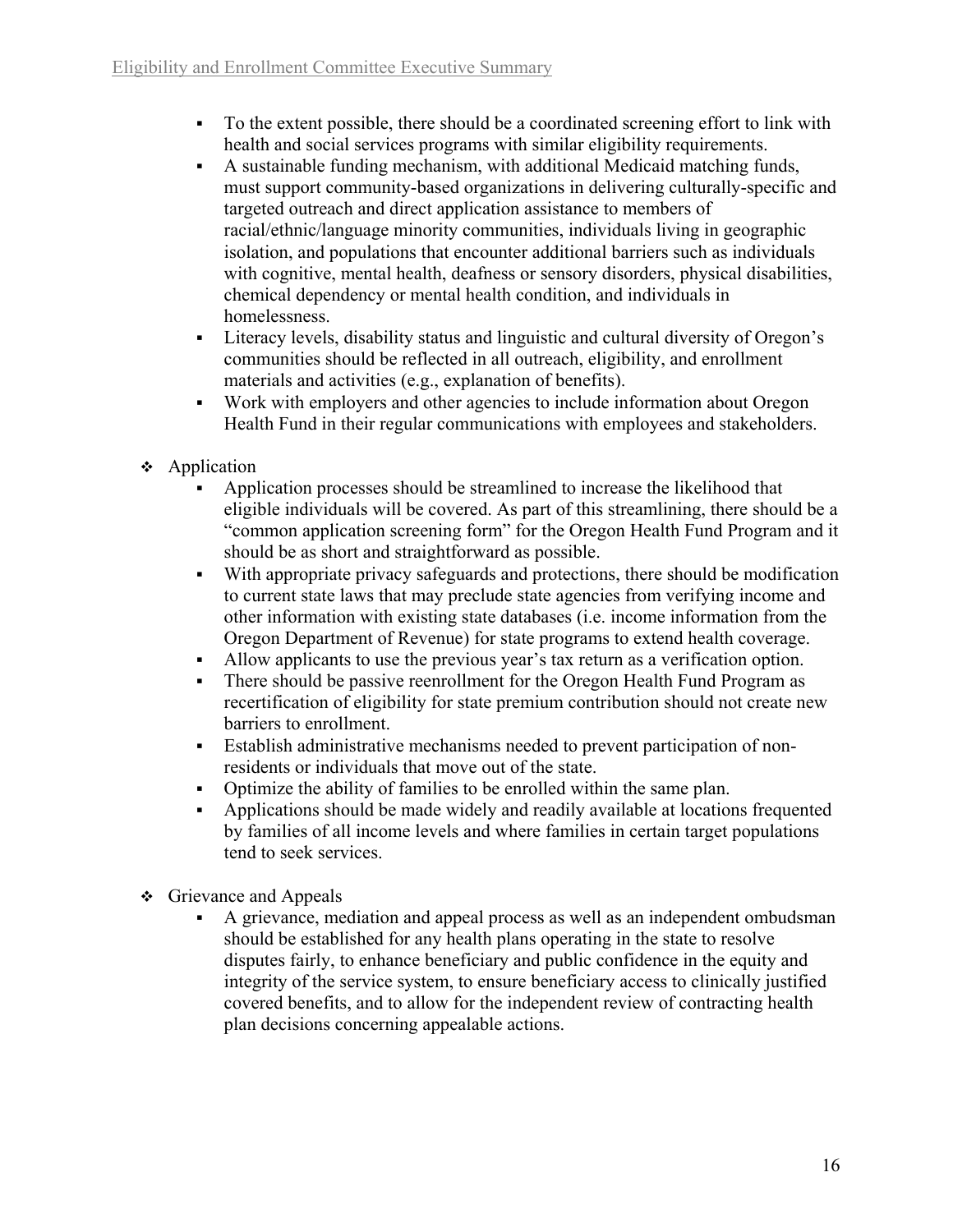## **Additional recommendations of the committee to other OHFB Committees**:

For the Benefits Committee

- Structure co-pays to incentivize desired utilization. Evidence-based preventive services and medically-necessary health care services that support timely and appropriate chronic care maintenance should have low or no co-pays.
- Co-pays are preferable to deductibles and co-insurance.

For the Delivery Committee

 Ensure that Oregon provides affordable, accessible, culturally appropriate health care that is available to people when they are able to receive it. As one example, we encourage the development of a primary care home model to help improve outcomes and reduce or contain costs.

For the Finance Committee

- $\div$  Explore potential tax treatments for individuals between 300% and 400% FPL.
- An employer contribution and participation will be important to mitigate the potential for losing the employer contribution when the subsidy structure is implemented.

For the Federal Laws Committee

- An employer contribution and participation will be important to mitigate the potential for losing the employer contribution when the subsidy structure is implemented. (ERISA)
- $\cdot$  Investigate the opportunity of presumptive eligibility for Medicaid if individuals can provide verification of Medicaid enrollment from another state within the past 12 months.
- Explore the possibility of obtaining a federal waiver exempting Oregon from the citizenship documentation requirements established by administrative rule, stemming from the Deficit Reduction Act of 2005.
- Request the opportunity of returning to previous documentation methodology employed by the Department of Medical Assistance Programs for citizenship. Findings from a previous state audit demonstrated that this methodology was an effective mechanism for ensuring appropriate participation in Oregon Medicaid and Medicaid-expansion programs.
- $\div$  Eliminate the five year ineligibility period for immigrants that become legal permanent residents.
- Eliminate the two-year waiting period for Medicare eligibility after a Social Security disability determination.
- $\cdot$  Investigate the methodology applied in determining the Medicare reimbursement levels in Oregon, which currently punishes the state for being efficient.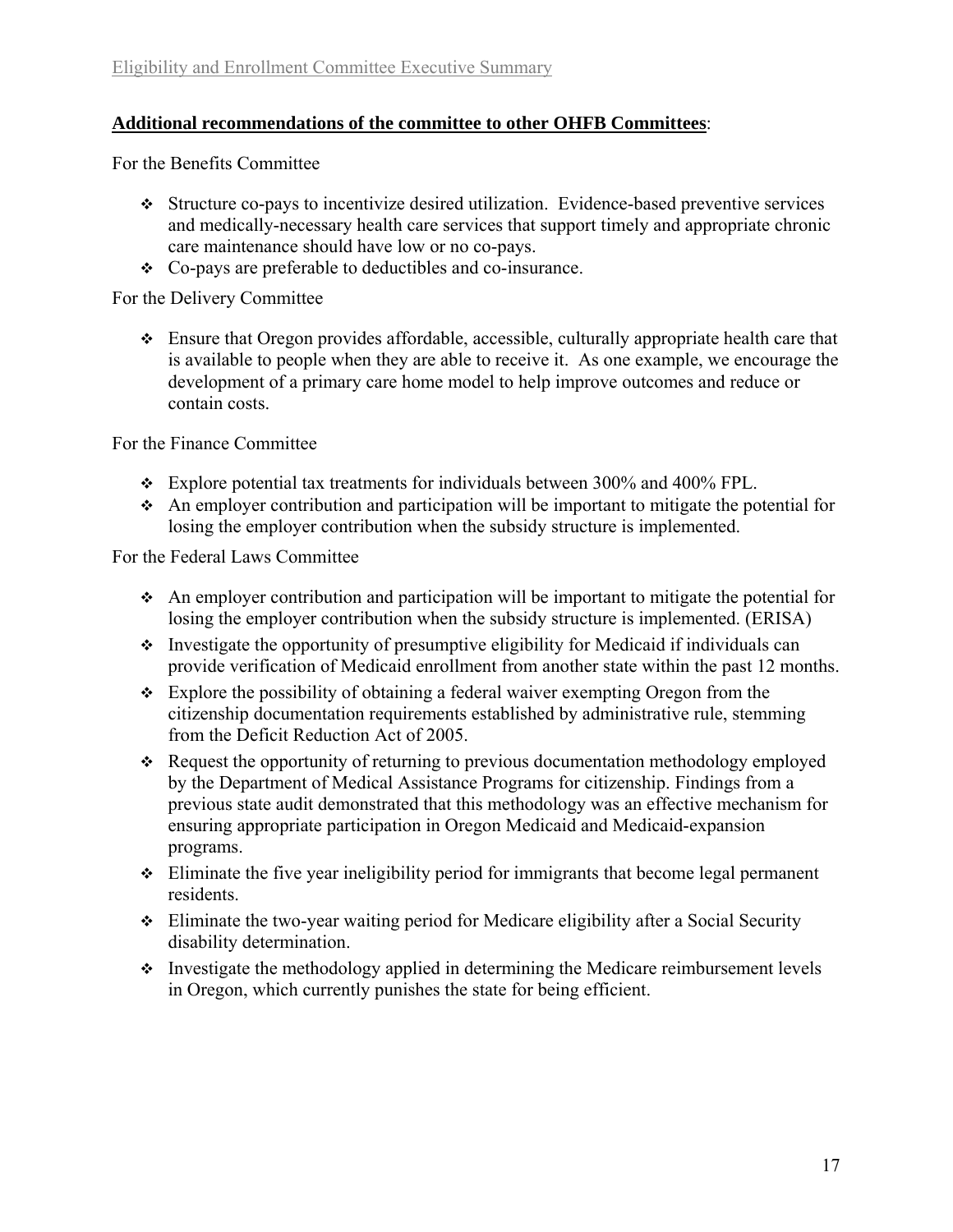## **FEDERAL LAWS COMMITTEE EXECUTIVE SUMMARY**

Senate Bill 329 charged the Federal Laws Committee with examining the impact of federal law requirements on achieving the goals of the Health Fund Board. The twelvemember Committee met ten times from November 2007 to November 2008. The members represent a wide range of stakeholders, including physicians and other health care providers, advocates, policy experts, health services administrators, and a tribal council chair. The Committee heard presentations from nearly 50 subject matter experts on the following areas of federal law:

- 
- Medicaid HIPAA
- Health Care Provider Workforce Indian Health Service Programs
- 
- 
- Medicare EMTALA
	-
	-
- ERISA Comparative Effectiveness Research
- Federal Tax Policy New Federal Grant Program to Support State Reform

#### **MEDICARE**

Medicare is a federal program that covers over 571,000 people in Oregon. Of this total, about 86% are aged 65 or older and 14% are people with disabilities. An estimated 79,000 Oregonians are dual Medicare/Medicaid eligible. In Oregon, the number of those aged 65 or older is expected to increase 67% by 2020.

**Medicare Reimbursement:** The most critical federal barrier to health reform in Oregon relates to the historically low Medicare reimbursement rates paid to Oregon's providers compared to other states and regions. Low rates could undermine the reform efforts of the Board due to the growing number of physicians who are not accepting new Medicare patients. From 2004 to 2006, the percentage of Oregon primary care physicians refusing new Medicare patients doubled from 11.8% to 23.7%. Low reimbursement rates were found to be the most significant barrier to Medicare participation by providers. Further, Medicare's payment system is focused on encounter-based payments, restricting Oregon's flexibility to reform its delivery system.

#### *Recommendations:*

- 1. Congress should reform the process for setting Medicare rates to more equitably align reimbursement across the country. In particular, the Centers for Medicare and Medicaid Services (CMS) should be authorized to limit physician payment updates in high-cost areas, so that rates in low-cost, high efficiency areas such as Oregon would increase over time while high cost areas' rates remain level. One approach to accomplishing this has been proposed by the Commonwealth Fund.
- *2. State Recommendation: Oregon's Congressional delegation and interested stakeholders should build support for Medicare rate reform by joining with other states experiencing low Medicare reimbursements.*
- 3. Congress and CMS should pursue Medicare payment reform that places a policy priority on primary care and emphasizes evidence based care, integrated health homes and an array of services that support these models.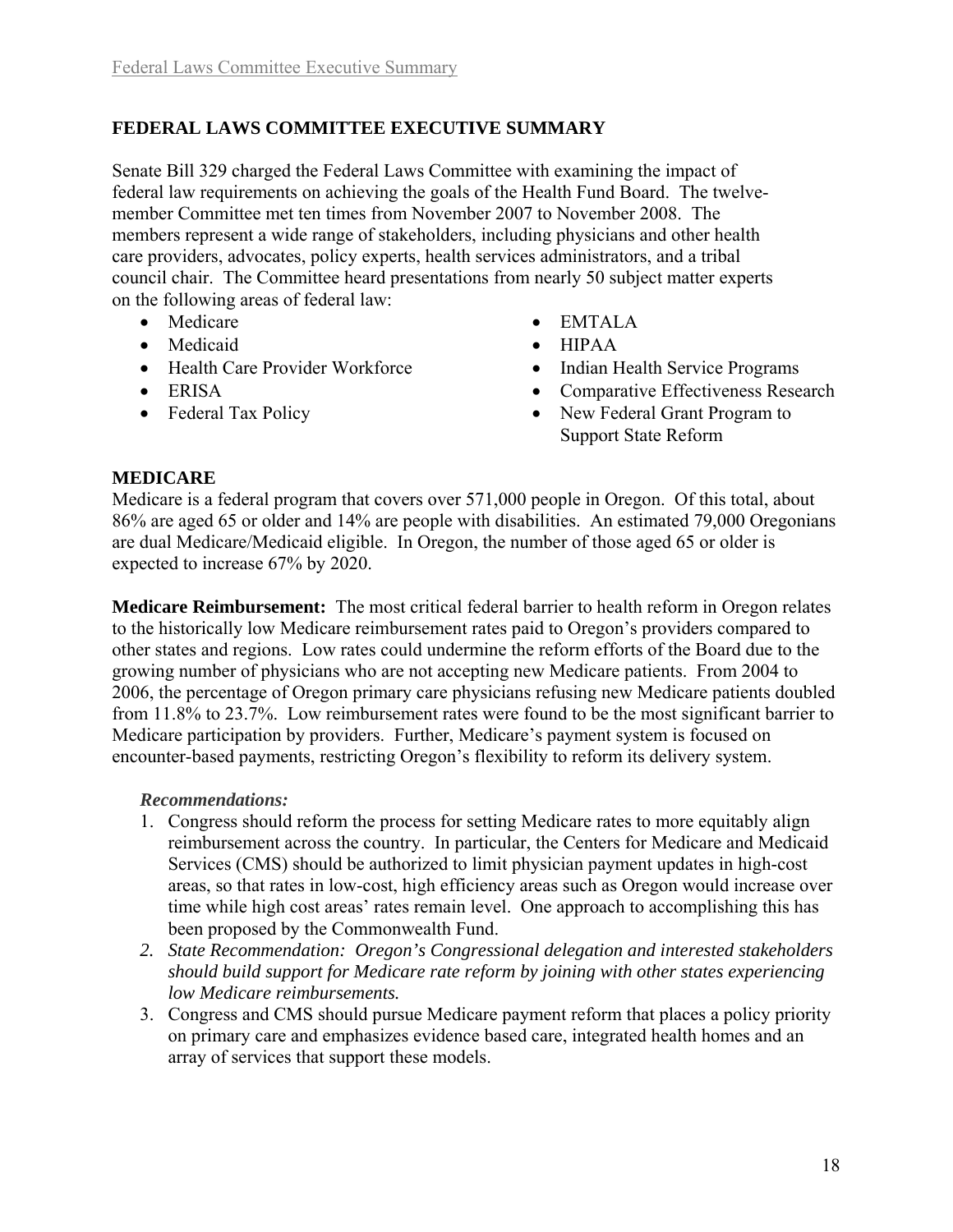**Medicare Advantage:** Nearly 39 percent of all Oregon Medicare beneficiaries (nearly 210,000 Oregonians) are enrolled in Medicare Advantage plans, which is the highest rate in the nation. In Oregon, Medicare Advantage HMO and PPO plans offer an opportunity to address access problems while providing coordinated care to beneficiaries, controlling costs, and increasing reimbursement to providers. The third type of Medicare Advantage plan, Private Fee-For-Service (PFFS) plans, is much less popular in Oregon, except in many of Oregon's rural areas that have little access to HMO or PPO-type plans. Medicare Advantage plans are the subject of much debate in Congress relative to reimbursement models and concerns about inappropriate marketing behavior by some PFFS plans.

Approximately 17,500 Oregon beneficiaries are enrolled in Special Needs Plans (SNPs) which are Medicare Advantage plans that target a particular population: dual eligibles, beneficiaries in institutions, or persons with severe or disabling chronic conditions. CMS is no longer accepting applications for new SNP plans and will not allow the expansion of existing SNP plans after January 2009.

## *Recommendations:*

- 4. Medicare Advantage HMO and PPO plans play an important role in providing affordable health coverage to Oregon's Medicare beneficiaries. Congress should preserve this option for Oregon with active oversight and evaluation to ensure that enrolled beneficiaries are protected. Medicare Advantage oversight should ensure that additional payments (beyond what would be paid under traditional Medicare) and rebates given to Medicare Advantage plans benefit enrolled beneficiaries by enhancing access to providers, improving benefits or reducing cost sharing.
- 5. Congress should permit the expansion of Special Needs Plans, particularly plans that serve beneficiaries who are eligible for both Medicare and Medicaid.
- 6. The Committee applauds Congress's action to improve the oversight of Medicare Advantage PFFS plans by passing the Medicare Improvements for Patients and Providers Act of 2008. However, this Act stops short of bringing oversight of PFFS plans in line with the oversight of HMO and PPO Medicare Advantage plans. Congress and CMS should consider additional significant reforms to Medicare Advantage PFFS plans, including more rigorous state and federal oversight.
- *7. State Recommendation: Existing Medicare Advantage HMO and PPO plans in Oregon should consider extending service options to underserved areas in the state. Alternately, local provider organizations in these areas should consider becoming Medicare Advantage HMO or PPO plans or inviting existing plans to expand into their area.*
- 8. Congress should delegate authority to State Insurance Commissioners to oversee marketing practices of Medicare Advantage plans similar to the framework in place for Medicare Supplement plans.
- 9. *State Recommendation: The Oregon legislature should pass a joint resolution requesting Congressional action to correct reimbursement inequities in Medicare and preserve the Medicare Advantage HMO and PPO options for Oregon beneficiaries*.

## **MEDICAID**

Oregon covers more than 386,000 individuals under its Medicaid program, known as the Oregon Health Plan (OHP). OHP operates under a demonstration waiver approved by the federal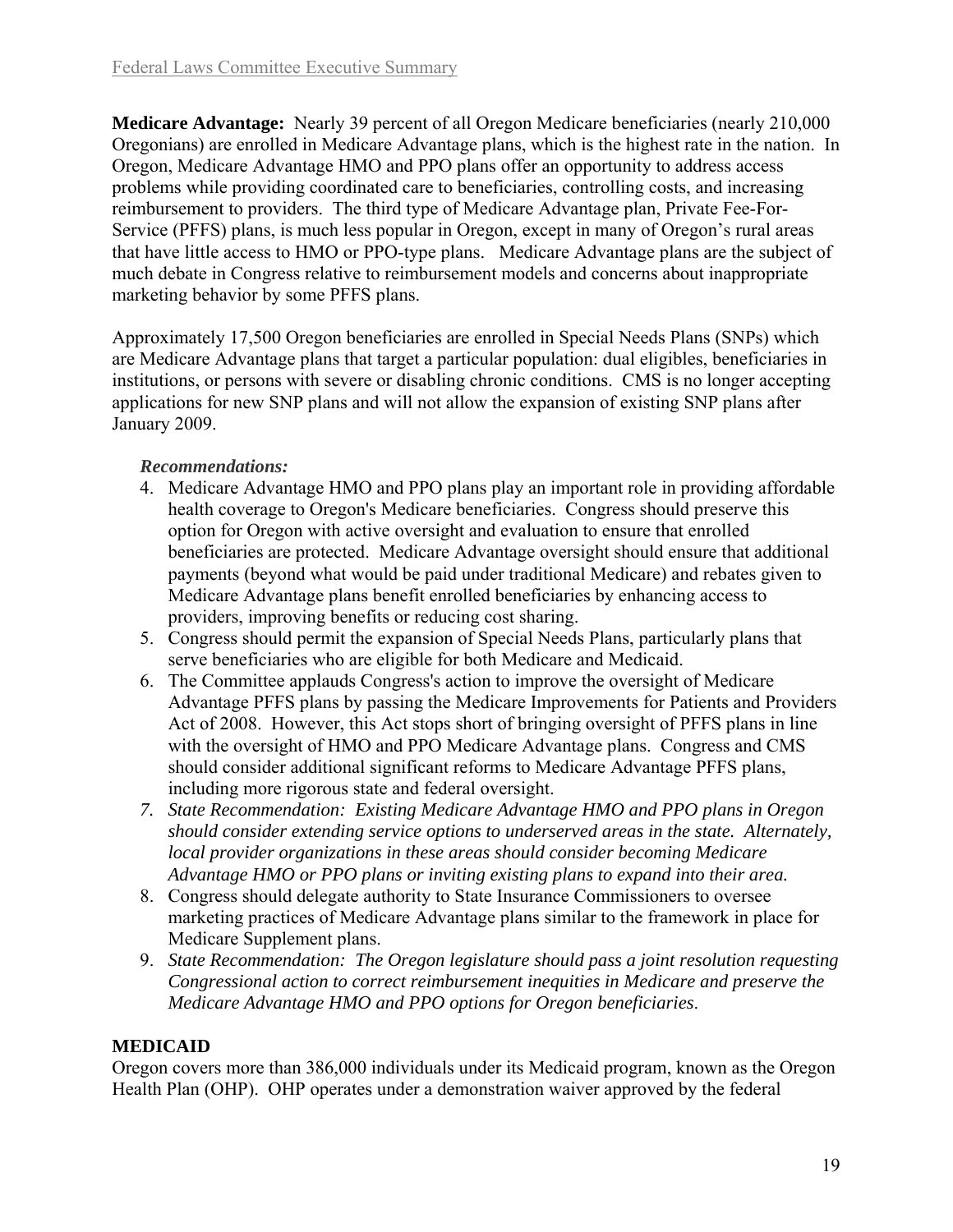Centers for Medicare and Medicaid Services (CMS) to expand coverage of pregnant women and children up to 185% of the Federal Poverty Level (FPL) and aged, blind, disabled individuals to 225% FPL under the OHP Plus program. Oregon's waiver includes coverage for childless adults up to 100% FPL under the OHP Standard program.

Oregon also has a waiver from CMS to offer a premium assistance program that subsidizes insurance for individuals up to 185% FPL. Currently, more than 10,000 individuals receive these subsidies.

**Expanding Eligibility**: The Board's Action Plan proposes to expand eligibility beyond the levels allowed under Oregon's current waivers, so Oregon will need CMS approval to obtain additional federal matching funds. If CMS denied these requests, program expansions would rely solely on state funds and thus be significantly more expensive to implement.

#### *Recommendations:*

- 10. When Oregon's reform plan is enacted, CMS should approve Oregon's request to expand coverage under waiver applications.
- *11. State Recommendation: OHP Standard is funded solely by provider taxes on Medicaid Managed Care Organizations and hospitals, which both sunset in September 2009. The Oregon Legislature should be aware of and develop contingency plans for the OHP Standard program to avoid experiencing a gap between the expiration of provider taxes and the implementation of a reform plan.*

**Payment Structure Flexibility:** Additional flexibility is required to change the Medicaid Managed Care Organization and provider payment structures from encounter-based and fee-forservice payments to payments for best practices. The Board's Action Plan proposes establishing a Payment Reform Council to explore changes in the payment structure to reward services that result in healthier outcomes and emphasize quality primary care. These new payment models may not be reimbursed under the current OHP waiver. To change its Medicaid payment structure, Oregon would need to seek CMS approval through an amendment to its OHP waiver.

## *Recommendations:*

- 12. CMS should adopt a framework and expedited approval process to assist states that want to launch demonstration projects in payment reform within the Medicaid program.
- 13. CMS should review, renew and approve state Medicaid waivers in a collaborative and timely manner. Lengthy, multi-year waiver approval greatly hinders states' reform efforts.

**Federal Citizenship Documentation Requirements:** New CMS citizenship documentation requirements mandated in the 2005 Deficit Reduction Act (DRA) appear to be preventing eligible Oregonians, including children, from enrolling in the Oregon Health Plan.

## *Recommendation:*

14. States that can demonstrate quality standards and good Medicaid enrollment processes should be allowed to revert to pre-DRA citizenship documentation requirements.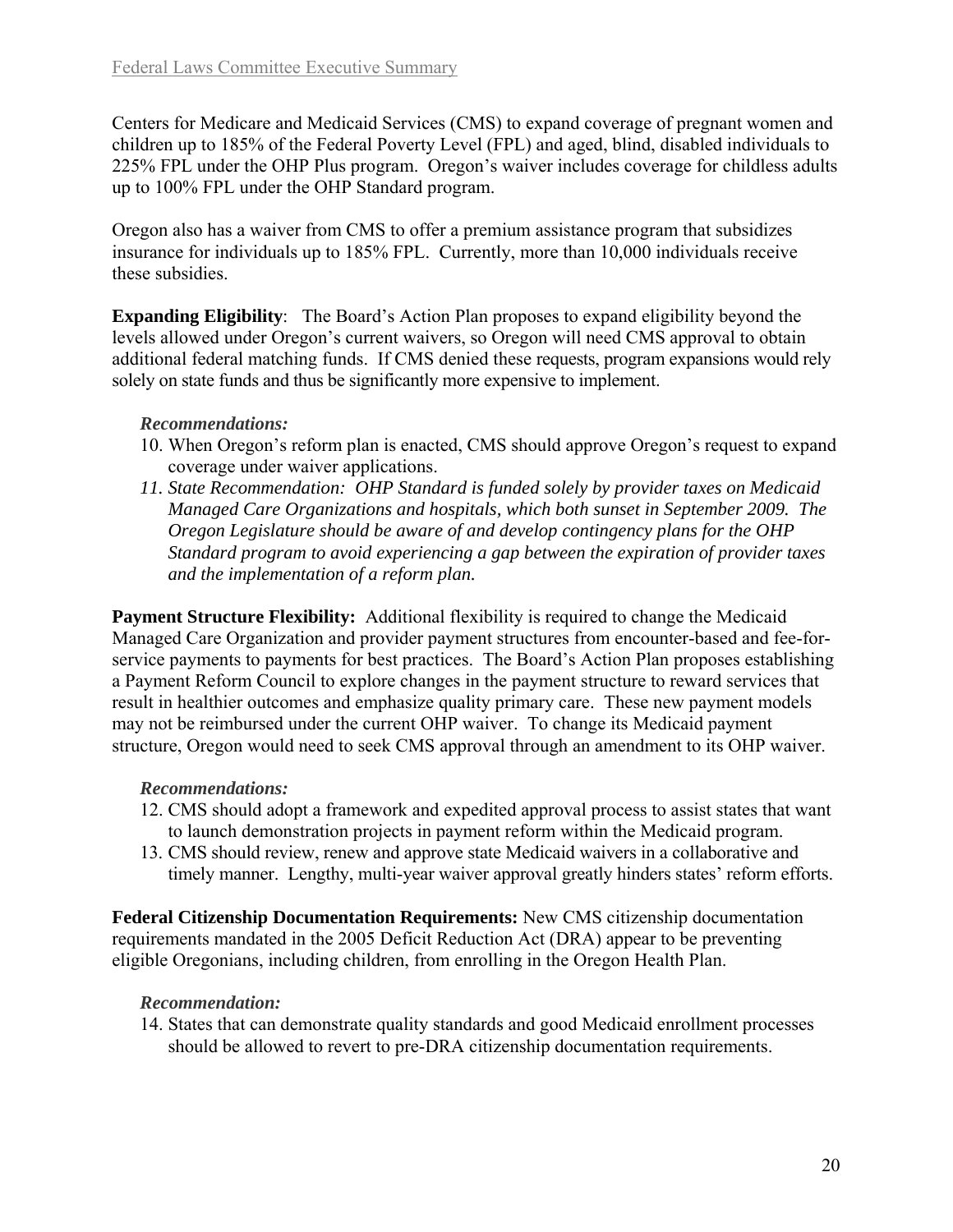**Recent CMS Rules:** Recent CMS rulings have tended to decrease state flexibility in terms of benefits, eligibility, and delivery of health care. Many recent policies have resulted in significant shifting of health care costs to the states. Congress recently passed a moratorium on several such proposed regulations which expires April 2009.Six of these rules would have reduced federal payments to Oregon by up to \$921.4 million between fiscal years 2008-2013.

## *Recommendation:*

15. Congress should seek to permanently eliminate the CMS proposed regulations recently placed under moratorium.

## **PROVIDER WORKFORCE AND GRADUATE MEDICAL EDUCATION (GME)**

A robust, diverse health care workforce is critical to Oregon's ability to achieve the goals of the Health Fund Board. However, current workforce projections indicate an impending shortfall of providers in Oregon, especially in primary care fields.

## *Recommendations:*

- 16. Congress should oppose any efforts to reduce federal funding for health care workforce education. Moreover, Congress should enhance such funding in select critical shortage areas. Congress should consider a block grant program to allow states to customize scholarships, loan forgiveness and loan repayment programs to meet their unique needs.
- 17. Congress should examine the financing structure for GME residencies and either raise the federal cap on Medicare funding for GME residencies or create a more stable and equitable method of federal funding. This cap limits residency slots at each institution to 1996 levels.
- 18. Congress should allow states to waive the CMS requirement for physicians to approve nurse practitioner treatment plans in order to receive payment.
- *19. State Recommendation: The OHFB should support current plans, led by the Oregon Health Workforce Institute, to collect data on Oregon's health care workforce through state licensing agencies*
- *20. State Recommendation: The Oregon legislature should fund the proposed Oregon Medicine Collaborative (ORMED) to increase residency training opportunities in rural and underserved communities in Oregon.*

## **ERISA**

The Employee Retirement Income Security Act of 1974 (ERISA) is a federal law that regulates private sector retirement, health, and other welfare benefit plans. ERISA creates an obstacle to health reform efforts through a broad provision that preempts state laws that "relate to" private sector, employer-sponsored benefit programs. This provision leaves states at risk for ERISAbased lawsuits, particularly in relation to health reform funding options such as "pay-or-play" employer payroll taxes, taxes on insurance plans and state efforts to set minimum standards for acceptable health insurance coverage offered by self-insured employer plans. Further, ERISA hinders states' ability to collect even basic data on self-insured plans, including the number of lives covered under such plans, impeding state public policy efforts.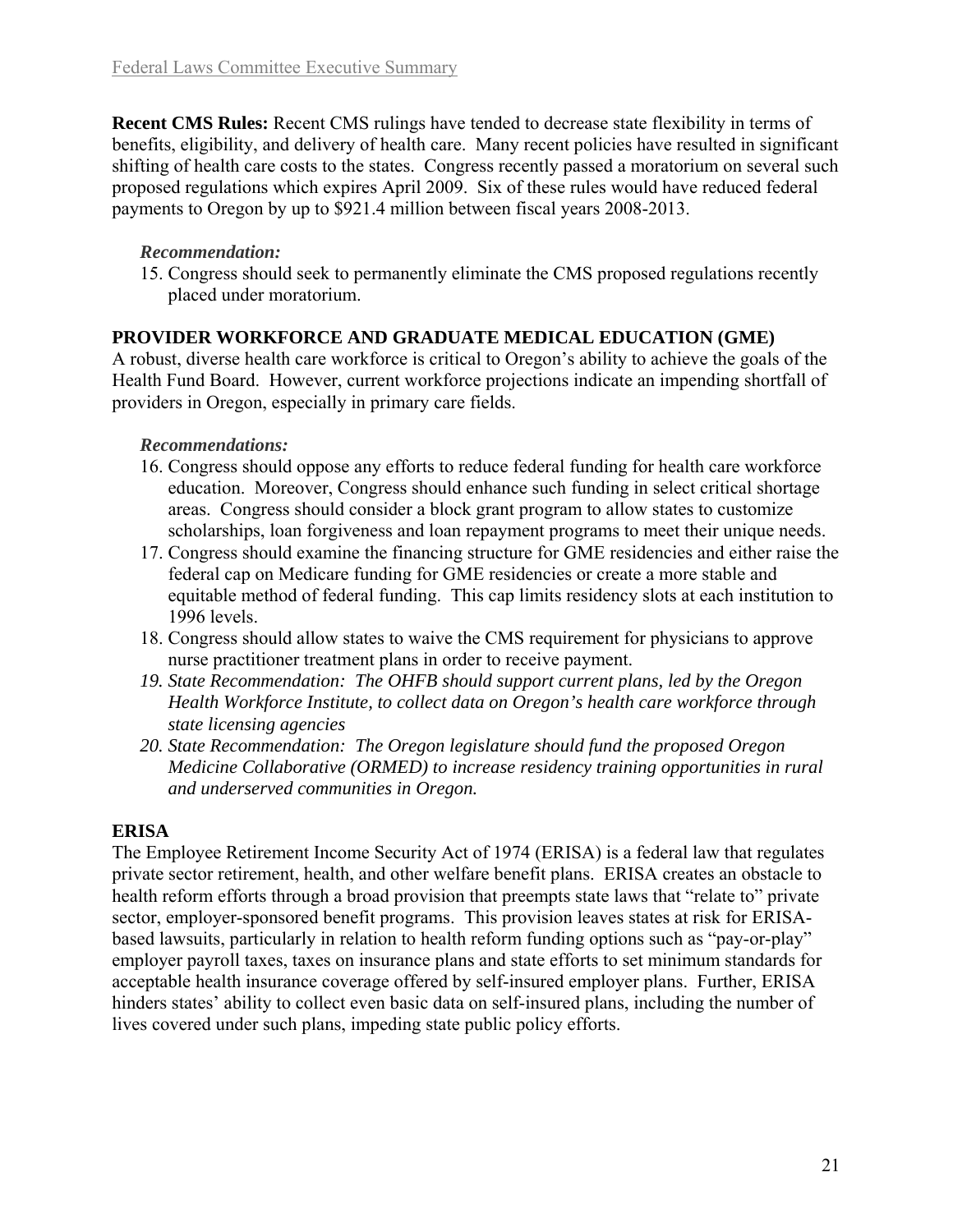## *Recommendations:*

- 21. Congress should create "safe harbor" policies for state health care reform elements (such as "pay or play" payroll taxes) that would protect states from ERISA court challenges.
- 22. Congress should permit states to collect a uniform set of data from self-insured employers.
- 23. Congress should consider the National Association of Insurance Commissioners' proposal to grant the Secretary of Labor the authority to issue waivers from ERISA for states implementing comprehensive reform proposals.

## **FEDERAL TAX BENEFITS**

Federal income tax codes provide inequitable benefits around health care expenses, including health insurance premiums. Self-employed individuals and individuals buying health insurance on the open market are not able to obtain the same tax benefits as those receiving employersponsored health insurance.

## *Recommendations:*

- 24. To increase the affordability of health insurance, Congress should modify the federal personal income tax code to provide equal tax benefits to all taxpayers purchasing health insurance, whether purchasing via an employer, as a self-employed person, or as an individual on the open market.
- 25. In addition, Congress should offer low income individuals the choice of a refundable credit against their tax liability for health insurance premiums.

## **EMTALA AND OREGON'S EMERGENCY DEPARTMENTS**

The Emergency Medical Treatment and Active Labor Act (EMTALA) was designed to prevent hospitals from transferring uninsured patients to public hospitals without first screening patients to ensure they were stable for transfer. The key issues facing Oregon's Emergency Departments appear not to be related to EMTALA, but rather are problems relating to a lack of health insurance and access to primary care in the community.

## *Recommendation:*

*26. State Recommendation: The Committee finds that EMTALA provides important protections for patients. Further study is recommended, however, on the potential for alleged EMTALA violations arising from inter-hospital transfers based on the availability of appropriately trained physicians.* 

## **HIPAA**

The Health Insurance Portability and Accountability Act (HIPAA) sets out requirements for ensuring the privacy and security of patient information. Because HIPAA permits treating providers to exchange patient information without a patient's consent, it does not present a barrier to coordinating care.

*Recommendation:*

*27. State Recommendation: The Committee has no recommendations to Oregon's Congressional delegation, but did learn of a misunderstanding among providers concerning HIPAA requirements around the exchange of patient information. DHS should consider conducting a provider education effort to clarify HIPAA requirements.*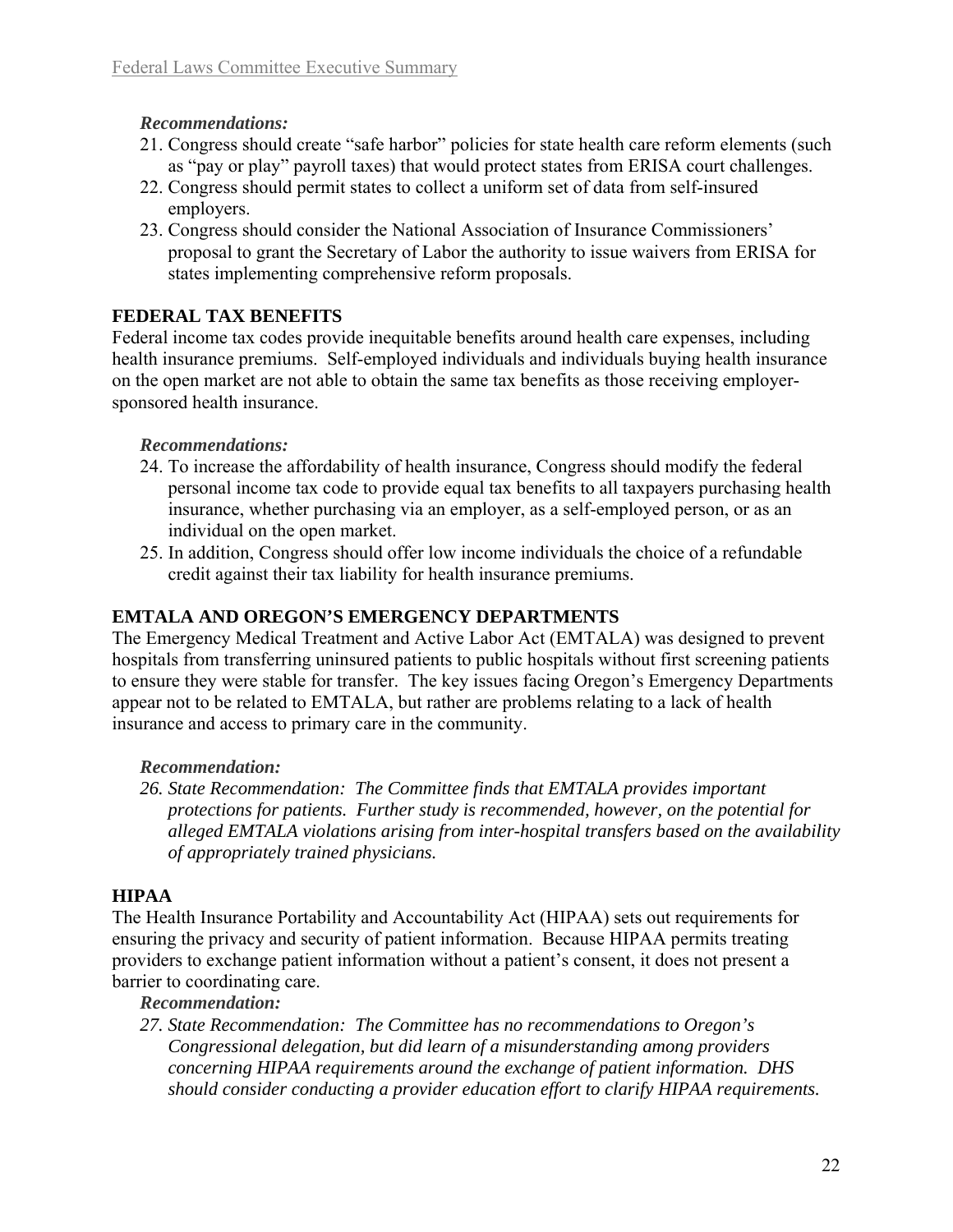#### **INDIAN HEALTH SERVICE TRIBAL AND URBAN PROGRAMS**

Oregon's American Indian/Alaskan Native (AI/AN) population is woefully underserved and suffers significant health disparities, due, in part, to a lack of access to health services and insufficient federal funding. Unlike other racial or ethnic minority groups, Tribes are sovereign entities that operate in a unique government-to-government relationship with the United States government.

Because of the United States' legal and political relationship with Tribes, there is a federal obligation to provide health services to AI/AN people. One example of this unique federal responsibility is that services received through an Indian Health Service facility are reimbursed at a rate of 100 percent the federal medical assistance percentage (FMAP). This means that there is no cost to the State for services provided to an AI/AN Medicaid beneficiary served by an IHS or Tribal facility. Because the Indian health system has been chronically under funded, access to health care services is very limited, which contributes to the significant health disparities of AI/AN people. In fact, some Oregon Tribes spend part of each year rationing services based on a "life or limb" test due to inadequate funding. The Health Fund Board's efforts to provide affordable health insurance should help AI/AN individuals greatly.

#### *Recommendations:*

- 28. Given the unique relationship between Tribes and the Federal government, Congress should adequately fund Tribal health services.
- 29. CMS should approve Oregon's waiver request to allow AI/AN enrollees in the OHP Standard program to receive OHP Plus benefits (pending since 2003).
- 30. *State Recommendation: In any reform effort, the Oregon legislature should honor the unique "federal trust relationship" between the United States government and the Tribes.*

#### **RESEARCH ON THE COMPARATIVE EFFECTIVENESS OF NEW TECHNOLOGIES**

Unbiased comparative effectiveness research will provide a foundation for the Board's efforts to increase the use of evidence-based medicine. Increased federal involvement in conducting this research would assist Oregon in meeting its goals.

31. Given the important, but limited, work currently conducted by the federal Agency for Healthcare Research and Quality, Congress should enhance funding for comparative effectiveness research to inform evidence based health care decisions by providers, patients, and policy makers. Any such program must be considered objective and highly credible to have value.

#### **NEW FEDERAL GRANT PROGRAM TO SUPPORT STATE REFORM**

There is much interest at the state and national level in reforming health care and decreasing the number of uninsured Americans.

#### *Recommendation:*

**32.** Congress should create a federal grant program to support states pursuing innovative reform concepts**.**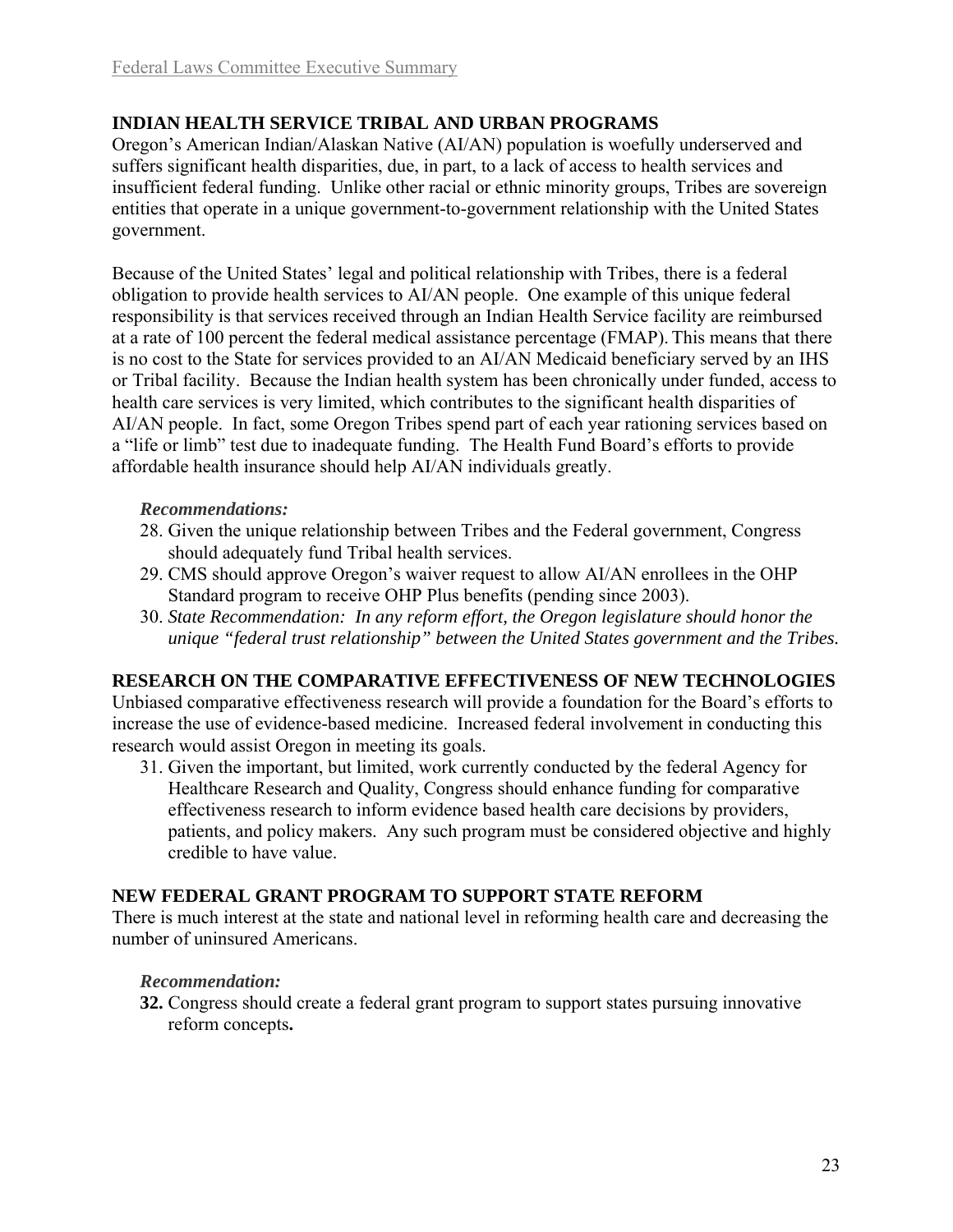## **FINANCE COMMITTEE EXECUTIVE SUMMARY**

## **INTRODUCTION**

In June 2007, the Oregon Legislature passed the Healthy Oregon Act (Senate Bill 329, Chapter 697 Oregon Laws 2007), calling for the appointment of the seven-member Oregon Health Fund Board to develop a comprehensive plan to ensure access to health care for all Oregonians, contain health care costs, and improve quality. The Board assigned the Finance Committee the difficult task of developing recommendations on financing strategies for a comprehensive reform plan. The eighteen-member Finance Committee met thirteen times from October 2007 to May 2008. The members represent a wide range of stakeholders, including health plans, medical and dental care providers, businesses, labor, and consumers, and several members of the Oregon Health Policy Commission.

## **COMMITTEE PROCESS**

To guide its discussion of various revenue options, the Committee developed a set of principles and strategic policy questions. The principles state that the revenue source(s) should:

- have limited administrative cost
- be broad-based, sustainable, and equitable
- be transparent
- withstand legal challenge under federal law (ERISA)
- **Example 1** ensure broad public support
- avoid creating disincentives for employer-sponsored insurance
- maximize federal matching funds
- encourage cost control

All of the revenue strategies considered by the Committee were examined in light of each principle.

The Committee's charter highlighted several revenue options of particular interest to the Board. These included: a payroll tax; a health services transaction tax; an individual or corporate income tax surcharge; and taxes on commodities such as tobacco, beer, or wine. To its list of revenue options to consider, the Committee added a tax on hard liquor, a bottle or carbonated beverage tax, a tax on health plan revenues, an increase in the property tax or the gasoline tax, a sales tax, general fund revenues, and eliminating the tax deductibility of health insurance premiums.

The Committee members agreed that any reform of the health care system that is designed to substantially increase access to currently uninsured individuals will require new revenues, at least in the short term. While the Committee strongly believes broader system reforms must focus on containing costs, it is not reasonable to expect that the system can support hundreds of thousands of new individuals in the short term without new funding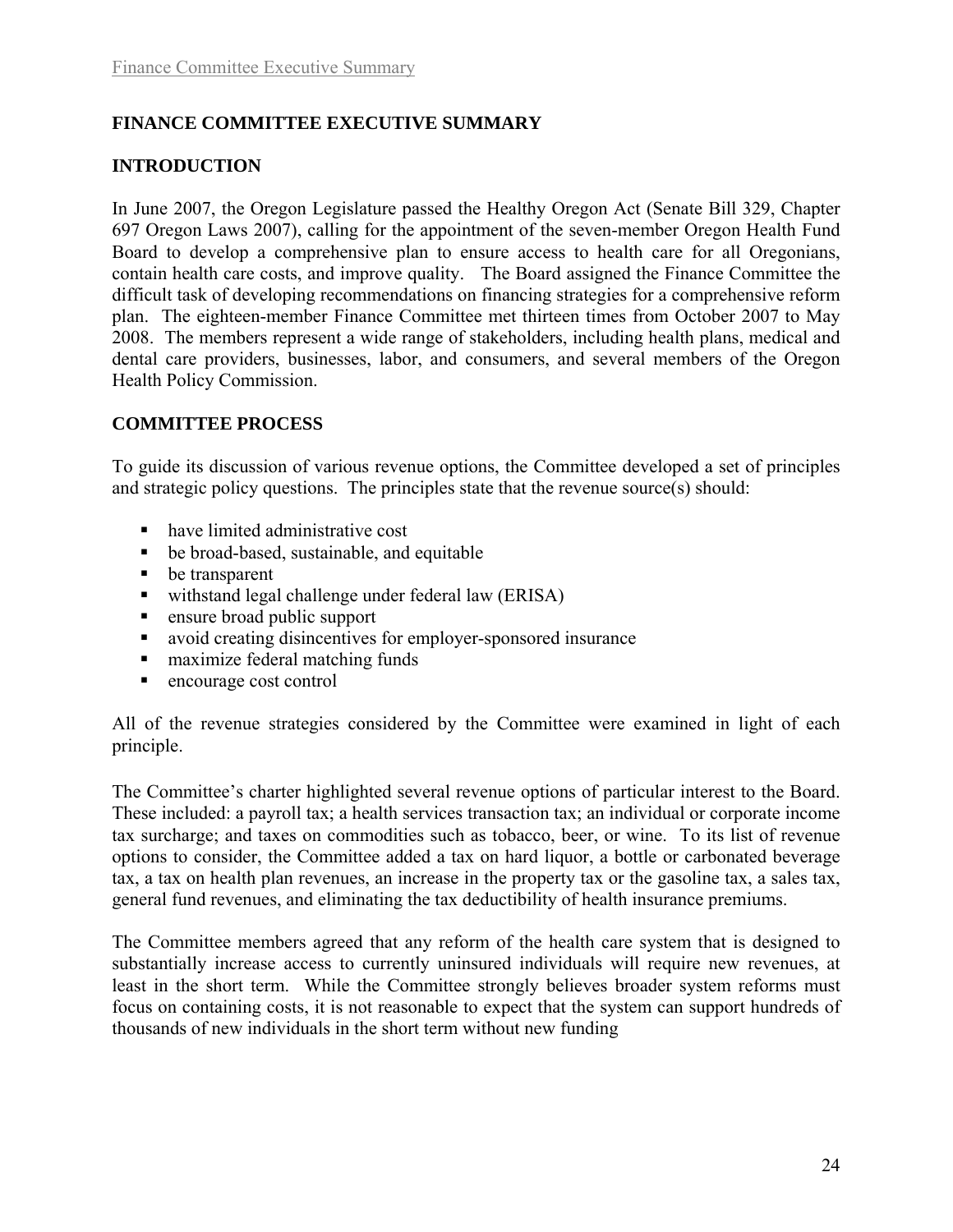## **RECOMMENDATIONS**

Based on design parameters received from the Board and other committees, the Finance Committee had the task of identifying revenue for a program that will cost the state between \$900 million and \$1.6 billion annually.

#### **Payroll Tax:**

After weighing the various tax options, the Committee's recommendation is that the predominant revenue source should be a payroll tax. While not unanimous, a strong majority believes that 60- 100% of new revenue should come from this source. Several members would prefer that the payroll tax be 40%-50% of the revenue or less to reduce the amount paid by business.

Regarding the design of a payroll tax, a majority of the Committee members agreed that:

- All employers that have payroll should be subject to the tax as a cost of doing business in Oregon; there should be no exemptions.
- The tax should be levied as a flat percentage of payroll.
- There should be a cap on the payroll base, but the cap should be relatively high, perhaps up to two times the social security cap.
- The tax rate should be set to achieve a significant portion of the needed revenue (meaning a tax of probably 5-7% of payroll), but not so high as to create an undue burden on employers operating at the margin or so that it creates an insurmountable barrier to passage.
- A credit, or offset, against the tax should be allowed on a dollar-for-dollar basis for expenditures an employer makes toward health services for employees. All employers would be required to contribute 0.25-1% of payroll that would not be offset.

## **Additional Revenue Source(s):**

While a strong majority of the Committee members believe there should be, or it will be necessary to have, an additional source of revenue to support health reform, the members were divided over whether the revenue should come from a health services transaction tax or from adding a new state income tax bracket. The majority support a second funding source because of concern that a payroll tax would be too high if it were the sole funding source. Almost a third of the members felt that a payroll tax should be the exclusive source of revenue in order to simplify the revenue "story."

**Health Services Transaction Tax:** About a third of the Committee believes that the additional source of revenue should be a relatively small tax (1-2%) applied to gross patient revenues from all health care services, except those provided as part of Medicare or Medicaid. Some members had the view that certain services should be exempt from the tax, such as primary care and long term care. Others thought that beginning a list of exemptions opened the Committee up to criticism over why one set of providers should be exempt instead of another. Others voiced an interest in having a tax targeted to one or two provider groups, such as a hospital provider tax. Committee members in support of a health services transaction tax believe it to be a stable funding source that will keep up with medical inflation. Committee members not in favor of this option were concerned about the opposition this tax could generate and the impact of this type of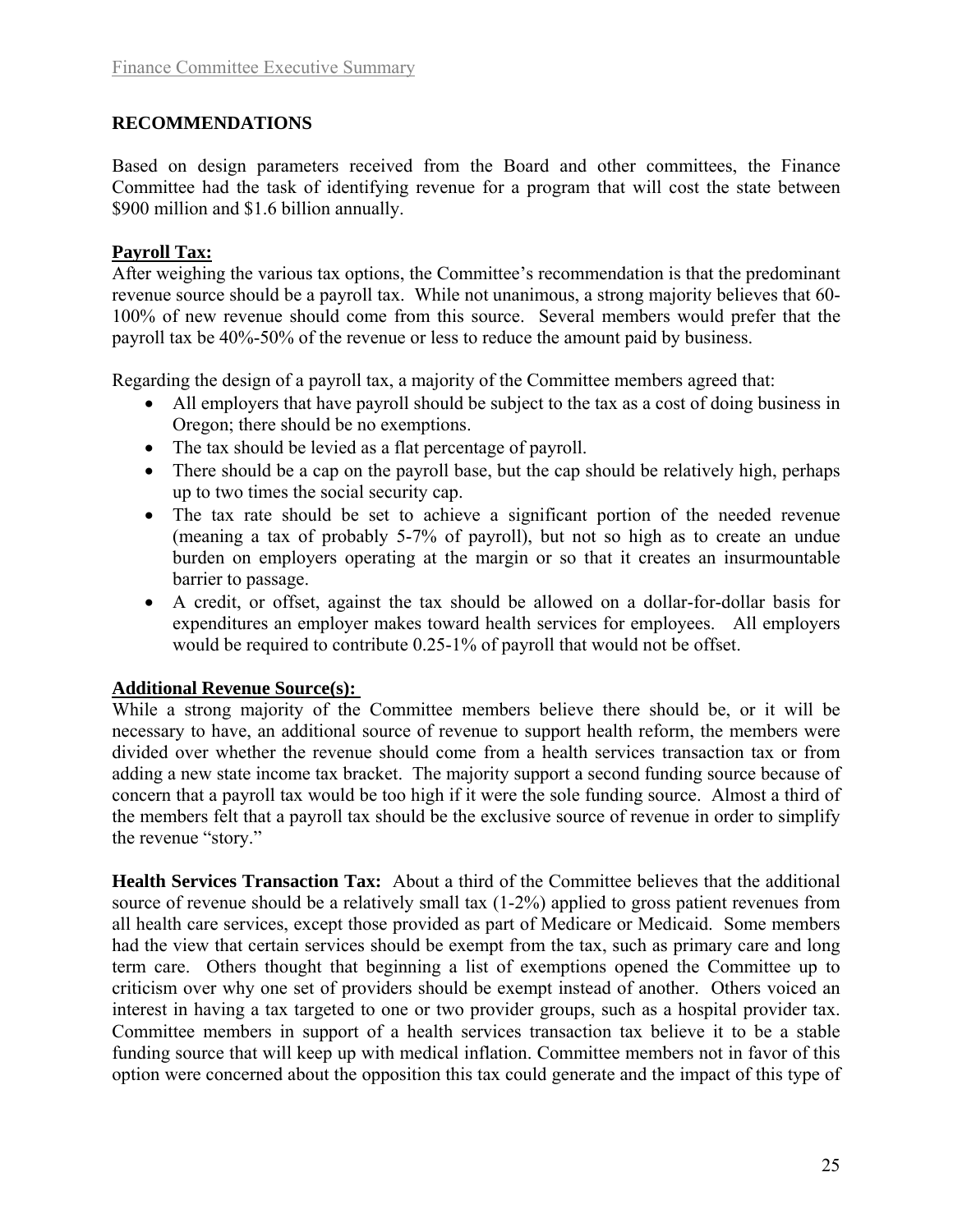tax on providers and the cost of health care. The Committee was generally split on the question of whether the tax should automatically be passed on to payers.

**Income Tax:** Another third of the members favor adding an additional bracket on the state income tax. This would be in lieu of the health services transaction tax and would lower the burden from the payroll tax on employers.

**Other Taxes:** Several Committee members are interested in additional revenue combinations to fund the reforms. Two members propose implementing both a health services transaction tax and a new income tax bracket in order to keep the payroll tax as low as possible. Another member suggests a compilation of several taxes to encourage healthy behavior (e.g. taxes on tobacco, alcohol, etc.).

#### **REVENUE REQUIREMENTS: INITIAL ESTIMATES OF POTENTIAL PAYROLL TAX SCENARIOS**

The Finance Committee worked with consultants from the Massachusetts Institute of Technology and the Institute for Health Policy Solutions to model the effects on cost and coverage of the reforms being proposed by the Health Fund Board committees. Three alternate scenarios were modeled, all of which assume an individual mandate.

In all the scenarios, the full cost of covering those eligible for and not currently enrolled in public coverage (the Oregon Health Plan – OHP) is around \$1.1 billion. Across the three scenarios, which incorporate different assumptions regarding eligibility levels and cost-sharing, the cost for those with incomes too high to qualify for OHP but who will be eligible for premium assistance from the state for private coverage is between \$650 million and \$1.5 billion annually, depending on the program structure. After factoring in \$600 to \$660 million in revenue from a payroll tax and \$660 to \$730 million in federal funding, the estimates of state costs across the scenarios ranged from \$300 to \$950 million annually. This amount would need to be raised though additional funding sources.

## **ADDITIONAL ANALYSIS NEEDED**

The Committee identified two areas of additional analysis that should be performed. There was insufficient time for the Committee to identify and recommend a mechanism for capturing the "cost shift" or the hidden costs of uninsurance. Such a mechanism would ideally help fund reform or increase confidence in reforms by ensuring that health care costs are reduced. Additionally, the Committee urges the Board to sponsor an evaluation of the economic impact a payroll and other proposed taxes would have in Oregon.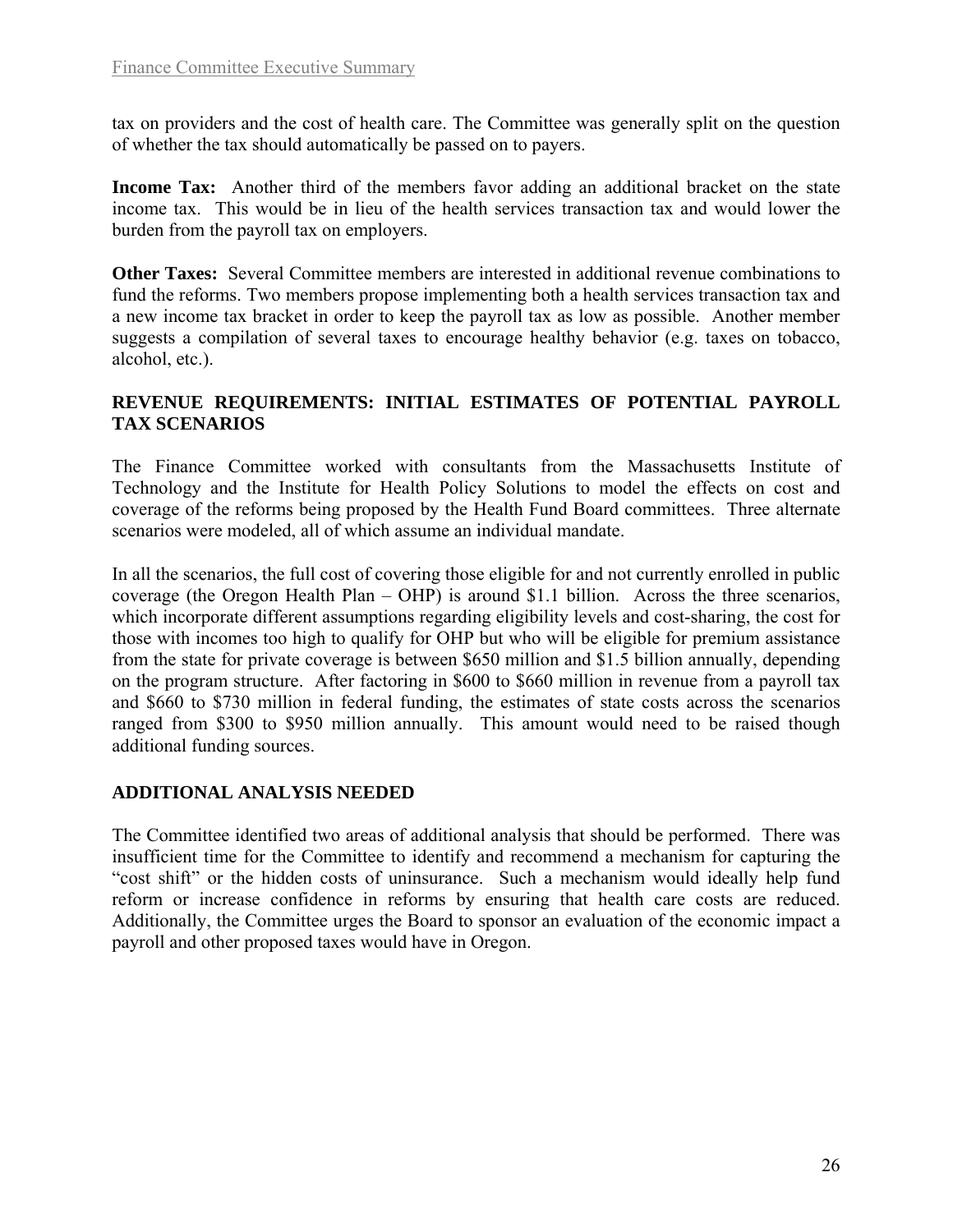## **Exchange Work Group (Finance Committee) Executive Summary**

## **INTRODUCTION**

The 2007 Oregon Legislature passed the Healthy Oregon Act (Senate Bill 329, Chapter 697 Oregon Laws 2007), which established a seven-member Oregon Health Fund Board tasked with developing a comprehensive plan to: ensure access to health care for all Oregonians, contain health care costs, and improve health care quality. The Board gave the Finance Committee's Exchange Work Group the task of developing recommendations for individual (non-group) market changes within a comprehensive reform plan. The Work Group was asked to recommend the role a health insurance exchange would play in such an environment. The thirteen member Work Group met twelve times between November 2007 and May 2008.

## **COMMITTEE PROCESS**

The Work Group was guided by the Board's assumption that reform would include an individual insurance requirement and state premium contributions for lower-income Oregonians. To support these assumptions, the group agreed that the following conditions would also need to exist:

- A guaranteed issue and guaranteed renewal individual market;
- An affordable, accessible and consumer-valued essential services benefit package; and
- Carriers that compete based on the efficiency of their administration, on delivery system and network adequacy, and on other quality and service differences, not on a carrier's ability to enroll lower risk members.

The Work Group identified the following goals for a reformed individual market. Coverage must be affordable for both healthy and high-risk Oregonians, and rates must be stable over time. Entry into coverage must be easy, with information on all options made available. Market conditions should encourage insurance carrier participation by managing risk selection and minimizing carriers' administrative costs. Risk adjustment should be used to mitigate the effect of adverse risk on carriers. A sustainable financing approach should be utilized for high-risk populations in order to minimize the impact on rates for the currently insured.

Within this context, the Work Group identified the problems with the current health insurance markets, recommended reforms to the individual market, proposed functions and participant populations for an exchange, and identified possible administrative and financing options for an exchange. Work Group members expressed a range of views on these topics. While consensus was not reached on all topics, the group took great efforts to identify points of agreement and express the implications of the various options.

## **RECOMMENDATIONS**

## **Individual Market Reforms:**

**Ensure affordable access to insurance in the individual market, establish a single individual market risk pool, and limit market disruption for current enrollees.** The majority of the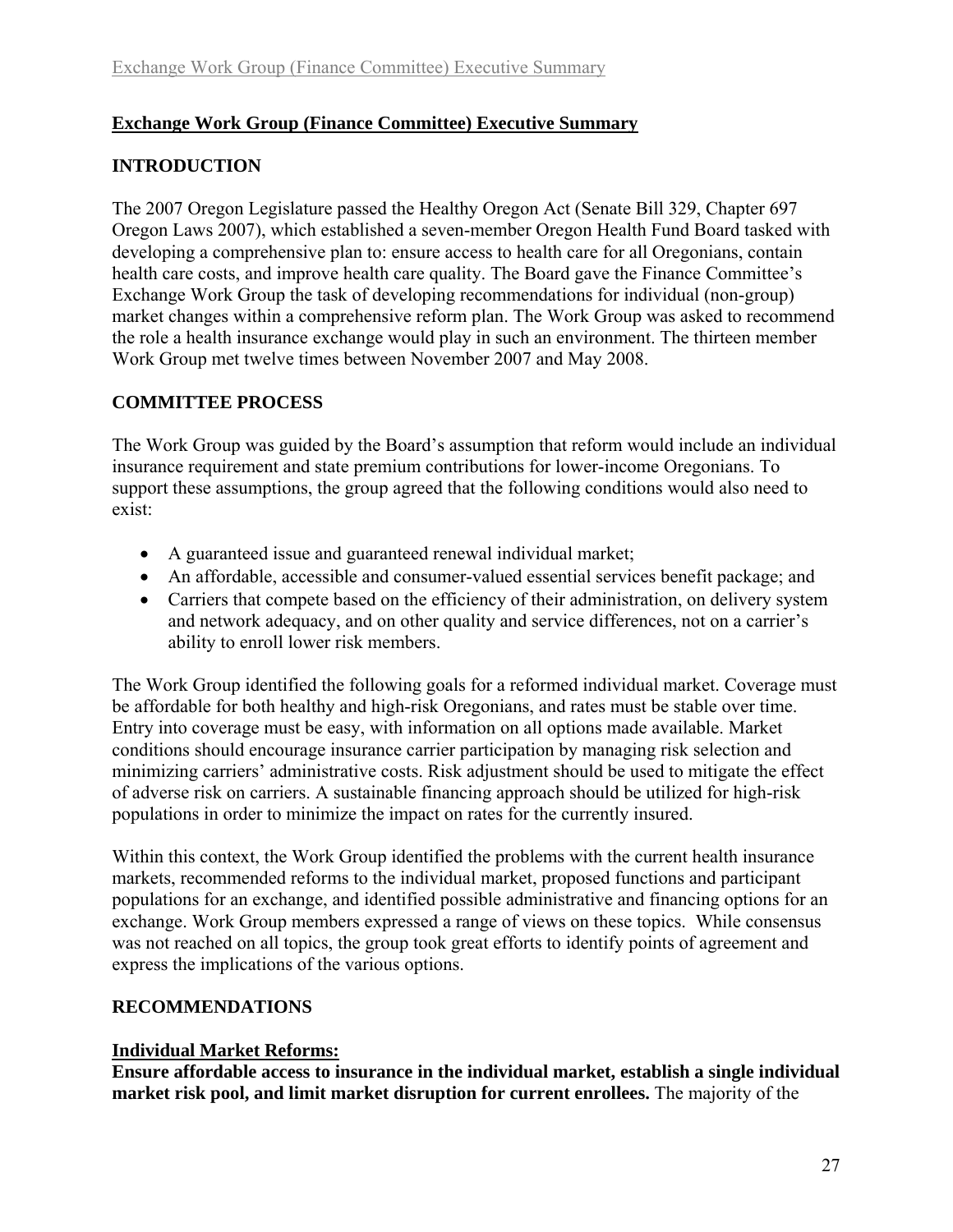Work Group recommended the state discontinue pre-enrollment medical screening and create a single, guaranteed issue market for individual insurance coverage. This would mean that individuals would no longer be required to fill out a medical screening form and could not be denied coverage based on health status. The existing underwritten market would be combined with the portability market and the state high-risk pool, the Oregon Medical Insurance Pool (OMIP). Other members preferred maintaining a modified version of the current system. All members encouraged changes that would ensure fair and equitable movement into insurance, and incorporate new populations and their costs in a way that limits disruption to the currently insured population.

If the market becomes guaranteed issue, many members suggested that during a short transition period, the assessment that now partially funds OMIP be used to moderate the rate impact of combining three pools into one unified individual market. After one to two years, the assessment would be discontinued. If an individual mandate is not implemented or enforced, the group would not recommend guaranteed issue, and would instead suggest the underwritten market be maintained.

#### **Manage risk in the reformed individual market with a strong risk adjustment mechanism.**

To support a guaranteed issue individual market, the Work Group recommends using a strong risk adjustment method to shift revenue between insurance carriers based on the risk of each carrier's enrolled population. In any scenario, some carriers will have higher cost enrollees. Risk adjustment would help ensure carriers are paid for enrolled populations and compete on medical management, quality and price, not risk selection. The Work Group did not recommend a specific methodology, but notes that the methodology adopted should be rigorous and be applied and routinely reviewed by qualified, independent personnel and outside experts to ensure its ongoing value and efficacy.

#### **Maintain a strong individual market by making rating rules consistent and transparent.**

The majority preferred a natural rate band, in which the oldest enrollees pay approximately 5.5 times the rate paid by the youngest. However, several members believe this is too broad a spread. The group supports some age rating, basing the medical component of rates on all of a carrier's enrollees, and increased rate transparency. They would allow rate adjustments for geography and "healthy behaviors," but not for gender and health status. The group would continue the Department of Consumer and Business Services' (DCBS) role in reviewing carrier rates, including monitoring for risk selection issues, and the majority would not initially change small group rating rules. Small groups have different rating rules than individuals and are pooled separately from individuals. M Work Group members were concerned about how to address these differences. As there was disagreement on several issues, the majority of the group supports a thorough evaluation of rating bands and the small group market, which could lead to changes in the bands and small group rules after other individual market changes are implemented.

**Use the essential services benefit definition to establish product foundation and tiers.** The Work Group recommends that all individual market carriers offer the essential services benefit. Each carrier may offer other "buy up" plans within benefit tiers defined by the Board. The group recommends insurance products continue to be reviewed by DCBS, including a carrier demonstration that products offered meet or exceed the essential services benefit.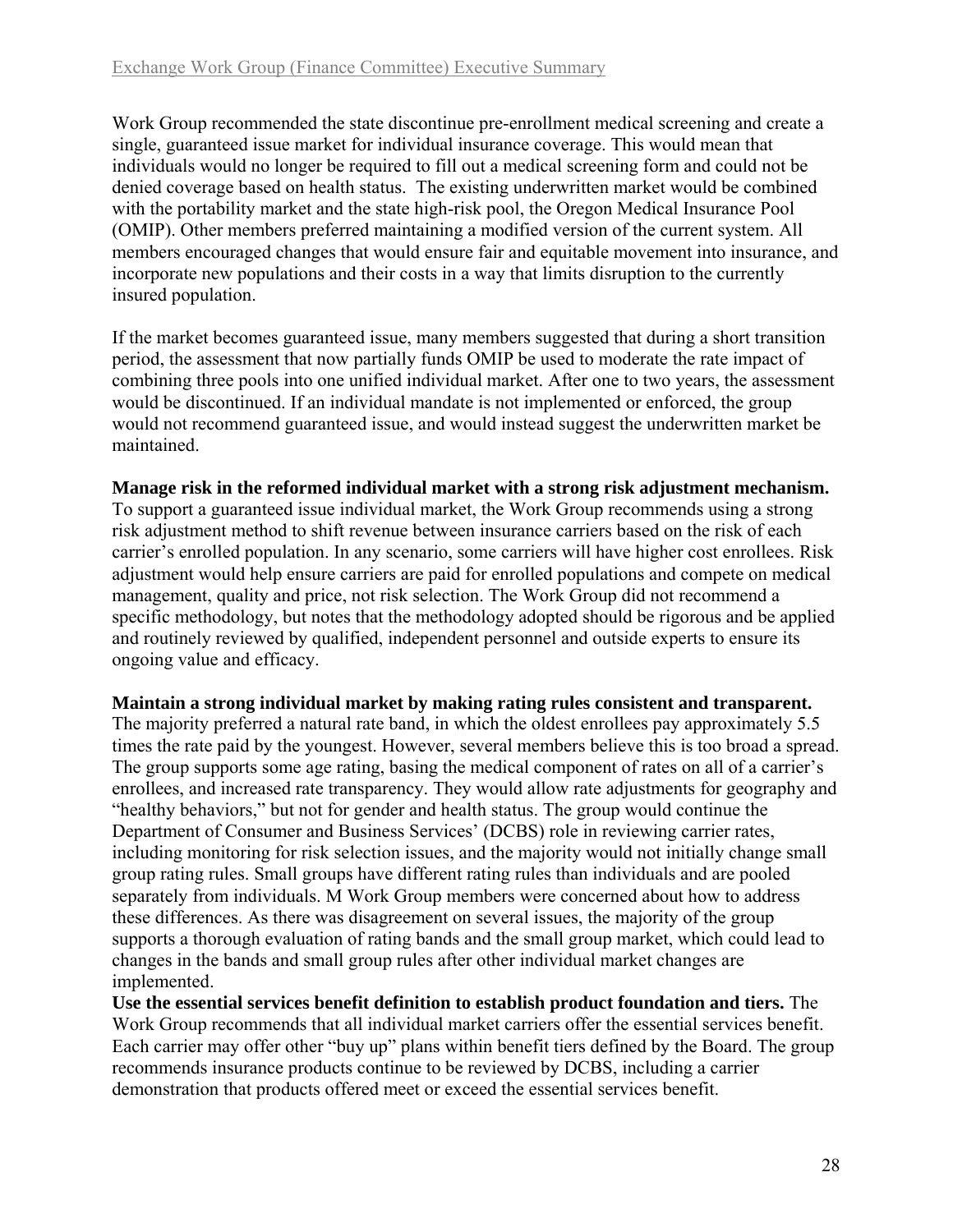<span id="page-30-0"></span>**Maintain current treatment of self-employed sole employees.** The Work Group felt that in order to avoid adverse selection issues, self-employed individuals with no other employees should be allowed to continue buying individual market insurance, but not group market coverage.

#### **Section 125 Premium Only Plans:**

**All employers should be required to establish Section 125 Premium Only Plans for their employees.** This would apply to employers whether or not they offer health benefits. Employers that pay 100% of premiums for all employees would be exempt from this requirement. The Work Group agreed that this should be required because use by employees is voluntary and can significantly reduce the cost of individual insurance purchase by letting individuals use pre-tax dollars for premium purchase.<sup>[3](#page-30-0)</sup>

## **Exchange Functions:**

While the group's charge was to develop the role of an exchange, some members questioned the need for an exchange, arguing that the Family Health Insurance Assistance Program and individual agents and brokers already provide many of the functions of an exchange. Others argued a well organized exchange could have a greater impact on the efficiency of the non-group market.

**The exchange should operate as a strong market organizer by contracting with carriers and establishing performance benchmarks across carriers.** While the Work Group did not come to consensus on the level at which an exchange should function, most members of the group were in general agreement that an exchange should have a strong role in moving the market by standardizing benefits offered by carriers and establishing performance benchmarks across carriers. All carriers that meet the benchmark standards could offer coverage through the exchange.

## **Exchange Participant Populations:**

 $\overline{a}$ 

**Individuals who use state premium contributions or access tax credits must get coverage through the exchange.** Higher income workers not offered or eligible for employer-sponsored coverage can enter the exchange and use Section 125 Premium Only Plans to reduce premium costs. A majority of the Work Group wanted to provide choice for purchasers not utilizing direct or indirect state assistance by allowing other individual market purchasers to use the exchange without requiring them to do so. Some members argued the exchange would be stronger and less complex if all individual purchasers were required to enroll through the exchange; the majority wanted the exchange to prove itself through efficiency and by offering value to consumers. The decision about whether to offer individuals a choice of the exchange or direct market should be reevaluated after some period. The group agreed that voluntary enrollment for the unsubsidized group should be tied to the implementation of the individual market reforms laid out in the first section of the report.

 $3$  Federal law limits the use of Section 125 Plans for individual insurance premiums to guaranteed issue markets.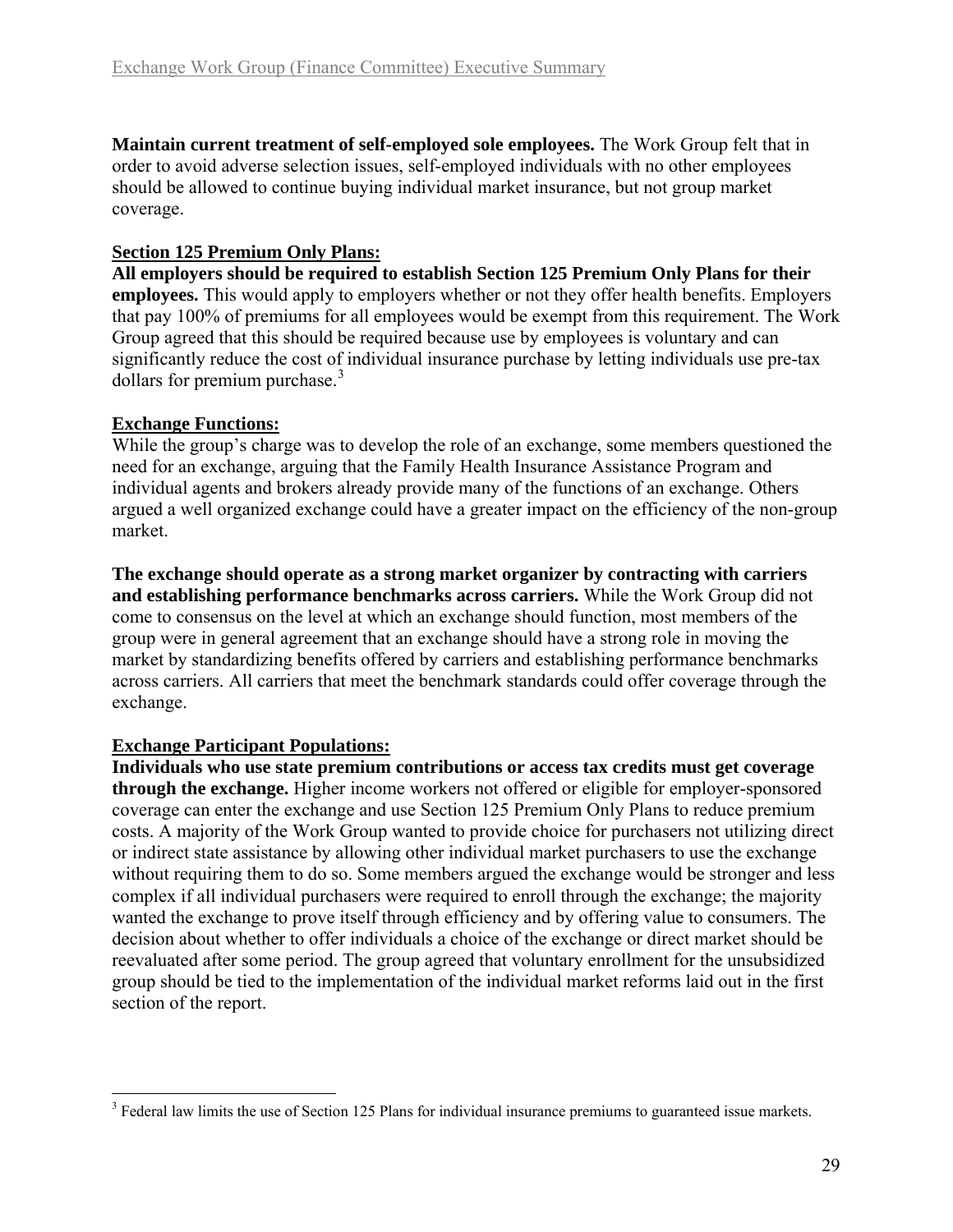#### **Exchange Administration and Financing:**

**The exchange's administrative structure should facilitate accountability, transparency and responsiveness, and allow flexibility and market responsiveness.** The Work Group believes an exchange should be strongly responsive to the public. Although no recommendation was made on administrative structure, the group leaned toward a public entity that balances public accountability and responsiveness.

**The exchange should be relatively self-supporting.** The Work Group supported the concept of a fee to support the exchange's administration of subsidies, with other sources of funding for customer service, marketing the exchange and other functions. The group did not reach a consensus on the actual sources to be used or how much funding should come from which source.

#### **Employer Groups and the Exchange:**

**Do not initially offer small employer groups coverage in the exchange.** Small employer groups could benefit from access to an exchange, and some Work Group members support immediately merging the small group and individual markets. However, many in the Work Group thought the policy and administrative goals of doing so are not yet clear enough to fully consider how to include small groups. Issues that would need to be addressed include: the role of the small group pool; the impact of combining pools; the different rating rules between the individual and small group markets; and how to manage adverse selection in a voluntary exchange. Work Group members hoped that once the exchange was established, employer groups would have the opportunity to participate in the future. The Work Group recognizes that in the current scenario, employers that are currently providing insurance to employees may decide to drop group coverage in order to provide their employees with access to the exchange.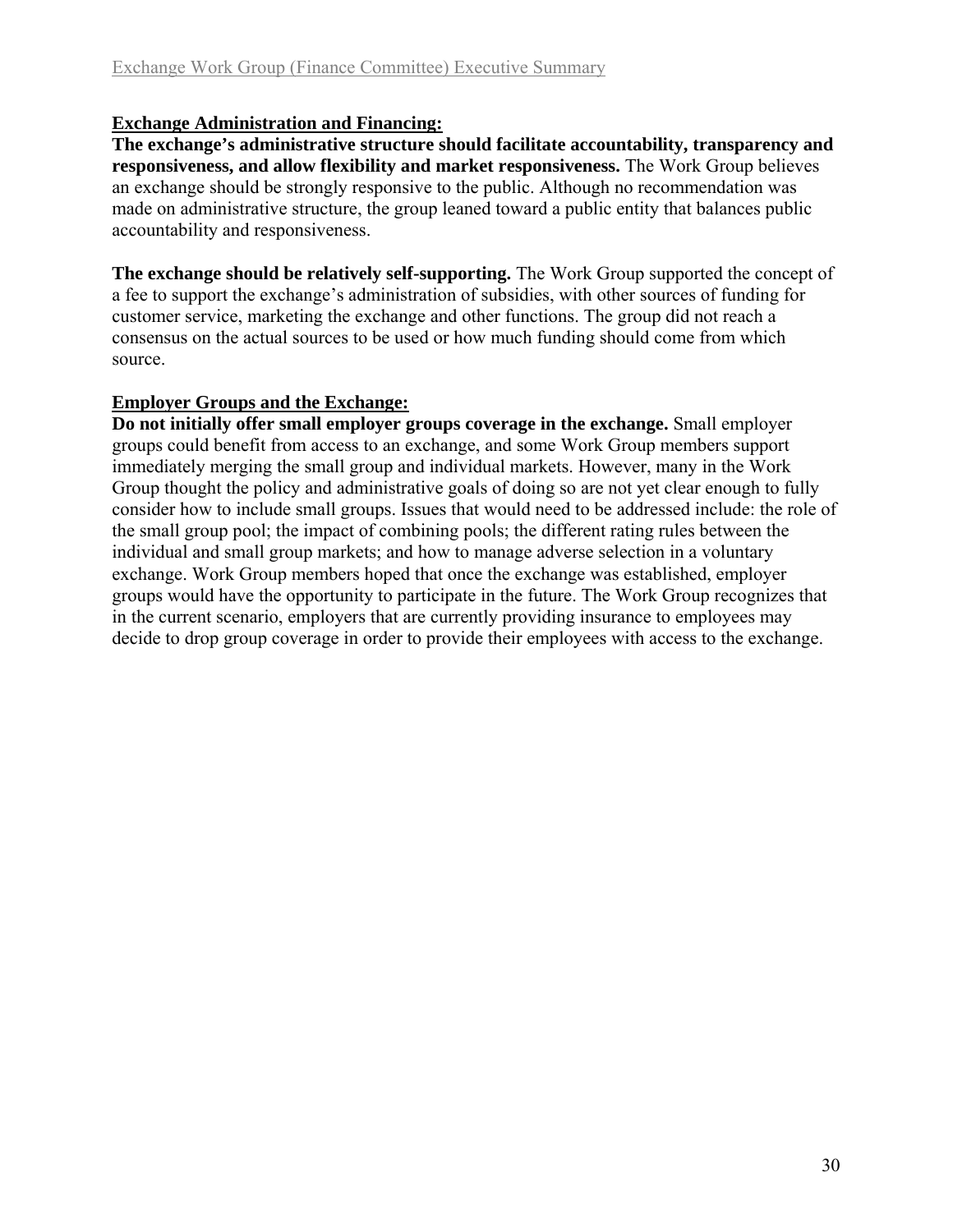## <span id="page-32-0"></span>**HEALTH EQUITIES COMMITTEE EXECUTIVE SUMMARY**

In June 2007, the Oregon Legislature passed the Healthy Oregon Act (Senate Bill 329, Chapter 697 Oregon Laws 2007). The Act called for the appointment of the seven-member Oregon Health Fund Board to develop a comprehensive plan to ensure access to health care for all Oregonians, contain health care costs, and address issues of quality in health care. The Healthy Oregon Act also established a set of committees to develop recommendations regarding what the reform plan will look like. While several elements of the Act contained references to equity and fairness, no specific mechanism for developing equity strategies was included in the legislation. The newly established Oregon Health Fund Board, in an effort to create that mechanism, created the Health Equities Committee. The Health Equities Committee became the sixth committee of the Oregon Health Fund Board and was chartered with developing multiple strategies to reduce health disparities in Oregon and to ensure that any health reform would specifically include elements to ensure that all Oregonians benefit equally from an improved and expanded health care system.

The Health Equities Charter directed the Committee to develop multicultural strategies for program outreach, eligibility, and enrollment procedures as well as to make policy recommendations for reducing health disparities through delivery system reform and the benefit design of the Oregon Health Fund program.

The Committee developed a series of recommendations aligned with the Board's priority areas, which the members believe will result in increased access to health care; an improved delivery system for Oregon's vulnerable populations; an affordable benefit package that meets the needs of Oregon's diverse communities; and healthier individuals, families, and communities.

#### *Preventing Health Disparities before they Occur: Health Promotion and Chronic Disease Prevention and Management*

Eliminating health disparities in chronic disease will have a profound economic impact on the state's health care system and will increase earnings over a lifetime as well as lower poverty rates, particularly for ethnic minorities.<sup>[4](#page-32-0)</sup> The Committee recommends addressing the sustainability of the health care system by recognizing that the health of the individual begins at home and within the context of families, cultures, and communities (both locational and relational). Many chronic diseases have had a disproportional impact on communities of color.<sup>[5](#page-32-0)</sup> Eliminating these disparities requires culturally-specific approaches to promoting health and preventing chronic disease.

Recommendation 1: Promote population-based approaches

 $\overline{a}$ 

#### **The Health Equities Committee recommends an on-going, substantial investment in public health activities that will prevent disease and promote the health of Oregonians.**

<sup>&</sup>lt;sup>4</sup> E.D. Crook and M. Peters, *Health Disparities in Chronic Diseases: Where the Money Is*, (The American Journal of Medical Sciences, 335(4):266-270, April 2008).

<sup>5</sup> A. C. Beal, M. M. Doty, S. E. Hernandez, K. K. Shea, and K. Davis, *Closing the Divide: How Medical Homes Promote Equity in Health Care: Results From The Commonwealth Fund 2006 Health Care Quality Survey* (New York: The Commonwealth Fund, June 2007).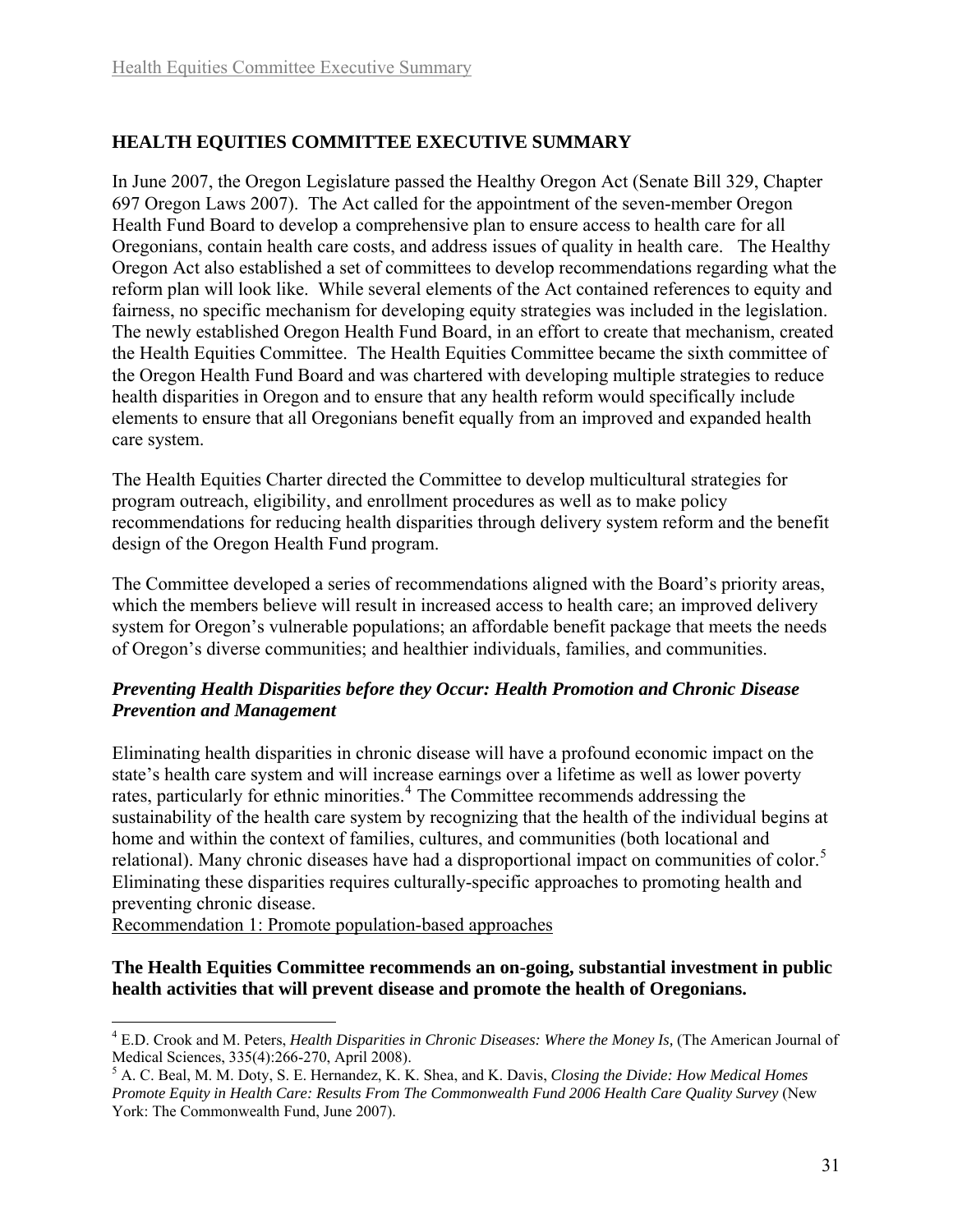<span id="page-33-0"></span>**Culturally-specific approaches to disease prevention and health promotion must be part of this investment.** 

Recommendation 2: Strengthen the relationship between health-focused Community-Based Organizations and the health care delivery system.

**The Health Equities Committee recommends designing a contracting mechanism that will empower primary care clinics who primarily serve vulnerable populations to build financial agreements with health-focused community-based organizations that provide culturally-specific health promotion and disease management services.** 

Recognizing that not every organization providing an integrated health home is focused on serving vulnerable populations, an alternative to renewable contracts should exist that will enable a provider to purchase community-based and/or culturally-specific services.

**The Health Equities Committee recommends that high-value community-based health promotion, disease prevention, and chronic disease management services be eligible for direct reimbursement. Accountable Health Plans must reimburse a broader range of health professionals including, but not limited to, Community Health Workers, and a broader range of services including, but not limited to, peer-led disease management support groups in culturally-specific programs to maximize the health and function of individuals, families, and communities.** 

Recommendation 3: Develop programs to incentivize healthy personal decision-making

#### **The Health Equities Committee recommends that the state create a Wellness Account for individuals participating in the Oregon Health Fund program who receive a subsidy.**

The state would deposit money in the Wellness Account based on completion of wellness activities. Monies accrued in the account could be used towards program cost-sharing expenses such as premiums and co-pays, or towards non-covered wellness activities, such as gym memberships or yoga classes. Financial incentives would encourage individuals to engage in activities that promote health, such as participating in a smoking-cessation program, getting recommended tests and procedures, and chronic disease management activities.

The Wellness Account is modeled after Enhanced Benefit Accounts (EBAs) that are currently being implemented in several state Medicaid programs.

#### *Reducing Barriers to Health Care*

Low-income individuals, who are disproportionately from communities of color, are more likely to be uninsured and to experience other barriers to accessing health care.<sup>[6](#page-33-0)</sup> Reducing these barriers also impacts many other aspects of people's lives. In California, parents of children newly enrolled in the State Children's Health Insurance Program reported that their children

 $\overline{a}$ 6 Agency for Healthcare Research and Quality*, National Healthcare Disparities Report*. 2003–2006; Institute of Medicine, *Unequal Treatment: Confronting Racial and Ethnic Disparities in Health Care* (Washington, D.C.: National Academy of Sciences, 2003).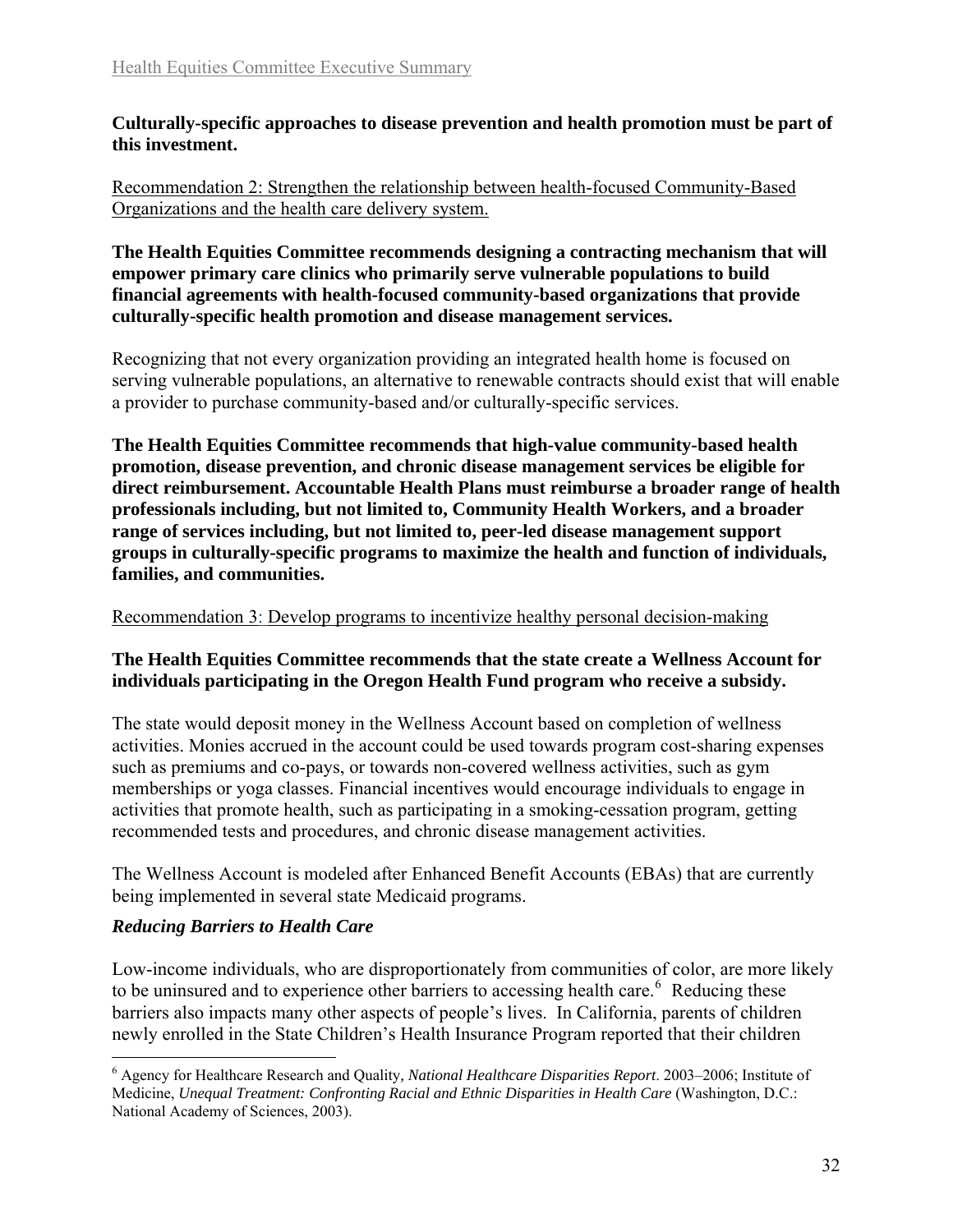<span id="page-34-0"></span>performed better in school, felt better physically, and were able to get along better with their peers than they did before they had insurance.[7](#page-34-0)

#### Recommendation 1: Implement universal eligibility

**It is a long-held Oregon value that all Oregon residents have equal opportunity to support their families, pay taxes, and contribute to the State's economy. To maintain the health of that workforce, it is fair, wise, and in the State's economic interest that the Oregon Health Fund program shall be available to all Oregon residents.** 

Recognizing the political and fiscal implications of this recommendation, the Health Equities Committee believes the Oregon Health Fund Board should establish an 'Oregon Primary Care Benefit Plan', or alternatively a health care pool, within the Oregon Health Fund Program for non-qualified Oregon residents [legal immigrants who have been in the U.S. under 5 years, and individuals without documentation] who cannot afford to purchase health care without a subsidy. Financing for this portion of the program could be structured so that industries employing nonqualified Oregon residents are directed to contribute through the 'play or pay' requirement of the employer mandate based on the percentage of employees who would qualify for the Oregon Primary Care Benefit Plan.

Recommendation 2: Address citizenship documentation barrier

 $\overline{a}$ 

**As consistent with current practices in the private marketplace, the Health Equities Committee recommends that citizenship documentation should not be a requirement to participate in the Oregon Health Fund program.** 

**The Health Equities Committee further recommends investigating the possibility of obtaining a federal waiver to exempt Oregon from the citizenship documentation requirements imposed by the CMS through administrative rule, based on the Deficit Reduction Act of 2006.** 

#### Recommendation 3: Conduct targeted and aggressive outreach to multicultural communities

A media-only approach to outreach for the Oregon Health Fund program is not an adequate response to reducing disparities in health insurance status in Oregon.

**The Health Equities Committee recommends a sustainable funding mechanism, with additional Medicaid matching funds, to support community-based organizations in delivering culturally-specific and targeted outreach and direct application assistance to members of racial, ethnic, and language minority communities; individuals living in geographic isolation; and populations that encounter additional barriers such as individuals with cognitive, mental health or sensory disorders, physical disabilities, chemical dependency, and individuals experiencing homelessness.** 

<sup>7</sup> M. Seid, J.W. Varni, L. Cummings and M. Schonlau, *The Impact of Realized Access to Care in Health-Related Quality of Life in the California State Children's Health Insurance Program,* (Journal of Pediatrics, 149:354-61, September, 2006).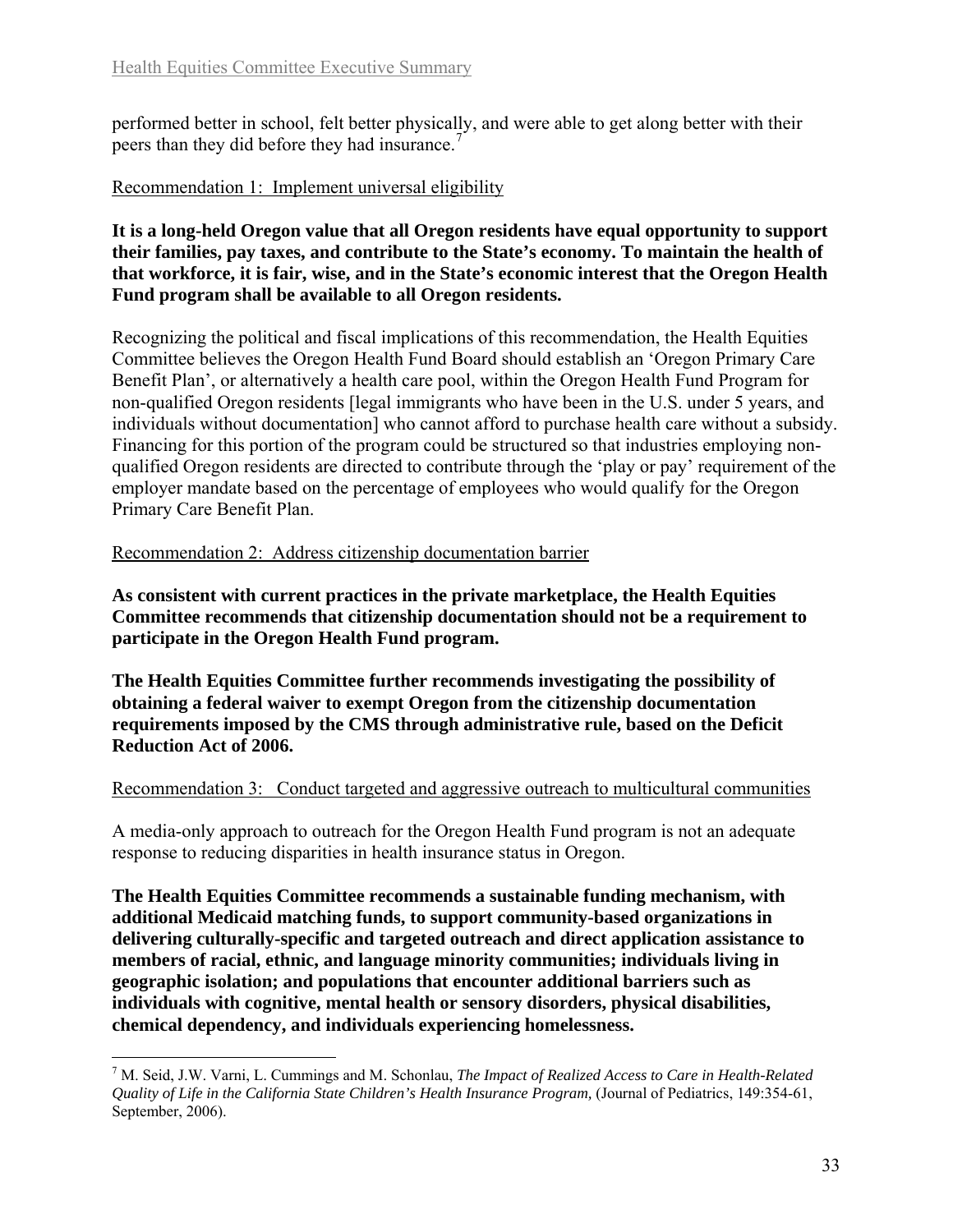<span id="page-35-0"></span>100% enrollment of individuals who are eligible to participate in the Oregon Health Fund program is the object, and resources and interventions must be targeted towards this goal.

#### Recommendation 4: Implement affordable cost-sharing policies

#### **The Health Equities Committee recommends equitable and fair sharing of health care costs.**

Health insurance coverage with high deductibles and out-of-pocket costs disproportionately hurts low-income individuals' ability to obtain needed care, further contributing to health disparities. Equitable cost-sharing policies take into account and attempt to minimize the uneven impact that cost-sharing arrangements may have on health care access. Specific recommendations on how to promote equitable and fair sharing of health care costs are detailed on pages 26-27 of this report.

## *Improving the Quality of Care*

There are several strategies that have been demonstrated to be effective at reducing the disparities of care that occur within the context of health care delivery. $8$ 

Recommendation 1: Promote integrated health homes

**Elements of the integrated health home (also referred to as the "medical home") model that have been demonstrated to reduce health disparities must be encouraged in any medical service organization purporting delivery of an integrated health home.** Examples of these successful approaches are on page 28 of this report.

**For some populations, an integrated health home may be best provided outside of the traditional primary care service delivery system and a definition of integrated health home should not exclude organizations based on service-delivery type but should include coordination of care by a licensed medical provider.** 

**The integrated health home needs to be viewed in the context of the social and education system, hospital and specialty care system, and public health system in a community.** 

Recommendation 2: Benefit package design should support the health of vulnerable populations by ensuring their health care needs are met and that care is affordable

#### **Remove any financial barriers and increase reimbursement for preventive services, chronic disease management, patient education programs, and after-hours/walk-in primary care.**

The benefit program designed should improve access to and utilization of appropriate services in an integrated health home and support community-based organizations to assist in health

 $\overline{a}$ 8 A. C. Beal, M. M. Doty, S. E. Hernandez, K. K. Shea, and K. Davis*, Closing the Divide: How Medical Homes Promote Equity in Health Care: Results From The Commonwealth Fund 2006 Health Care Quality Survey* (New York: The Commonwealth Fund, June 2007).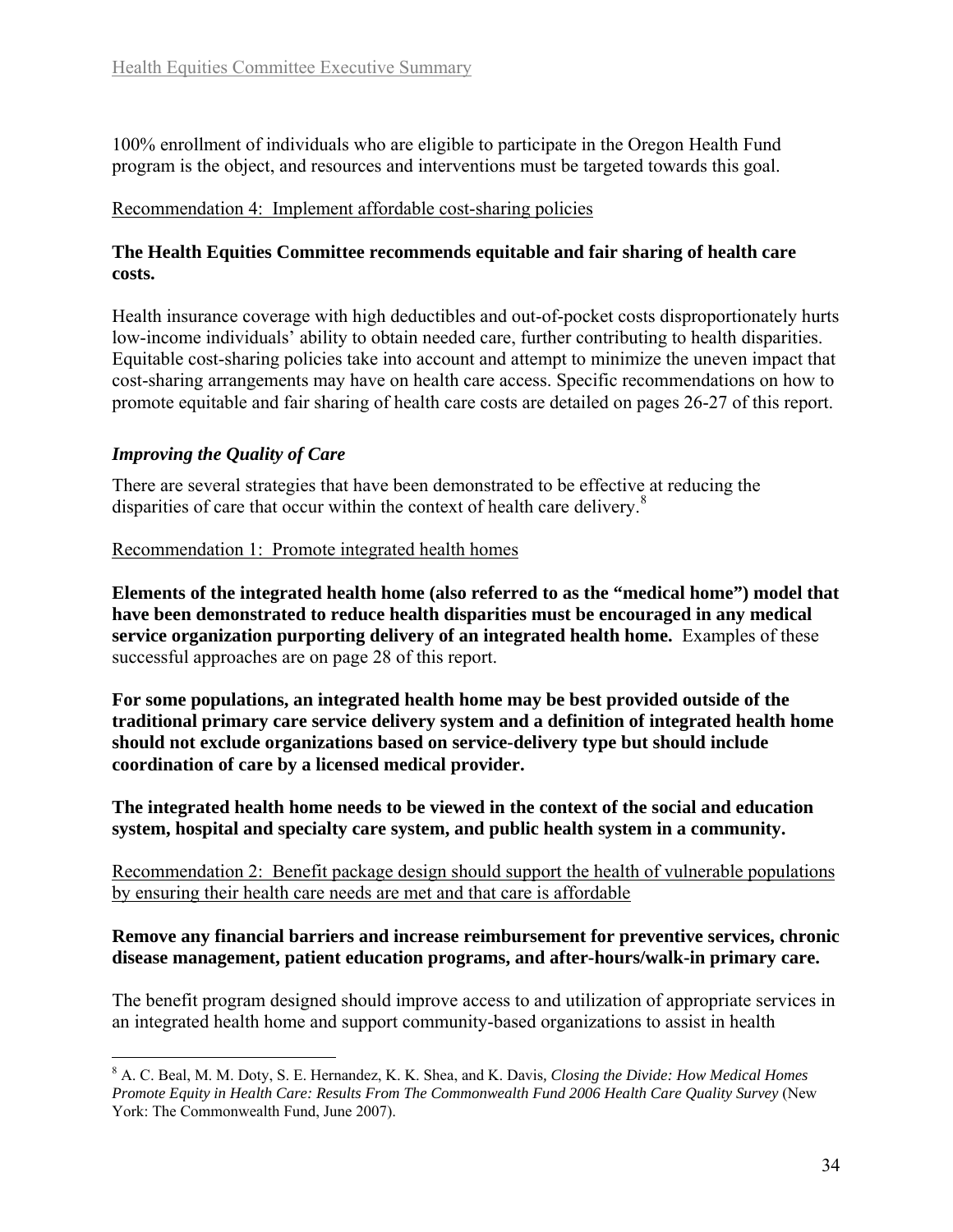promotion. The benefit program should also reward patients who actively participate in their own care, through incentives for patients who follow through with the medical treatment plan agreed upon with their health care providers. Encouraging patients to receive treatment for early disease in the less expensive outpatient setting, rather than waiting until disease progression requires extensive inpatient care will benefit both individuals and society. The state should also encourage providers to expand availability to patients (e.g. operating during evening and weekend hours). Patient education programs can help reduce health care disparities by providing patients with skills to effectively navigate health care systems and ensure that their needs and preferences are met. For example, patient education programs have been found to be effective in reducing racial and ethnic disparities in pain control.

#### **Support direct reimbursement for Community Health Workers (CHWs) for publiclysponsored health programs.**

Community Health Workers (CHWs), also known as promotores/as, Community Health Representatives (CHRs), lay health advisors, and outreach workers, among other names, are trained members of medically underserved communities who work to improve health outcomes. CHW programs have proven effective in teaching disease prevention, reducing barriers to care, improving patient-provider communication, and improving community health. Oregon can stimulate these programs by providing a variety of funding sources, including direct reimbursement. Establishing direct reimbursement may involve developing a certification system for CHWs. Any certification system should be designed and governed by CHWs and CHW advocates**.** 

**Analyze the cost-effectiveness and health equity benefits of alternative and complementary medicine including, but not limited to, traditional Chinese medicine for the inclusion of such health services in the benefit design of publicly-sponsored health programs**

#### **Ensure that Oregonians have access to affordable evidence-based alternative and complementary medicine.**

Alternative and complementary medicine can reduce health disparities by providing culturallyspecific approaches to improving health. These types of health services should also be vetted by the same standards as allopathic medicine and promoted in the commercial market of health care as allopathic medicine.

## Recommendation 3: Ensure language access

**Take advantage of growing technological capacity in Oregon by creating a state-wide pool of qualified, certified interpreters and organizations that may be able to utilize and build on technologies being developed for telemedicine or telehealth.** 

**Seek federal matching funds for interpreter services through Medicaid. This helps ensure affordable interpreter services for providers who see Medicaid patients.** 

**Use state regulation to impose mandates with funds to offset subsequent costs.**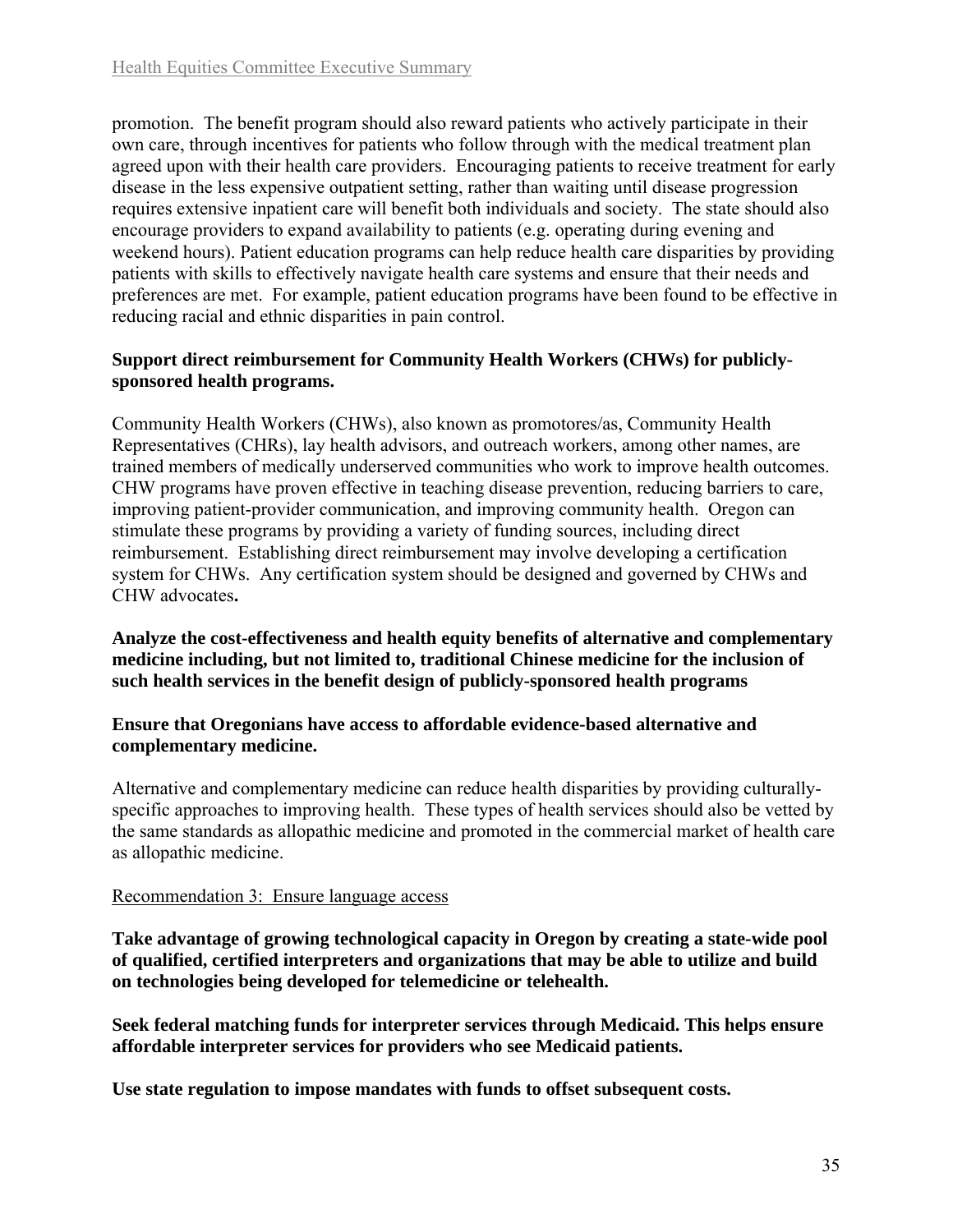#### Recommendation 4: Address workforce issues

The Health Equities Committee focused their workforce recommendations on two domains. The first domain the committee felt should be addressed in health reform policy would aim to ensure an adequate workforce that reflects the diversity of Oregonians.

**Expand educational institution capacity at health professional schools where more training opportunities are needed across the board from community college to university and postgraduate levels.** 

**Increase financial aid in health professional schools for students needing more financial aid of the right kind (grants, scholarships, loan forgiveness).**

**Strengthen the pipeline to health profession schools; intervention needs to start early and focus on retention. Support mentoring program models that have been demonstrated to be effective in retaining students.** 

**This includes convening all entities that are currently working on pipeline development issues so that efforts are coordinated, streamlined, and strategic in planning for the future needs of Oregon's population.** 

**Improve the climate for diversity at individual health professional schools by mandating cultural (including sexual and gender minorities, persons with disabilities, and other vulnerable populations) and linguistic competence throughout the institution.**

Utilize existing agencies to establish and report on diversity goals for health & hospital **systems and health care training institutions to the Oregon Health Fund Board on a biennial basis**.

#### **Support Community Health Worker programs that recruit and train members of underserved communities to provide culturally and linguistically competent health services within that community.**

The second domain of healthcare workforce the committee felt was crucial to eliminating health disparities is to ensure providers are trained to be culturally-sensitive healthcare practitioners.

**Mandate a minimum level of educational credits for health care providers that must be earned in coursework specifically designed to increase cultural competence and/or awareness.** 

#### Recommendation 5: Expand data collection efforts

In Oregon there is such a dearth of data related to race, ethnicity, and primary language in health care that it is difficult to identify, let alone address, disparities in health care access, health care utilization, disease status, and/or quality of care. Where data exists, sources of are difficult to combine or compare due to differences in definitions and data collection protocols.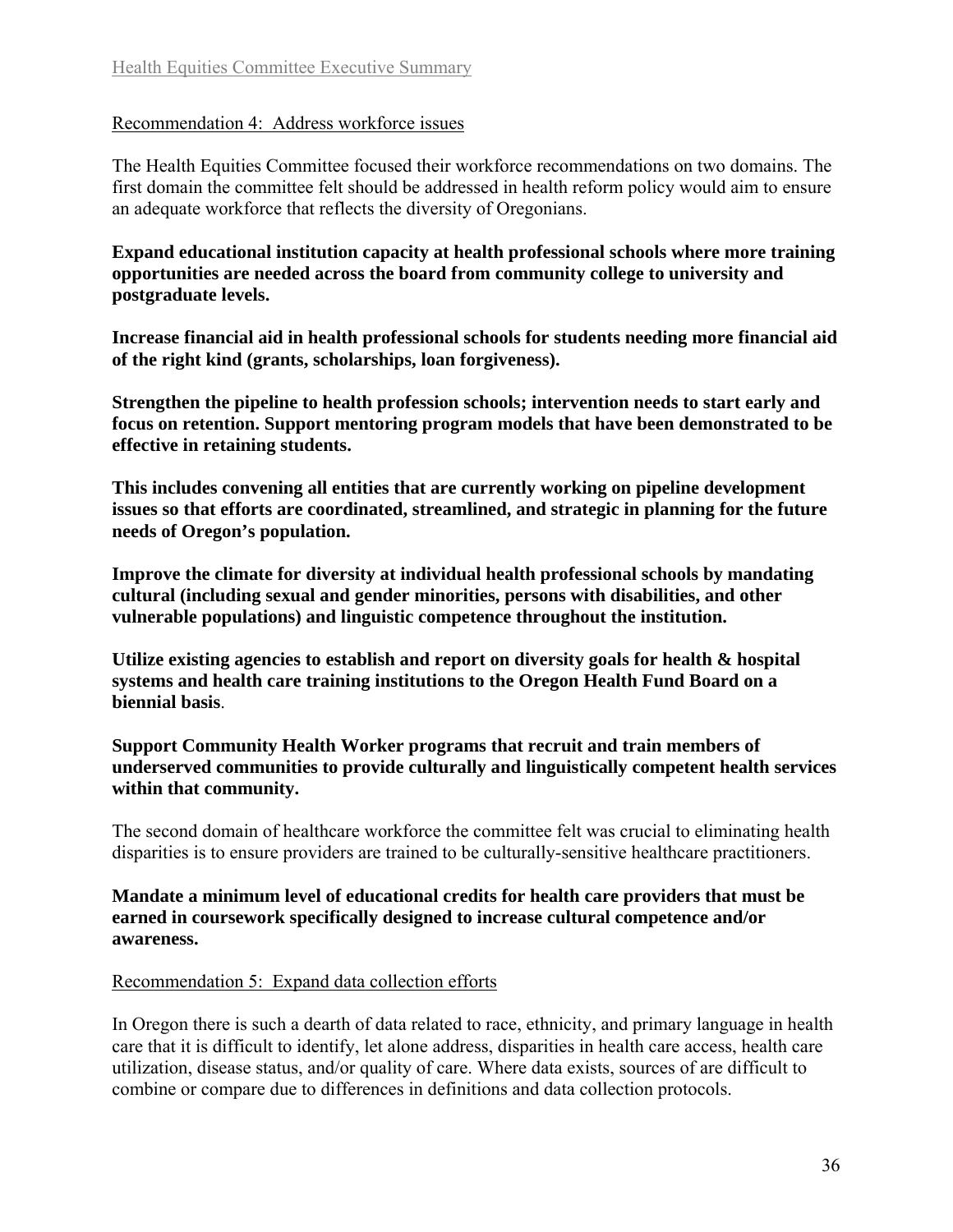<span id="page-38-0"></span>**Recommendation: All health care providers and health plans participating in the Oregon Health Fund Program must be required to collect and report data on race, ethnicity, ageappropriate sexual orientation, gender, disability status, and primary language. These measures need to be included when assessing quality and ensuring transparency.** 

#### Recommendation 6: Implement initiatives to enhance quality

**In its role as convener and collaborator, the Quality Institute should be responsible for:**

- o **Training provider organizations and health plans on protocols for collecting race, ethnicity, and primary language data based on the highest national standards. This will ensure consistency and comparability among data sources, increase cultural competency, and reduce provider discomfort with collecting this kind of information from patients.**
- o **Developing a Health Disparities strategy that utilizes data to identify disparities and assist communities with evaluating interventions to reduce disparities.**
- o **Aligning resources to support quality healthcare across all demographic populations in Oregon.**
- o **Disseminating meaningful and accurate information on health quality and utilization of healthcare resources in a manner that is accessible and understandable to individuals from a variety of cultural, ethnic, and educational backgrounds.**

#### *Concluding Thoughts of the Health Equities Committee*

 $\overline{a}$ 

The social determinants of health must be acknowledged in any explicit effort to reduce health disparities. Social determinants of health acknowledge that an individual's health is not solely understood by determining insurance status, by isolating the experience between patient and provider, nor can it be adequately addressed by focusing on individuals and individual responsibility. Health is more than health care. A review of population health factors determined that non-medical factors (genetic predispositions, social circumstances, environmental conditions, and behavioral patterns) are responsible for a large proportion of preventable mortality in the United States, perhaps  $85-90$  $85-90$  $85-90$  percent.<sup>9,[10](#page-38-0)</sup>

In the acclaimed PBS documentary series, *Unnatural Causes: Is Inequality Making Us Sick*?, Dr. David Williams aptly frames the scope necessary to truly address health inequities through social policy when he argues: "Housing policy is health policy, educational policy is health policy, antiviolence policy is health policy, neighborhood improvement policies are health policies. Everything that we can do to improve the quality of life of individuals in our society has an impact on their health and is a health policy". Other states have acknowledged this by passing legislation giving members of the legislative body, or other policy-makers, an opportunity to

<sup>9</sup> Schroeder S, *We Can Do Better—Improving the Health of the American People,* (The New England Journal of Medicine, 357(12):1221-1228, September 20, 2007;).

<sup>10</sup> McGinnis JM, Williams-Russo P, and Knickman JR, *The case for more active policy attention to health promotion,* (Health Affairs, 21(2):78-93, March/April 2002).